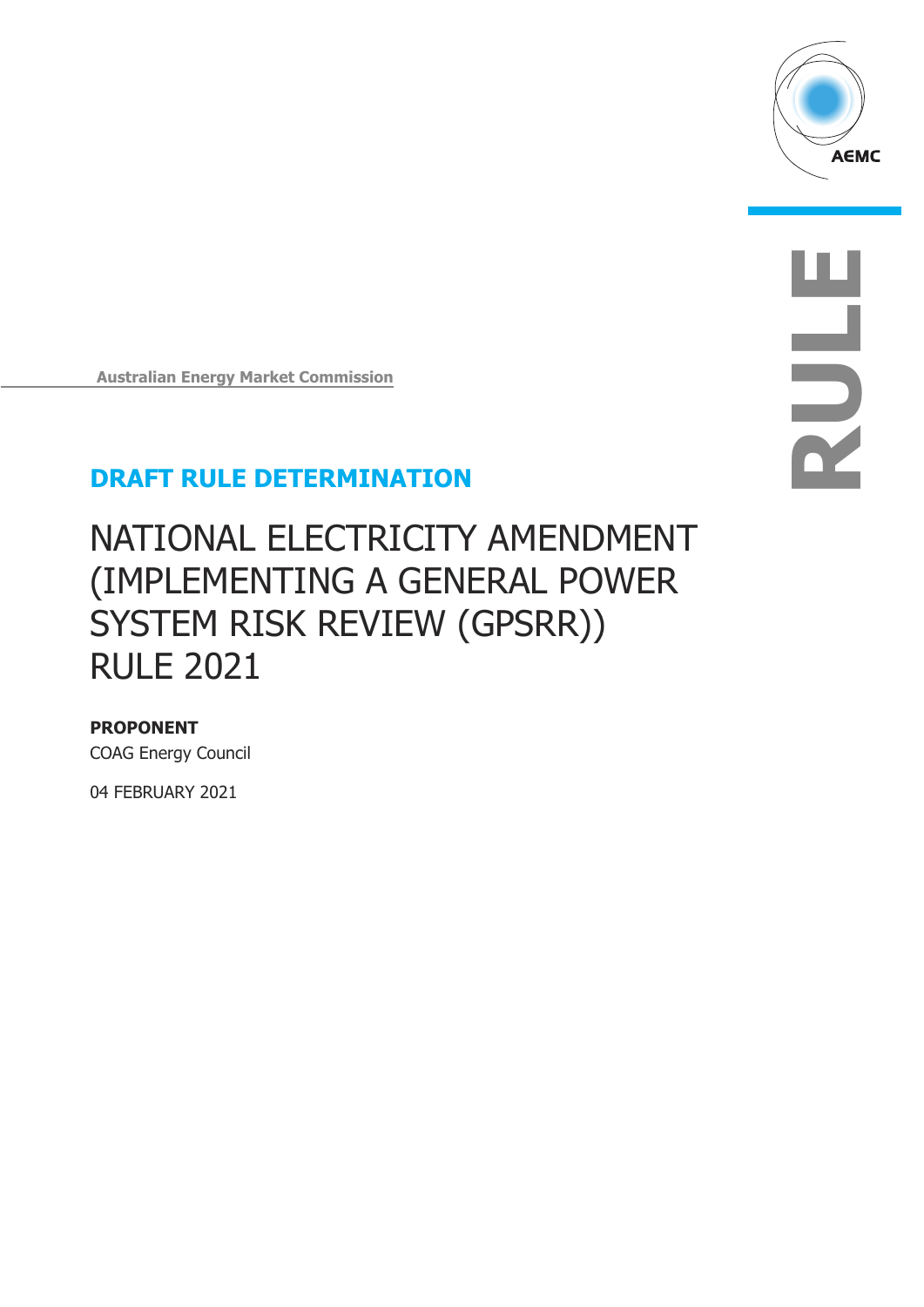### INQUIRIES

Australian Energy Market Commission GPO Box 2603 Sydney NSW 2000

E aemc@aemc.gov.au T (02) 8296 7800

Reference: ERC0303

## **CITATION**

AEMC, Implementing a general power system risk review (GPSRR), Draft rule determination, 04 February 2021

# ABOUT THE AEMC

The AEMC reports to the Council of Australian Governments (COAG) through the COAG Energy Council. We have two functions. We make and amend the national electricity, gas and energy retail rules and conduct independent reviews for the COAG Energy Council.

This work is copyright. The Copyright Act 1968 permits fair dealing for study, research, news reporting, criticism and review. Selected passages, tables or diagrams may be reproduced for such purposes provided acknowledgement of the source is included.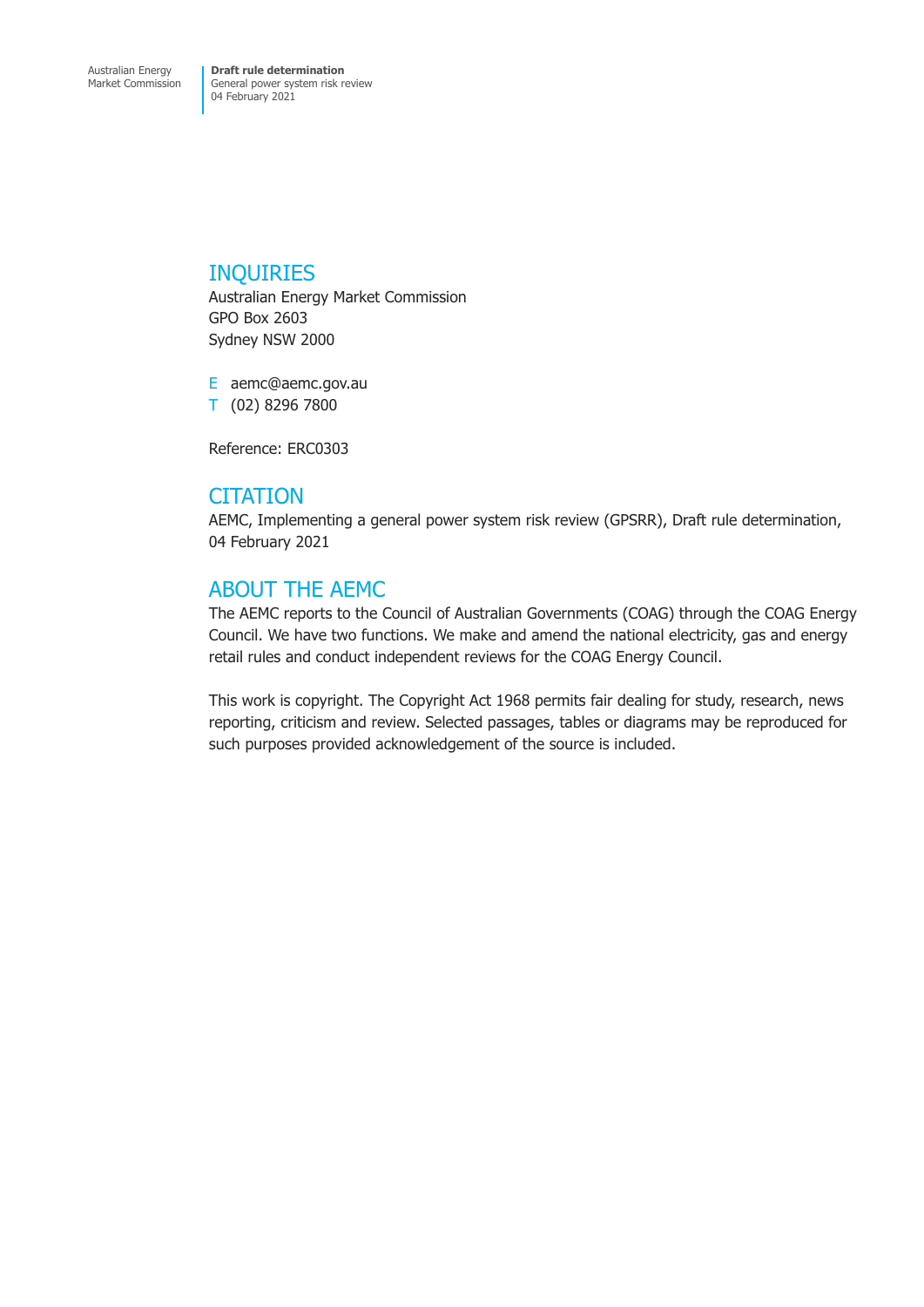Australian Energy Market Commission

**Draft rule determination** General power system risk review 04 February 2021

# **SUMMARY**

- 1 On 4 February 2021, the Australian Energy Market Commission (AEMC or Commission) made a draft determination and draft rule to amend the national electricity rules (NER or Rules) to implement a holistic General Power System Risk Review (GPSRR) that would replace the existing Power System Frequency Risk Review (PSFRR).
- 2 The draft rule seeks to implement a GPSRR. This would be an annual review that would involve the Australian Energy Market Operator (AEMO), in collaboration with Network Service Providers (NSPs), identifying and assessing risks to power system security (that are likely to result in cascading outages or major supply disruptions) associated with five key risk areas, in addition to frequency risks. This would increase the transparency of emerging system security risks that may need to be managed, helping AEMO, NSPs and market participants better understand the nature of new risks as they emerge. AEMO must complete the first GPSRR within 18 months of the rule commencing.
- 3 This rule change is part of a wider Commission work program on system security, which includes this and two other rule changes seeking to action the recommendations made by the Commission in its *Review of the South Australian Black System Event* report (BSE review $)$ .<sup>1</sup>

# The rule change request

4 In its BSE review the Commission recommended expanding existing frameworks to enhance prompt identification by AEMO of risks to system security from all sources through the implementation of a GPSRR. The GPSRR would be a front-end risk identification process to inform risk management actions undertaken through other processes.

Following the BSE review, the Council of Australian Governments (COAG) Energy Council2 5 submitted a rule change request on 26 May 2020 to implement this recommendation. The COAG Energy Council considers there are a range of shortcomings with the existing PSFRR given the changing power system risk and resilience profile.<sup>3</sup> The COAG Energy Council is of the view that there is a need to broaden the scope of the existing PSFRR beyond frequency, to become a more frequent and holistic GPSRR process for effectively identifying a range of emerging risks to the power system. In particular, the COAG Energy Council seeks to amend the rules in order:<sup>4</sup>

> • for the GPSRR to consider all events and conditions (including contingency events as defined in the NER) the occurrence of which AEMO expects, alone or in combination, would be likely to lead to cascading outages, or major supply disruptions

4 Ibid, p.1.

T

<sup>1</sup> For more information, see: [https://www.aemc.gov.au/markets-reviews-advice/review-of-the-system-black-event-in-south-australi.](https://www.aemc.gov.au/markets-reviews-advice/review-of-the-system-black-event-in-south-australi) For more information, see section 1.6 and appendix B.

<sup>2</sup> On 29 May 2020, the Prime Minister announced the establishment of the National Federation Reform Council and the disbanding of the COAG. New arrangements for the former COAG Energy Council will be finalised following the National Cabinet Review of COAG Councils and Ministerial Forums. The Prime Minister has advised that, while this change is being implemented, former Councils may continue meeting as a Ministerial Forum to progress critical and/or well-developed work.

<sup>3</sup> COAG Energy Council, rule change request, p. 3.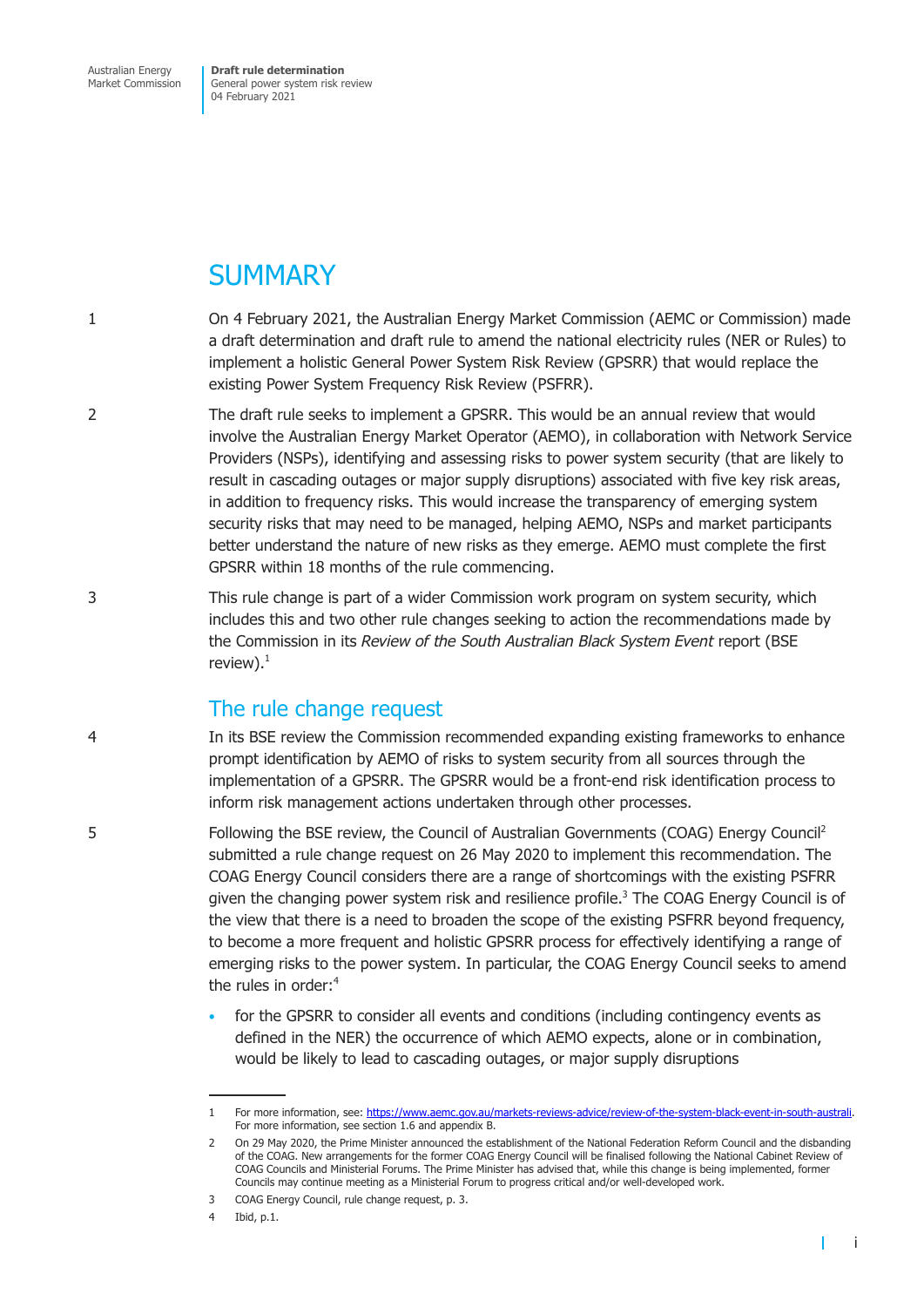- to enhance the breadth of the sources of risk considered in the GPSRR to include a wider range of sources of risk beyond frequency
- to deepen the review to formally include DNSPs
- to increase the speed and frequency of the review process, and
- to integrate the review with other AEMO and NSP planning processes.

### The draft rule

6 The Commission has determined to make a more preferable draft rule that largely reflects the rule proposed by the COAG Energy Council. The draft rule seeks to implement a broader review – called the 'general power system risk review' - to replace the current PSFRR.

- 7 In relation to the scope of the GPSRR, the draft rule would require AEMO to consider on a prioritised basis:
	- non-credible contingency events, the occurrence of which AEMO expects would be likely to involve uncontrolled increases or decreases in frequency, alone or in combination, leading to cascading outages, or major supply disruptions, and
	- other events and conditions (including contingency events) the occurrence of which AEMO expects, alone or in combination, would be likely to lead to cascading outages, or major supply disruptions.<sup>5</sup>
- 8 In relation to the risks identified, the draft rule would require AEMO to review current arrangements and identify options for future management of these events and conditions.
- 9 In relation to the process for the GPSRR, the draft rule requires AEMO to:
	- undertake the GPSRR no less than annually
	- consult with, and take into account the views of, relevant NSPs (both transmission and distribution) in the conduct of the GPSRR, and
	- publish and consult on an approach paper at the commencement of the review specifying priorities in the events and conditions to be assessed, the approach and methodologies in assessing each risk, information inputs and assumptions used, and approach to interacting with NSPs.
- 10 The draft rule also requires NSPs to co-operate with AEMO in the conduct of the GPSRR and provide to AEMO all information and assistance reasonably requested by AEMO.
- 11 In relation to the coordination and integration of planning processes, the draft rule would require:
	- NSPs to:
		- take into account the outcomes from the recent GPSRR in their annual planning reviews

 $\mathbf{I}$ 

<sup>5</sup> As part of this requirement, AEMO must consider risks associated with any or a combination of: increases or decreases in voltage, levels of inertia, the availability of system strength services, the operation and interaction of emergency frequency control schemes and emergency controls, and any other events and conditions AEMO deems necessary, including risks arising on distribution network.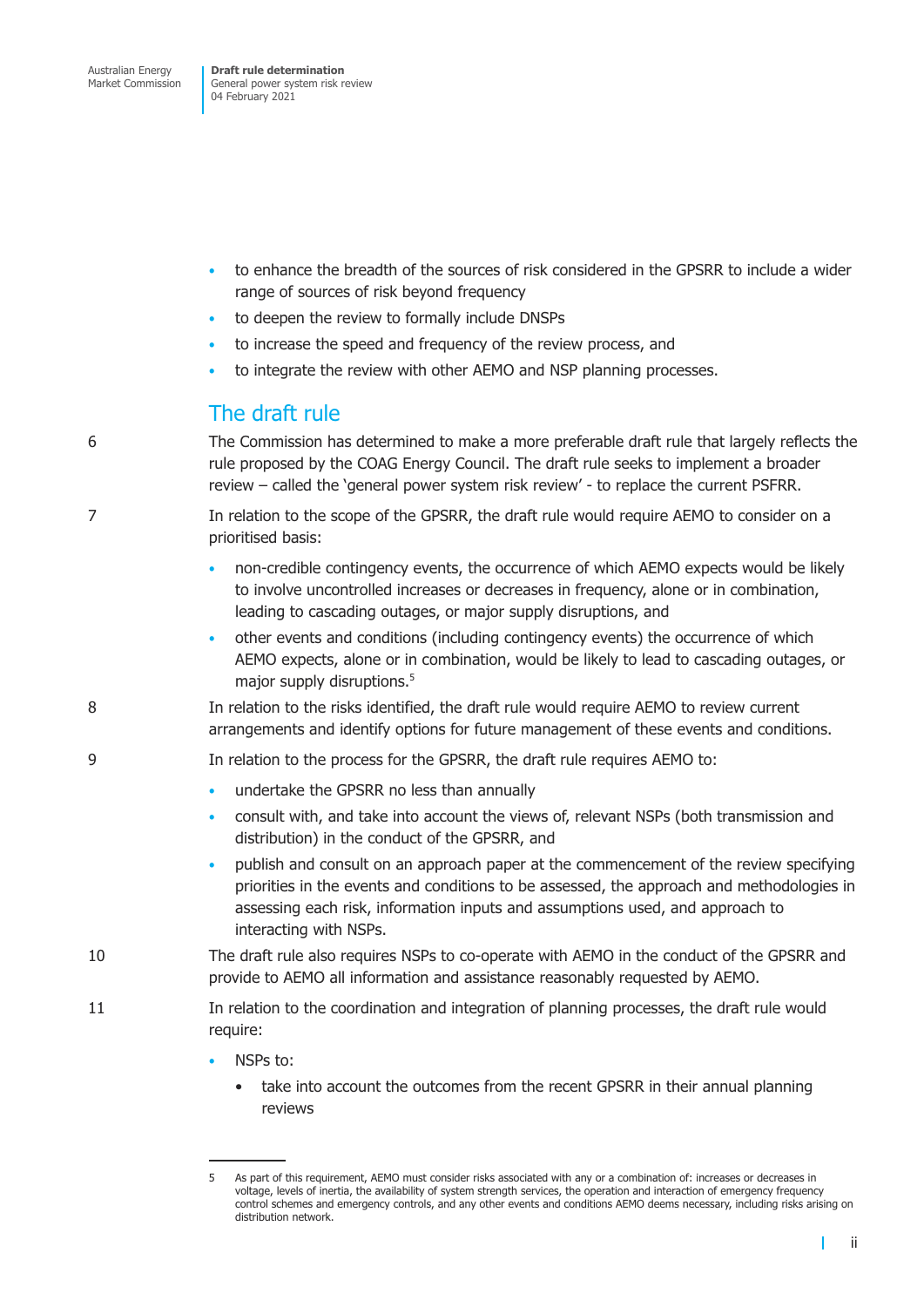- assess the interactions between emergency frequency control schemes or emergency controls; and settings of protection systems or control systems of plant connected to their respective networks and consider whether they are fit for purpose for the future operation of the network
- AEMO to consider and have regard to the outcomes of the GPSRR in conducting the Integrated System Plan.

12 The Commission has determined to make a more preferable draft rule that varies from the proposed rule. In its rule change request, the COAG Energy Council proposes to require AEMO to review significant risks associated with all system conditions and events (including contingency events). The Commission has determined to retain the current framework in the NER whereby AEMO must consider non-credible contingency events the occurrence of which AEMO expects, alone or in combination, would be likely to involve uncontrolled increases or decreases in frequency leading to cascading outages, or major supply disruptions; and introduce a new requirement for AEMO to consider all events and conditions (including contingency events) for all other risks that AEMO considers could lead to cascading outages and major supply disruptions. The Commission considers that with this change the draft rule would better:

- maintain the delineation between the existing protected event framework that is designed for management of frequency risks arising from non-credible contingency events, and the assessment of risks associated with all other events and conditions (including contingency events)
- recognise the existing arrangements that allow AEMO to manage frequency risks associated with credible contingency events through the frequency control ancillary services (FCAS) markets.
- 13 The change to the proposed rule does not materially alter the intent of the Commission's recommendation from the BSE report nor the policy position reflected in the rule change request. The more preferable draft rule is broadly consistent with the proposed rule in respect of the GPSRR scope, frequency and coordination and integration of planning arrangements.
- 14 The Commission considers that the draft rule would contribute to the achievement of the National Electricity Objective (NEO) with respect to the efficient operation and use of electricity services in the long-term interests of consumers of electricity with respect to the safety and security of the national electricity system. The Commission is of the view that the need for a comprehensive risk review is now greater than ever, given the changing generation mix that impacts the power system risk and resilience profile. It is in the longterm interests of consumers that emerging risks from all possible sources are identified promptly and are effectively assessed.

## The rule change process

15 The COAG Energy Council has submitted this rule change request in response to the recommendation made by the Commission in its BSE review. While the COAG Energy Council did not request the rule change request be fast tracked, the rule change request is consistent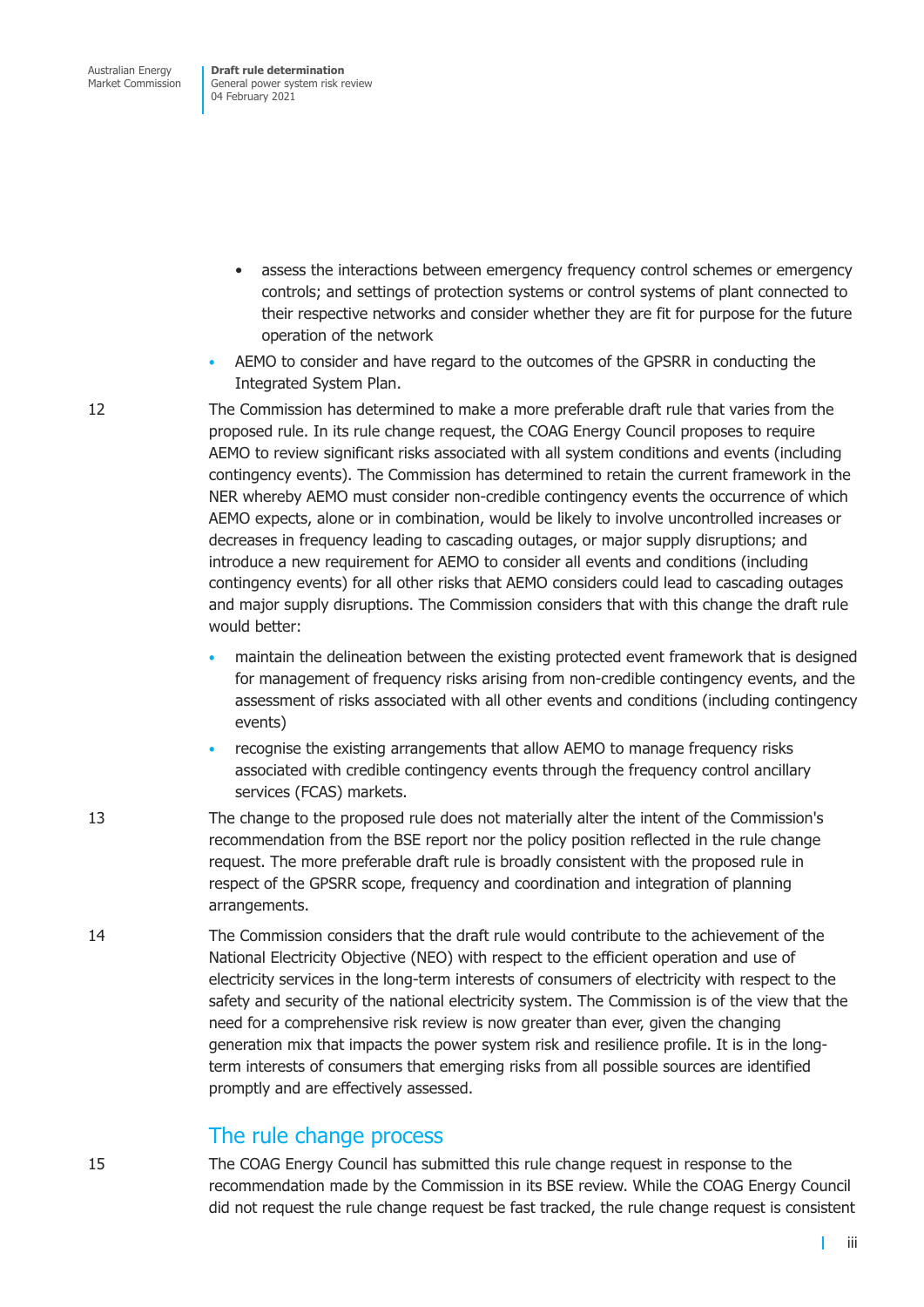Australian Energy Market Commission **Draft rule determination** General power system risk review 04 February 2021

with the recommendation made in the BSE review, and that recommendation was made following significant consultation as part of the Commission's BSE review. Therefore, the rule change request submitted by the COAG Energy Council meets the criteria to be fast tracked. 16 Given the consultation already undertaken, the Commission determined that a fast track process was appropriate and initiated the rule change process with the publication of a notice on 14 January 2021. 17 Fast-tracking means that the rule change process moves straight to the draft determination

stage i.e. this draft determination and rule. Submissions on the draft determination and draft rule are invited by **18 March 2021** via the AEMC website.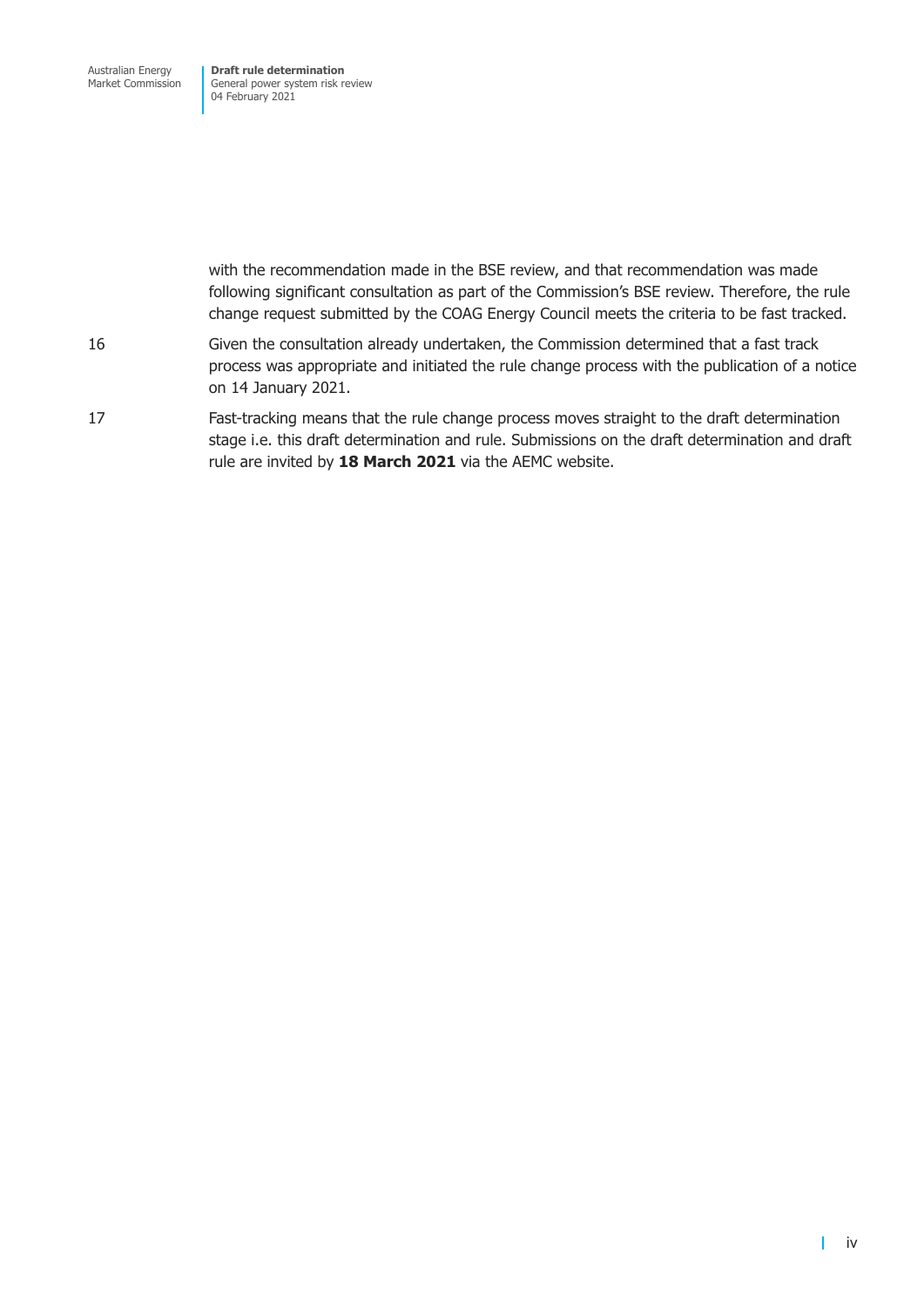# **CONTENTS**

|               | COAG Energy Council's rule change request    |                |
|---------------|----------------------------------------------|----------------|
| 1.1           | Context and background                       |                |
| 1.2           | South Australian black system event review   | 3              |
| 1.3           | Rationale for the rule change request        | $\overline{4}$ |
| 1.4           | Solution proposed in the rule change request | $\overline{4}$ |
| 1.5           | The rule making process                      | 6              |
| 1.6           | Consultation on draft rule determination     | 6              |
| 1.7           | <b>Related Commission work</b>               | 6              |
| $\mathcal{L}$ | Draft rule determination                     | 8              |
| 2.1           | The Commission's draft rule determination    | 8              |
| 2.2           | Rule making test                             | 11             |
| 2.3           | Assessment framework                         | 13             |
| 2.4           | Summary of reasons                           | 14             |
| 2.5           | Transitional arrangements                    | 16             |
| 3             | <b>Commission considerations</b>             | 17             |
| 3.1           | Scope of and requirements for the GPSRR      | 17             |
| 3.2           | The GPSRR process                            | 23             |
| 3.3           | Links to the existing planning process       | 26             |
|               | <b>Abbreviations</b>                         | 29             |
|               |                                              |                |

# **APPENDICES**

| $\mathbf{r}$ | LIVIJIVJEJ                                                                                                       |    |
|--------------|------------------------------------------------------------------------------------------------------------------|----|
| A            | Existing arrangements for reviewing and managing frequency risks arising<br>from non-credible contingency events | 30 |
| B            | <b>Related Commission work</b>                                                                                   | 32 |
| B.1          | Enhancing operational resilience in relation to indistinct events                                                | 32 |
| B.2          | Prioritising arrangements for system security during market suspension                                           | 33 |
| C            | Legal requirements under the NEL                                                                                 | 34 |
| C.1          | Draft rule determination                                                                                         | 34 |
| C.2          | Power to make the rule                                                                                           | 34 |
| C.3          | Commission's considerations                                                                                      | 34 |
| C.4          | Civil penalties                                                                                                  | 35 |
| C.5          | Conduct provisions                                                                                               | 35 |
| TADI FO      |                                                                                                                  |    |

| <b>TABLES</b><br>Table 2.1: | Summary of Commission's more preferable draft rule |  |
|-----------------------------|----------------------------------------------------|--|
| <b>FIGURES</b>              |                                                    |  |

[Figure A.1: Process flow of the PSFRR](#page-37-0) 31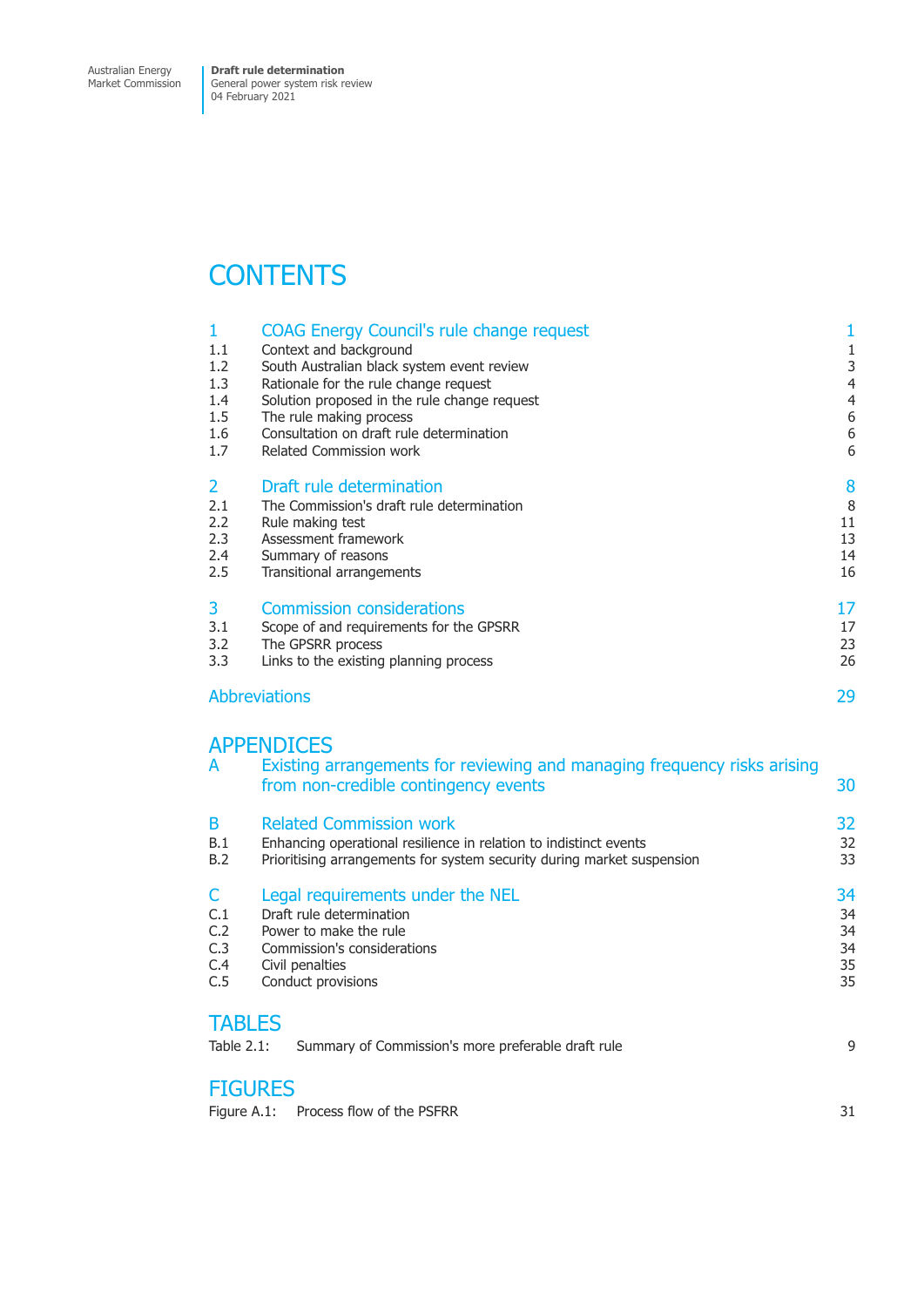# <span id="page-7-0"></span>1 COAG ENERGY COUNCIL'S RULE CHANGE REQUEST

On 26 May 2020, the Australian Energy Market Commission (AEMC or Commission) received a rule change request from the Council of Australian Governments (COAG) Energy Council6 seeking to implement a General Power System Risk Review (GPSRR) into the National Electricity Rules (NER).

The rule change request seeks to enhance the breadth of the sources of risk considered in the existing Power System Frequency Risk Review (PSFRR), increase the speed and frequency of the review and integrate the review with other Australian Energy Market Operator (AEMO) and Network Service Providers (NSPs) planning processes.<sup>7</sup>

The COAG Energy Council's rule change request reflects the recommendation made by the Commission in its *Review of the South Australian Black System Event* report (BSE report).8

This chapter outlines:

- context and background
- a summary of the AEMC's recommendation on reviewing power system risks made in the BSE report
- the rationale for the rule change request and the solutions proposed
- an overview of the rule making process, including the consultation process for this draft determination, and
- related Commission work.

## 1.1 Context and background

The PSFRR was introduced in 2017 as a part of the Emergency Frequency Control Schemes (EFCS) rule.<sup>9</sup> The PSFRR is an integrated, transparent framework for the consideration and management of frequency risks that AEMO expects would be likely to involve uncontrolled increases or decreases in frequency leading to cascading outages or major supply disruptions associated with non-credible contingencies. It requires AEMO to consider non-credible contingency events<sup>10</sup> that could involve uncontrolled increases or decreases in frequency. The current PSFRR does not oblige AEMO to consider any other non-credible contingency risks to power system security.

The 2017 EFCS rule required AEMO to undertake a PSFRR at least every two years.11 This was considered appropriate because it mirrored AEMO's current practice of reviewing the existing under frequency load shedding settings every two years.

т

<sup>6</sup> On 29 May 2020, the Prime Minister announced the establishment of the National Federation Reform Council and the disbanding of the COAG. New arrangements for the former COAG Energy Council will be finalised following the National Cabinet Review of COAG Councils and Ministerial Forums. The Prime Minister has advised that, while this change is being implemented, former Councils may continue meeting as a Ministerial Forum to progress critical and/or well-developed work.

<sup>7</sup> COAG Enerav Council, rule change request, p. 1.

<sup>8</sup> For more information, see:<https://www.aemc.gov.au/markets-reviews-advice/review-of-the-system-black-event-in-south-australi>

<sup>9</sup> National Electricity Amendment (Emergency frequency control schemes) Rule 2017 No. 2.

<sup>10</sup> For the definition of a non-credible contingency event, see box 1.

<sup>11</sup> National Electricity Amendment (Emergency frequency control schemes) Rule 2017 No. 2.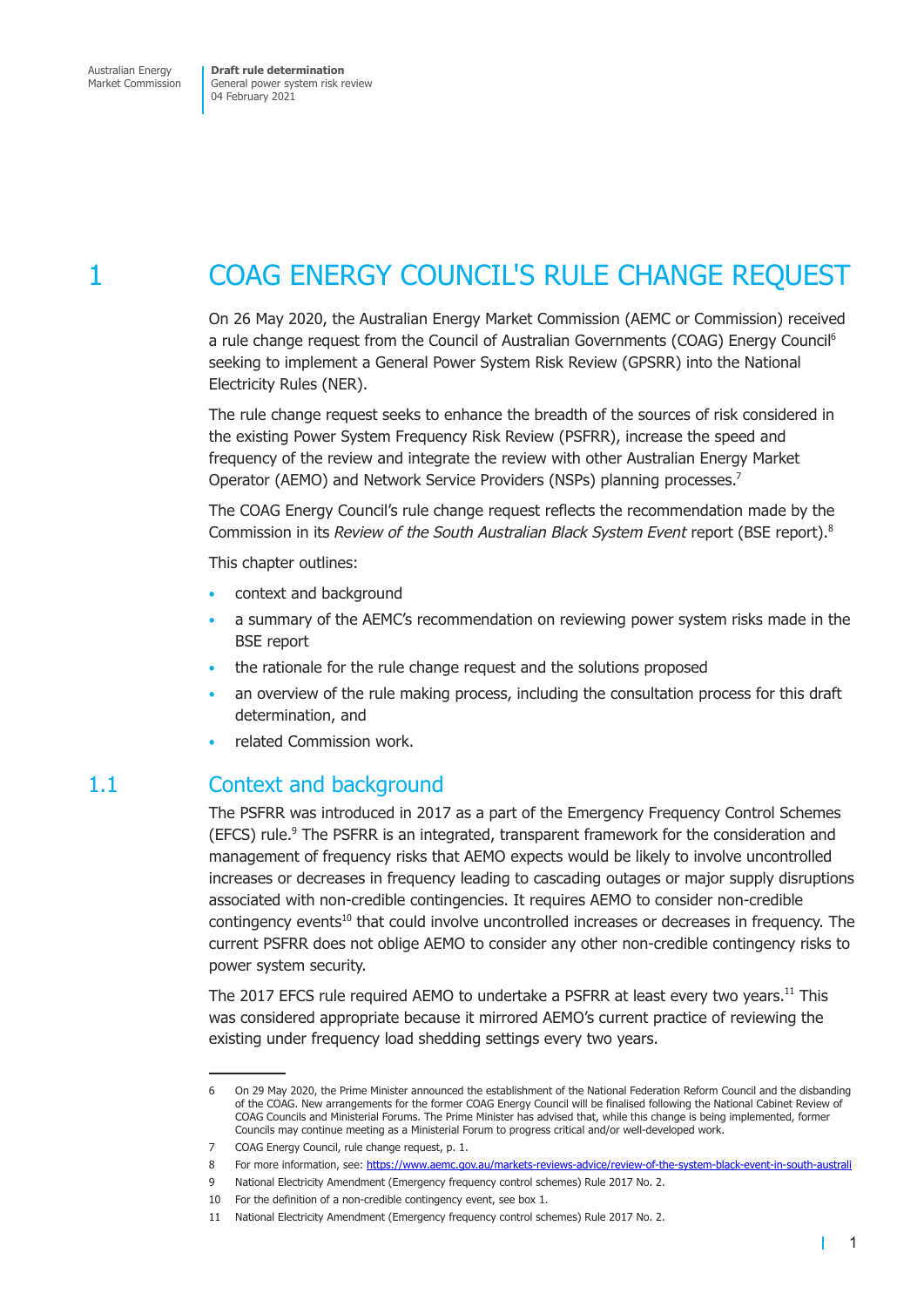#### BOX 1: SECURE OPERATING ENVIRONMENT

When the system is operating within the range of acceptable limits it is considered to be secure. For frequency, the optimal operation of the system is 50 cycles per second, or 50 Hertz. A secure power system is designed to withstand a single credible contingency event.

#### **Contingency events**

A contingency event is defined in clause 4.2.3(a) of the NER as an event that affects the power system in a way which would likely involve the failure or sudden and unexpected removal from operational service of one or more generating units or transmission elements. There are two categories of contingency events: credible contingency events and non-credible contingency events.

#### **Credible contingency events**

Credible contingency events are events the occurrence of which that AEMO considers to be reasonably possible in the surrounding circumstances. Examples of credible contingencies are: the unexpected disconnection or unplanned reduction in capacity of an operating generating unit, or the unexpected disconnection of one major item of transmission plant.

#### **Non-credible contingency events**

Non-credible contingency events are contingency events other than credible contingency events. These are generally considered to be events that are rare in occurrence, such as the combination of a number of credible contingency events occurring at the same time. AEMO can re-classify non-credible events as credible when the risk of rare events becomes more likely, including during extreme weather such as bushfires or storms.

#### **Protected events**

A protected event is a non-credible contingency event the Reliability Panel has declared to be a protected event. The category of protected event was introduced to give AEMO additional tools to manage certain high consequence non-credible contingency events. AEMO may use a mixture of ex-ante actions to manage a protected event declared by the Reliability Panel. These actions include the purchase of Frequency Control Ancillary Services, constraining generation dispatch, and the use of an Emergency Frequency Control Scheme in order to maintain the frequency operating standards applicable to protected events.

AEMO must have in place arrangements it considers appropriate to consult with, and take into account the views of, Transmission Network Service Providers (TNSPs) in the conduct of the PSFRR.<sup>12</sup> AEMO is currently required to collaborate with Distribution Network Service Providers (DNSPs) only in limited circumstances. When considering the development of a new, or modification of an existing emergency frequency control scheme, AEMO must also consult with DNSPs whose networks are likely to be affected by the scheme.<sup>13</sup>

т

<sup>12</sup> Clause 5.20A.2(b) of the NER.

<sup>13</sup> Clause 5.20A.2(c) of the NER.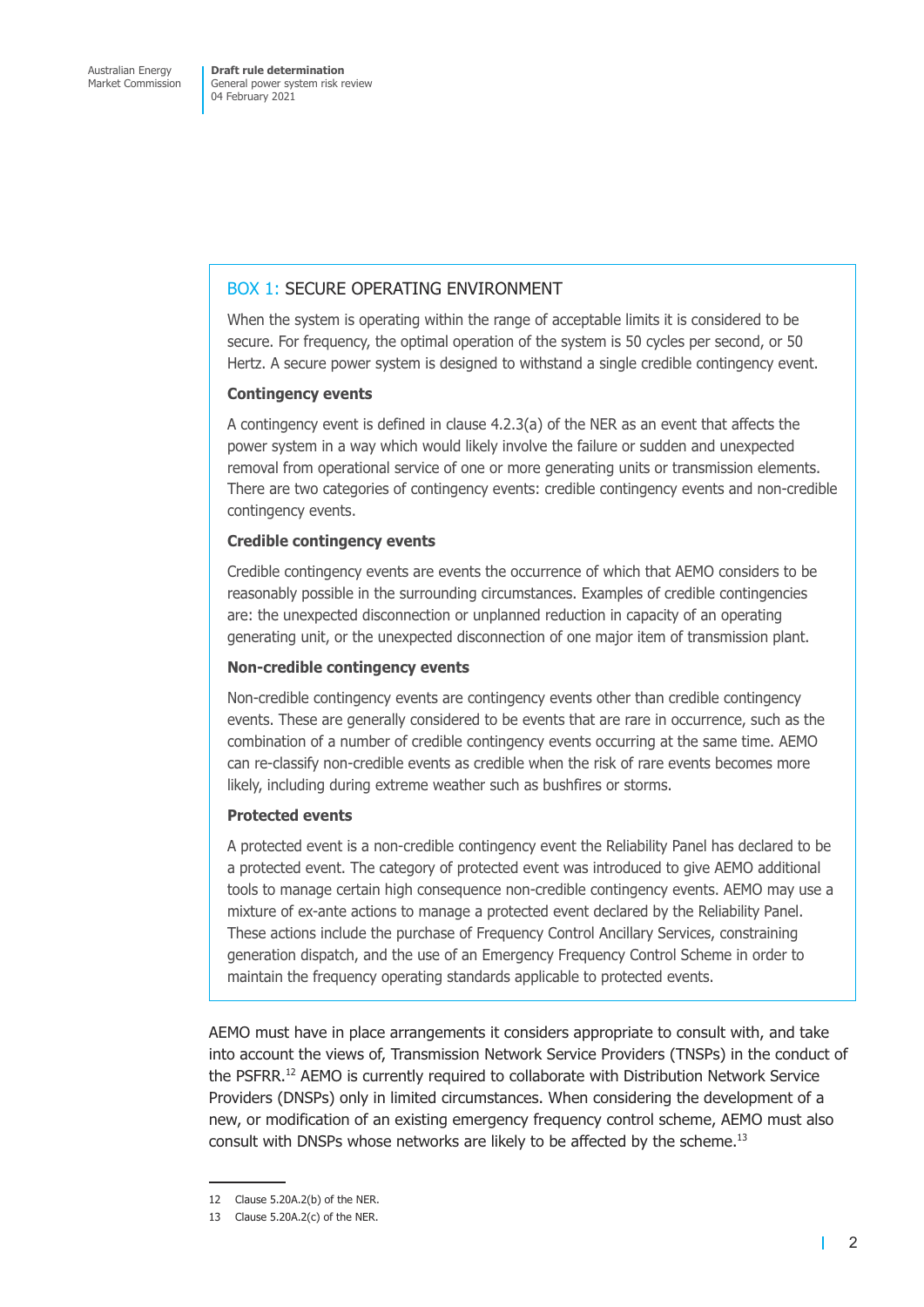<span id="page-9-0"></span>The PSFRR is not formally integrated into broader planning arrangements undertaken by AEMO and NSPs, such as AEMO's Integrated System Plan (ISP) or NSPs' annual planning reviews.

For more information on the existing arrangements for reviewing and managing frequency risks arising from non-credible contingency events, see Appendix A.

# 1.2 South Australian black system event review

On 12 December 2019, the AEMC published a final BSE review report.<sup>14</sup> The report included several recommendations that were designed to enhance the resilience of the power system.

Through its consultation with stakeholders in the review, the Commission identified a number of issues in relation to the current PSFRR.15 The issues identified relate to:

- **Scope of the PSFRR:** The range of risks currently considered is limited to frequency.
- **Process for conducting the PSFRR:** The requirement to conduct the review every two years takes too long to translate findings into outcomes, for example, an application to the Reliability Panel for declaring a protected event, if needed.
- **Integration of the PSFRR into other planning processes:** The PSFRR is not sufficiently integrated into the broader planning arrangements undertaken by AEMO and NSPs. Further, current arrangements require AEMO to collaborate only with TNSPs but not DNSPs. Therefore, the PSFRR considers the impacts of distributed energy resources (DER) in a limited manner.

The Commission's final BSE review report therefore identified the opportunity to expand the scope of the PSFRR to become a GPSRR. The GPSRR was proposed with the following elements:16

- The GPSRR was recommended to consider, and identify options for the future management of, all events and conditions (including contingency events and indistinct events) the occurrence of which AEMO expects, alone or in combination, would be likely to lead to cascading outages, or major supply disruptions.
- The GPSRR should be conducted annually with AEMO required to consult with, and take into account, the views of TNSPs and DNSPs in conducting the review.
- The GPSRR should be integrated into relevant AEMO and NSPs planning processes.

Stakeholder views on the discussion paper proposal for the BSE review to expand the PSFRR into GPSRR were generally supportive, with the main concerns centred around:<sup>17</sup>

- complexity and cumbersome unmanageable processes
- costs, and

 $\mathbf{I}$ 

<sup>14</sup> For more information, see: https://www.aemc.gov.au/sites/default/files/documents/aemc\_-\_sa\_black\_system\_review\_ final report.pdf

<sup>15</sup> See section 1.3 and chapter 3 for the detailed description of issues identified in the BSE report.

<sup>16</sup> AEMC, Mechanisms to Enhance Resilience in the Power System – Review of the South Australian Black System Event, final report, December 2019, p. 77.

<sup>17</sup> Ibid, p. 84.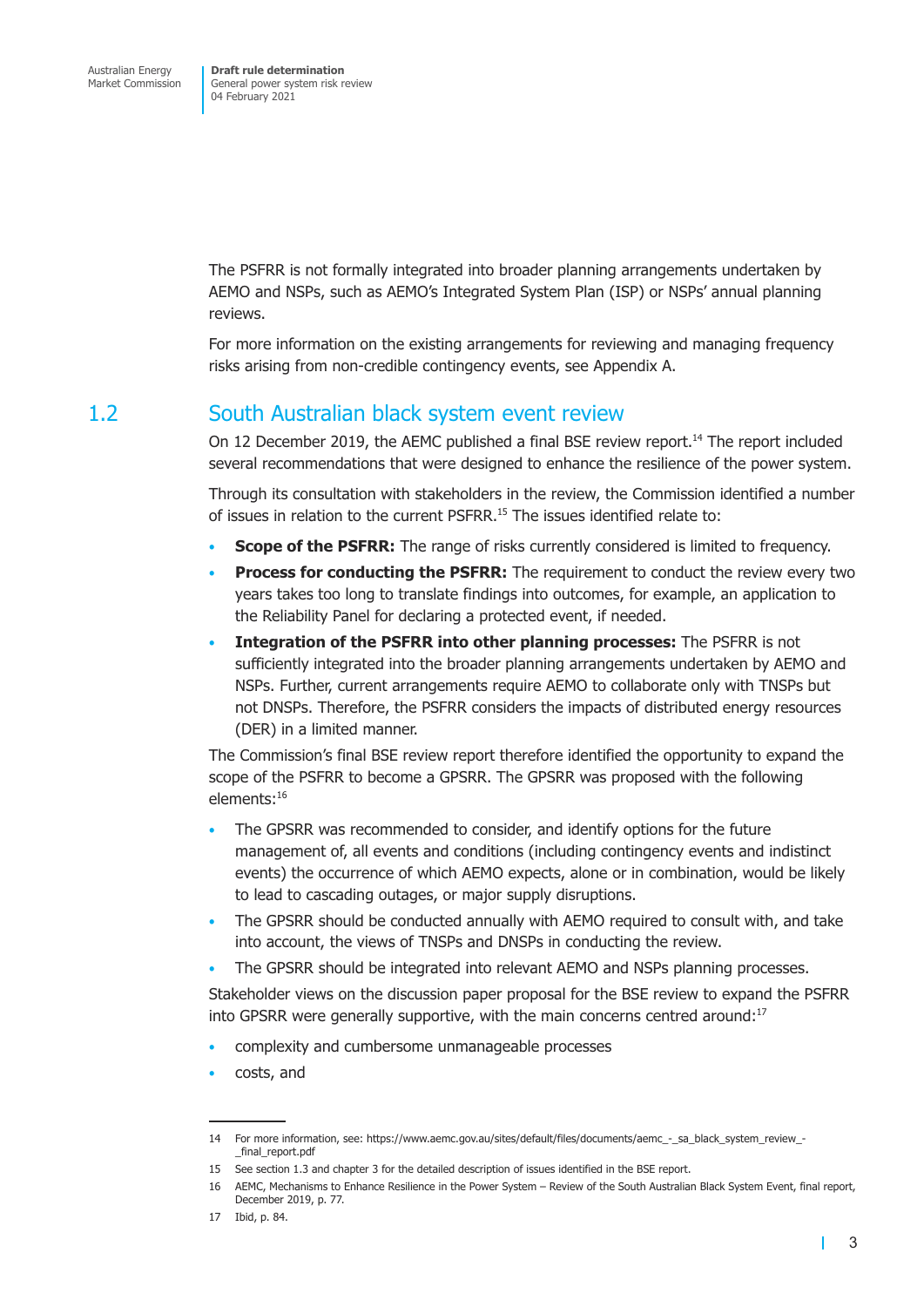<span id="page-10-0"></span>resources involved.

Stakeholders supported inclusion of DNSPs and capturing risks associated with DER in the GPSRR. They also highlighted the importance of integrating the review into existing and future planning processes and including clear linkages. $18$ 

AEMO supported the recommendation but noted that it is important for there to be flexibility to prioritise different sources of risk in each review, promoting efficiency and value in reporting, and to balance the impacts of operational and institutional changes (such as rule changes) that may alter reporting processes.19

# 1.3 Rationale for the rule change request

In its rule change request, the COAG Energy Council agreed with the AEMC that there were a range of shortcomings with the existing PSFRR in light of the changing power system risk and resilience profile. In particular, the PSFRR was identified as being:20

- 1. too narrow the range of risks it considers are limited to only frequency risks for a range of non-credible contingency events
- 2. too shallow it only requires AEMO to collaborate with TNSPs but not DNSPs. This does not provide for detailed consideration of system security risks arising from increased DER penetration
- 3. too slow the existing PSFRR process occurs too infrequently and it takes too long to effectively identify emerging risks in a rapidly changing power system, and
- 4. not integrated the existing PSFRR is not sufficiently integrated into the broader planning arrangements undertaken by AEMO and NSPs.

Given the changing power system risk and resilience profile, the rule change request proposes changes to the NER to broaden the existing PSFRR beyond frequency to become a more frequent and holistic GPSRR process for effectively identifying emerging risks to the power system from all sources.

## 1.4 Solution proposed in the rule change request

In relation to the **scope of the review**, the proposed rule would:<sup>21</sup>

- amend existing arrangements for the PSFRR to consider, and identify options for the future management of, all events and conditions (including contingency events) the occurrence of which AEMO expects, alone or in combination, would be likely to lead to cascading outages, or major supply disruptions
- specify six key risk areas which AEMO is required to consider when specifying the scope of the GPSRR in each jurisdiction in which it is conducted:
	- increases or decreases in frequency;

т

<sup>18</sup> Ibid.

<sup>19</sup> Ibid.

<sup>20</sup> COAG Energy Council, rule change request, p. 3-4.

<sup>21</sup> Ibid, p. 2.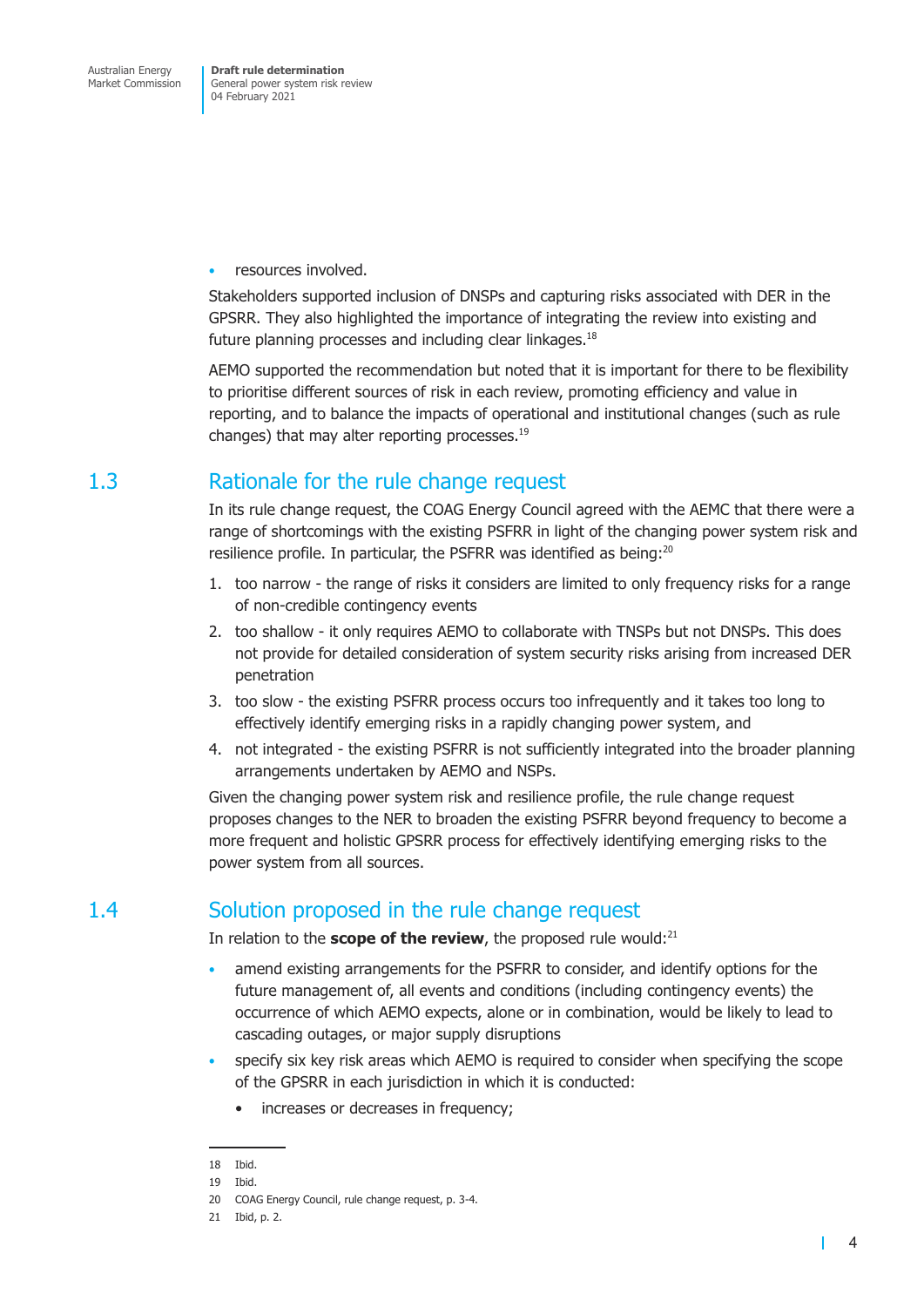- increases or decreases in voltage;
- levels of inertia;
- the availability of system strength services
- the operation and interaction of special protection schemes; and
- any other factors AEMO deems appropriate, including those arising on distribution network.
- upon consultation with NSPs, allow AEMO to prioritise certain risks over others, or elect not to consider some of the six key risks.

In relation to the **review process**, the proposed rule would:<sup>22</sup>

- require the GPSRR review to be conducted no less than annually
- require AEMO to publish an approach paper before the review commences (removing the requirement for AEMO to publish a draft report during the course of the review) which, among other things, would prioritise the risks AEMO proposes to assess in each region, methods for assessing risks, and their approach to collaboration
- require AEMO to consult on the approach paper for a period of at least 10 working days
- require AEMO to publish a final report setting out its findings and recommendations, and time and cost of the option's implementation.

In relation to the **links to the other existing planning processes**, the proposed rule would:<sup>23</sup>

- require NSPs to take into account the outcomes from the recent GPSRR in their annual planning reviews
- require NSPs in their annual planning reviews to:
	- consider whether any special protection schemes and settings of protection systems or control systems of plant connected to its network are fit for purpose for the future operation of its network
	- assess the interactions between special protection schemes and settings of protection systems or control systems of plant connected to their respective networks, with a view to identifying the potential for adverse interactions
- require AEMO to consider and have regard to the outcomes of the GPSRR in conducting the ISP.

In the COAG Energy Council's view, the recommended GPSRR would promote the efficient operation and use of electricity services in the long-term interests of consumers of electricity with respect to the safety and security of the national electricity system.<sup>24</sup>

The COAG Energy Council considers that customers would benefit from an improvement in the security of supply from the early identification of emerging risks and uncertainties to the power system thereby enabling their effective and efficient management. It was noted that

т

<sup>22</sup> Ibid.

<sup>23</sup> Ibid, p. 2-3.

<sup>24</sup> Ibid, p. 4.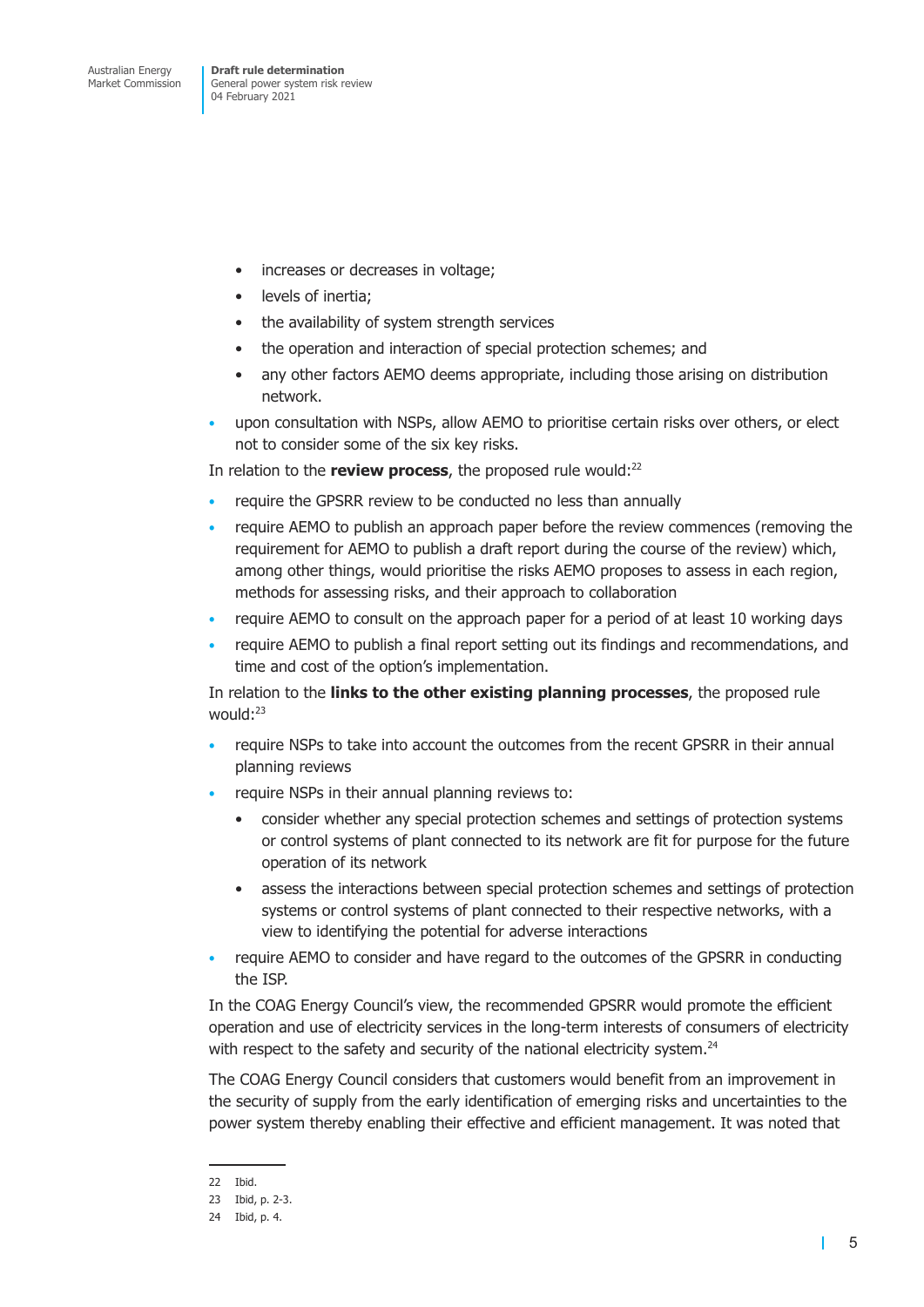<span id="page-12-0"></span>while the additional costs incurred by NSPs and AEMO in conducting the review would ultimately be borne by consumers, these additional resources are likely to be efficient given the improvement in system security from early identification and prompt management of such risks.25

The COAG Energy Council also notes that the proposed review is an incremental expansion that builds on existing arrangements and not a process that needs to be established from scratch. The costs involved are not entirely additional to those that would be incurred in the absence of the rule as all parties can adapt and expand existing processes. $^{26}$ 

The rule change request (which can be found on the AEMC website) included a proposed rule.27

## 1.5 The rule making process

On 14 January 2021, the Commission published a notice advising of its intention to commence the rule making process in respect of the rule change request.28 The Commission decided to fast-track this rule change request. This is because it concluded that the rule change request reflects the relevant recommendation of the BSE review and adequate consultation with the public was undertaken during that review.<sup>29</sup> Accordingly, the AEMC did not publish a consultation paper upon initiation of the rule change process and there has been no formal consultation carried out in this rule change process to date.

## 1.6 Consultation on draft rule determination

The Commission invites submissions on this draft rule determination, including a more preferable draft rule, by 18 March 2021.

Any person or body may request that the Commission hold a hearing in relation to the draft rule determination. Any request for a hearing must be made in writing and must be received by the Commission no later than 11 February 2021.

Submissions and requests for a hearing should quote project number ERC0303 and may be lodged online at www.aemc.gov.au.

## 1.7 Related Commission work

This rule change is part of a wider Commission work program on system security, which includes those rule changes seeking to action the recommendations made by the Commission in its BSE review report. Three rule change requests were submitted by the COAG Energy Council:

П

<sup>25</sup> Ibid, p. 5.

<sup>26</sup> Ibid.

<sup>27</sup> https://www.aemc.gov.au/rule-changes/implementing-general-power-system-risk-review

<sup>28</sup> This notice was published under s 95 of the National Electricity Law (NEL).

<sup>29</sup> The decision to fast-track the rule change request was made under s. 96A(1)(b) of the NEL.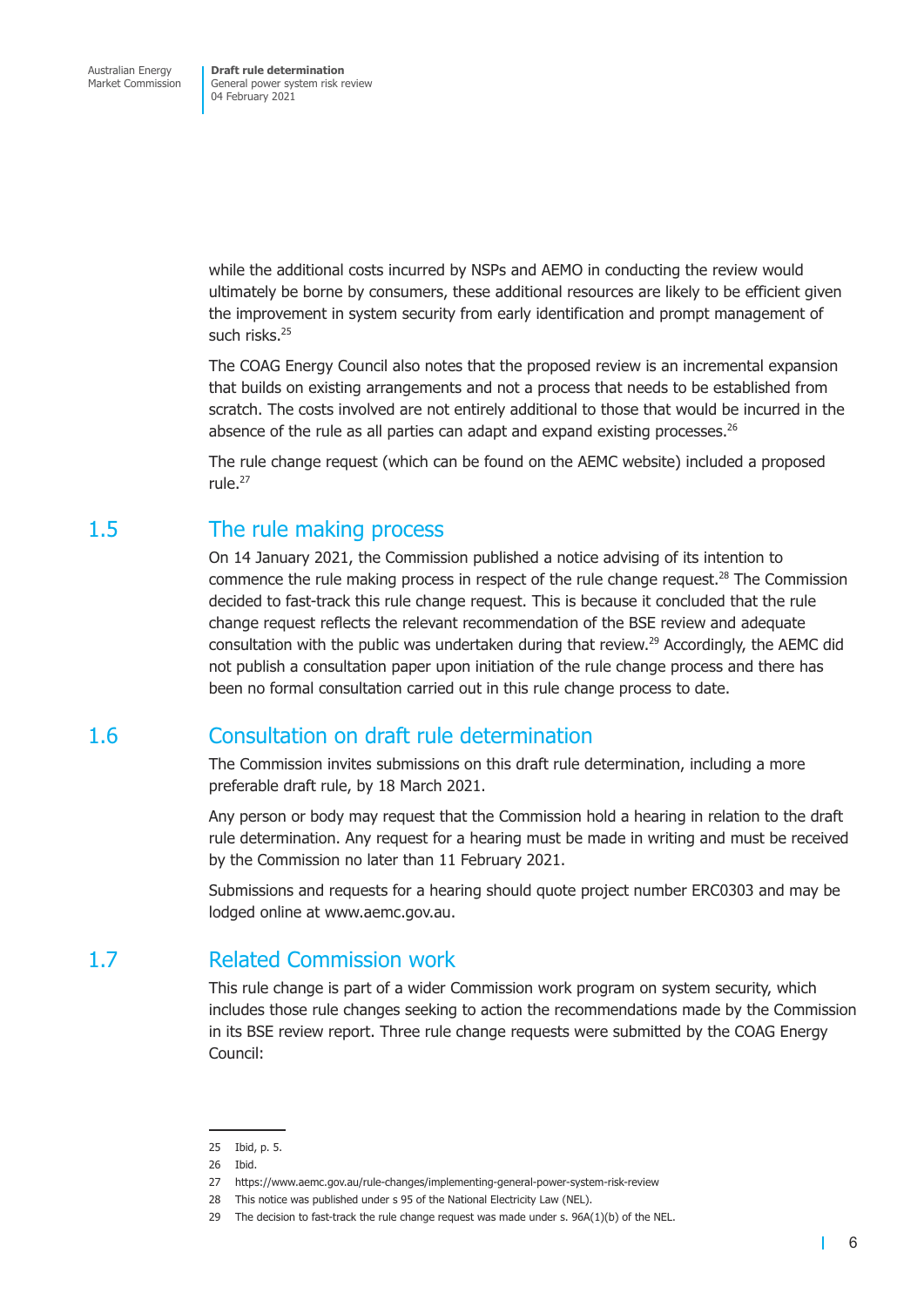- Implementing a general power system risk review rule change request (the subject of this draft determination)
- Enhancing operational resilience in relation to indistinct events
- Prioritising arrangements for system security during market suspension.

The other two rule change projects related to this draft determination are discussed at a high level in Appendix B.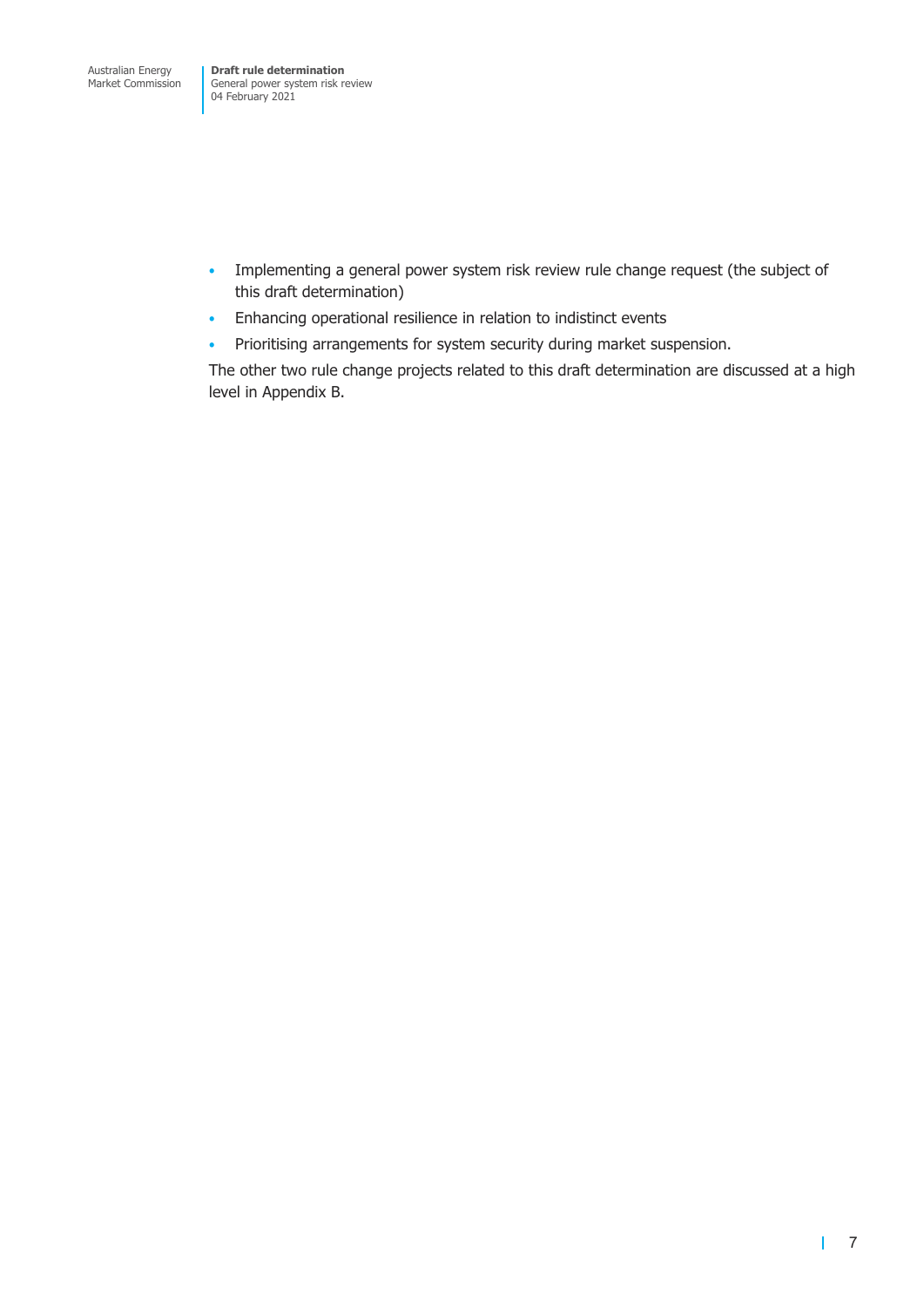# <span id="page-14-0"></span>2 DRAFT RULE DETERMINATION

This chapter sets out the Commission's draft determination with a summary of reasons.

This chapter includes the following:

- the Commission's draft rule determination
- key features of the more preferable draft rule
- the rule making test
- the assessment framework used
- a summary of the Commission's reasons, and
- transitional arrangements.

The Commission considerations of the key aspects of the proposed rule are described in Chapter 3 and provide additional details supporting the Commission's decision.

# 2.1 The Commission's draft rule determination

The Commission's draft rule determination is to make a more preferable draft rule. The draft rule made by the Commission is published with this draft rule determination. The key features of the draft rule are:

- It would implement a holistic GPSRR process, to effectively identify emerging material risks to power system security from all sources. The draft rule would require AEMO to review all events and conditions (including contingency events) the occurrence of which AEMO expects, alone or in combination, would be likely to lead to cascading outages, or major supply disruptions as part of the GPSRR.
- The GPSRR would be an annual review, integrated with existing planning frameworks that would involve AEMO, TNSPs, and DNSPs transparently assessing risks to power system security associated with five key risk areas in addition to frequency risks.<sup>30</sup> These would increase the transparency of emerging system security risks that may need to be managed, helping AEMO, NSPs and market participants better understand the nature of new risks as they emerge. AEMO must complete the first GPSRR within 18 months of the rule commencing.

The key features of the more preferable draft rule are set out in the table below.

 $\mathbf{I}$ 

<sup>30</sup> As part of this requirement, AEMO must consider risks associated with any or a combination of: increases or decreases in voltage, levels of inertia, the availability of system strength services, the operation and interaction of emergency frequency control schemes and emergency controls, and any other events and conditions AEMO deems necessary, including risks arising on distribution network.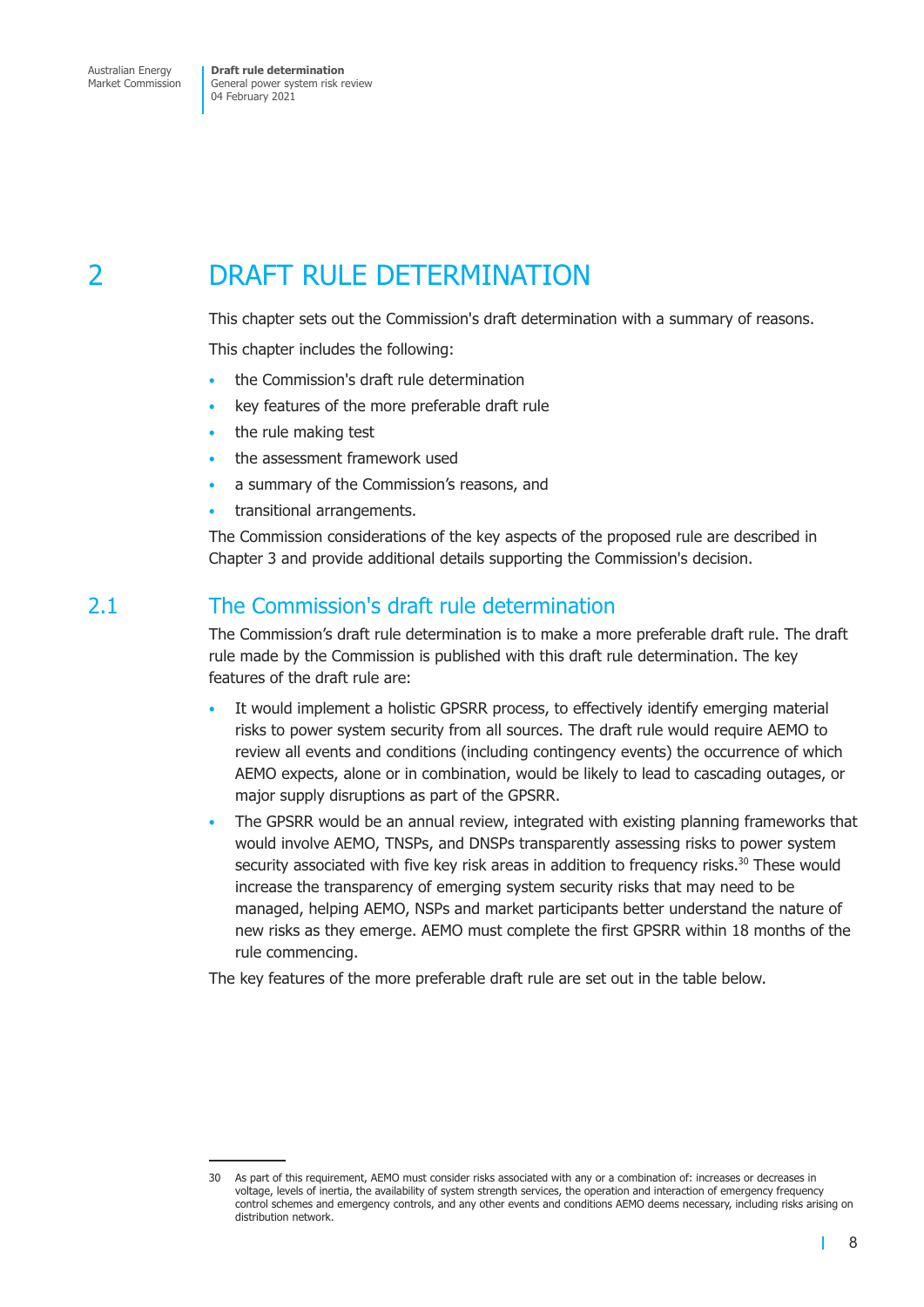| <b>RULE ELE-</b><br><b>MENTS</b> | <b>DRAFT RULE REQUIREMENTS</b>                                                                                                                                                                                                                                                                                                                                                                                                                                                                                                                                                                                                                       | <b>COMPARISON WITH THE</b><br><b>PROPOSED RULE</b>                                                                                                                                                                                                                                                                                                                                                                                                                                                                                                                                                      |
|----------------------------------|------------------------------------------------------------------------------------------------------------------------------------------------------------------------------------------------------------------------------------------------------------------------------------------------------------------------------------------------------------------------------------------------------------------------------------------------------------------------------------------------------------------------------------------------------------------------------------------------------------------------------------------------------|---------------------------------------------------------------------------------------------------------------------------------------------------------------------------------------------------------------------------------------------------------------------------------------------------------------------------------------------------------------------------------------------------------------------------------------------------------------------------------------------------------------------------------------------------------------------------------------------------------|
|                                  | 1. AEMO must through the GPSRR<br>consider:<br>non-credible contingency events<br>the occurrence of which AEMO<br>expects would be likely to involve<br>uncontrolled changes in frequency<br>leading to cascading outages, or<br>major supply disruptions<br>other events and conditions<br>(including contingency events) the<br>occurrence of which AEMO<br>expects, alone or in combination,<br>would be likely to lead to<br>cascading outages, or major<br>supply disruptions<br>current and future arrangements<br>٠<br>for management of the events and<br>conditions mentioned above.                                                        | In relation to this requirement,<br>the Commission has made a<br>change to the proposed rule by<br>requiring AEMO to consider only<br>non-credible contingency events<br>in relation to frequency risks.<br>The change aims to maintain the<br>current frameworks for the<br>consideration of frequency risks<br>(the protected events and EFCS<br>frameworks) which give AEMO<br>the tools to manage those risks.<br>The Commission considers the<br>more preferable draft rule better<br>delineates between the existing<br>arrangements to manage<br>frequency and the review of all<br>other risks. |
| Scope of the<br><b>GPSRR</b>     | 2. When conducting a GPSRR, AEMO<br>must consider whether the risk of<br>cascading outages or major supply<br>disruptions is associated with any or a<br>combination of:<br>increases or decreases in voltage;<br>levels of inertia;<br>۰<br>the availability of system strength<br>services;<br>the operation or interaction of<br>emergency frequency control<br>schemes, emergency controls and<br>special protection schemes.<br>AEMO may consider whether the risk<br>of cascading outages or major supply<br>disruptions is associated with any<br>other factors, including events or<br>conditions that may arise on<br>distribution networks | This requirement largely reflects<br>the rule proposed by the COAG<br>Energy Council but removes<br>frequency risks from the<br>proposed list of risks to be<br>considered under this clause.<br>This is because frequency risks<br>are covered by a different clause<br>in the more preferable draft rule<br>to maintain the current<br>frameworks for addressing those<br>risks.                                                                                                                                                                                                                      |

#### <span id="page-15-0"></span>**Table 2.1: Summary of Commission's more preferable draft rule**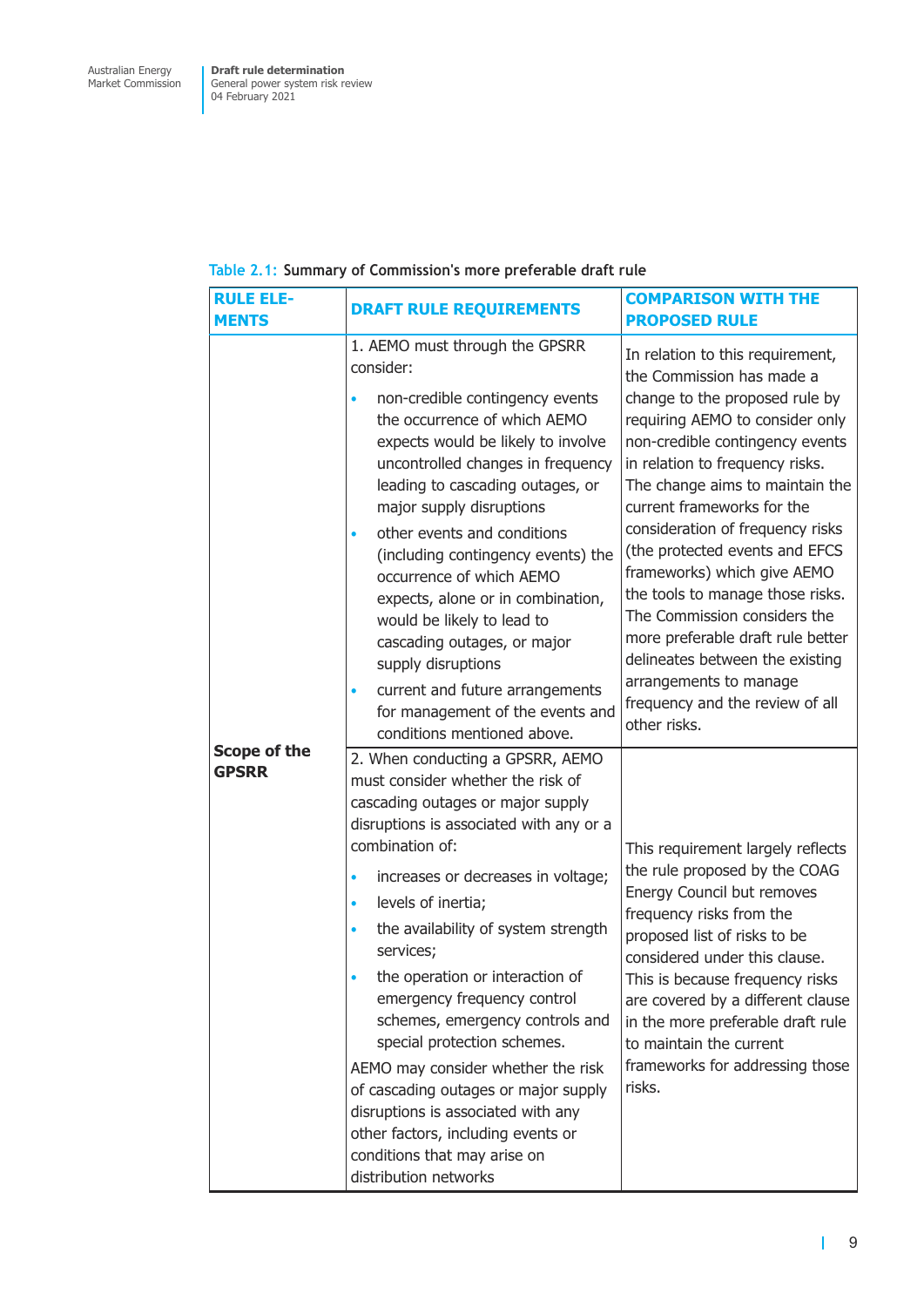| <b>RULE ELE-</b><br><b>MENTS</b>       | <b>DRAFT RULE REQUIREMENTS</b>                                                                                                                                                                                                                                                                                                                                                                                                                                                                                                                                                                                                                   | <b>COMPARISON WITH THE</b><br><b>PROPOSED RULE</b>                                                                                                                                                                                                                                                                                                                                                                                       |
|----------------------------------------|--------------------------------------------------------------------------------------------------------------------------------------------------------------------------------------------------------------------------------------------------------------------------------------------------------------------------------------------------------------------------------------------------------------------------------------------------------------------------------------------------------------------------------------------------------------------------------------------------------------------------------------------------|------------------------------------------------------------------------------------------------------------------------------------------------------------------------------------------------------------------------------------------------------------------------------------------------------------------------------------------------------------------------------------------------------------------------------------------|
|                                        | 3. AEMO may prioritise certain risks<br>over others or elect not to consider<br>some risks in the GPSRR. AEMO is<br>required to consult with relevant<br>TNSPs and DNSPs in relation to these<br>priorities. AEMO is required to consult<br>on its choice of risks and provide an<br>explanation should certain risks not be<br>considered.                                                                                                                                                                                                                                                                                                      | This requirement reflects the<br>proposed rule but requires<br>AEMO to consult with relevant<br>NSPs, as opposed to all NSPs.<br>This change was made to allow<br>for better allocation of<br>resources, and for administrative<br>efficiency.<br>The requirement also allows<br>AEMO to prioritise its<br>consideration of certain risks<br>over others. AEMO is not<br>required to assess all risks with<br>the same degree of rigour. |
| <b>Process for the</b><br><b>GPSRR</b> | AEMO must:<br>1. undertake a GPSRR no less than<br>annually<br>2. consult with, and take into account,<br>the views of relevant TNSPs and<br>DNSPs in the conduct of a GPSRR<br>3. publish an approach paper at the<br>commencement of the review<br>specifying:<br>priorities in the risks to be<br>assessed<br>the approach and methodologies<br>$\bullet$<br>used in assessing each risk<br>information inputs and<br>$\bullet$<br>assumptions used, and<br>AEMO's approach to interacting<br>$\bullet$<br>with TNSPs and DNSPs in<br>conducting the review<br>4. invite submissions to be made for a<br>period of at least 10 days following | This obligation reflects the<br>proposed rule but removes the<br>requirement for submissions to<br>be written. This change was<br>made to provide AEMO and<br>stakeholders with some flexibility<br>in relation to the consultation<br>process.                                                                                                                                                                                          |
| <b>Coordination</b>                    | publication of the GPSRR approach<br>paper.<br>1. NSPs, in their annual planning                                                                                                                                                                                                                                                                                                                                                                                                                                                                                                                                                                 | These requirements largely                                                                                                                                                                                                                                                                                                                                                                                                               |
| and integration                        | reviews, must                                                                                                                                                                                                                                                                                                                                                                                                                                                                                                                                                                                                                                    | reflect the proposed rule but                                                                                                                                                                                                                                                                                                                                                                                                            |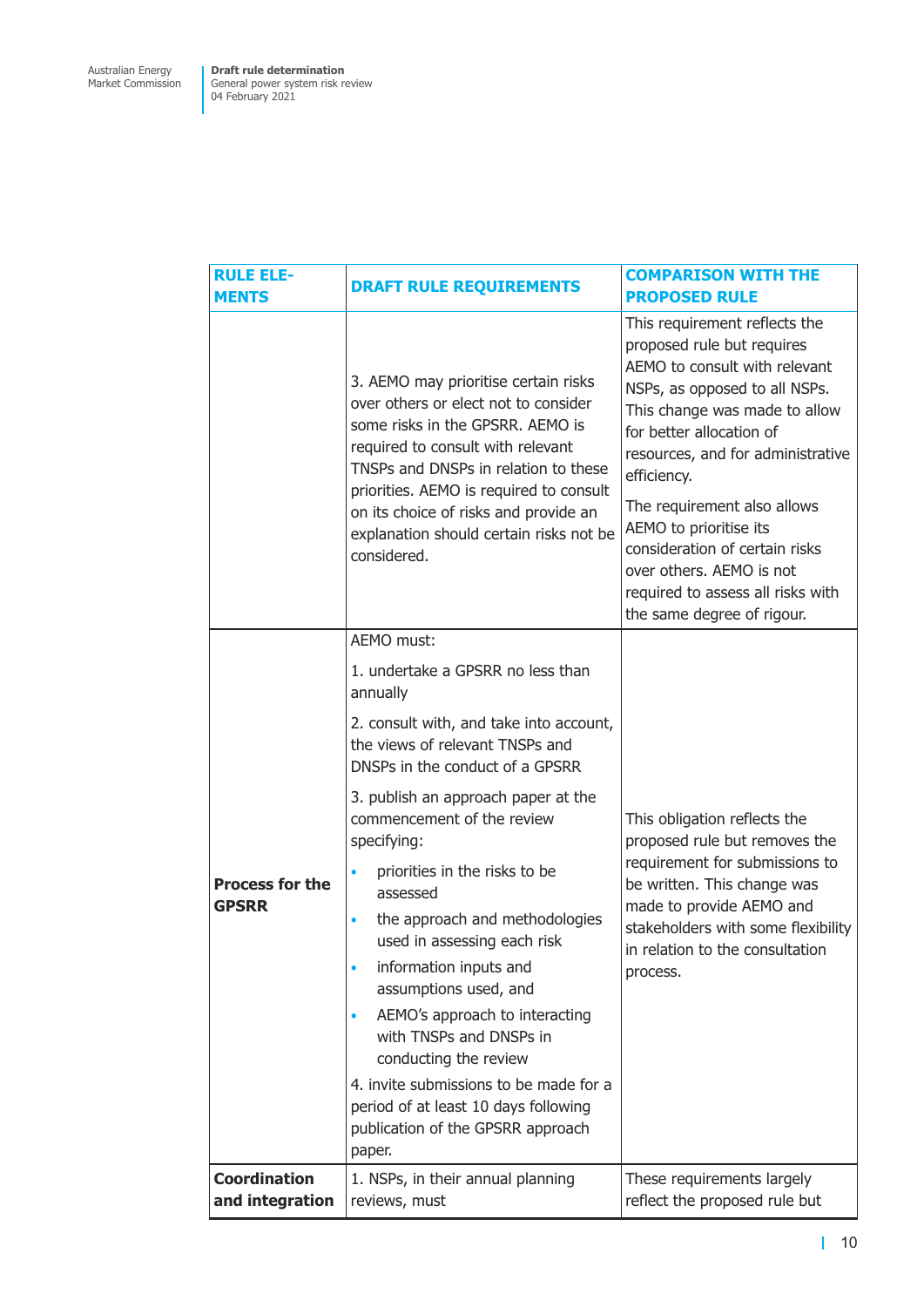<span id="page-17-0"></span>

| <b>RULE ELE-</b><br><b>MENTS</b>    | <b>DRAFT RULE REQUIREMENTS</b>                                                                                                                                                                                                                                                                                                                                                                                                                                 | <b>COMPARISON WITH THE</b><br><b>PROPOSED RULE</b>                                                                                                                                                                                                                                                                                                                            |
|-------------------------------------|----------------------------------------------------------------------------------------------------------------------------------------------------------------------------------------------------------------------------------------------------------------------------------------------------------------------------------------------------------------------------------------------------------------------------------------------------------------|-------------------------------------------------------------------------------------------------------------------------------------------------------------------------------------------------------------------------------------------------------------------------------------------------------------------------------------------------------------------------------|
|                                     | take into account the outcomes<br>$\bullet$<br>from the recent GPSRR<br>conduct a review of, and<br>$\bullet$<br>interactions between, emergency<br>frequency control schemes or<br>emergency controls on their<br>network, and the settings of<br>protection systems or control<br>systems of plant connected to<br>their networks (including<br>consideration of whether such<br>settings are fit for purpose for the<br>future operation of their network). | clarify certain terms. References<br>to "Special protection schemes"<br>in the proposed rule have been<br>substituted in the more<br>preferable draft rule with<br>"emergency frequency control<br>schemes" and "emergency<br>controls". This is because these<br>terms are used elsewhere in the<br>NER, and special protection<br>schemes are a subset of these<br>schemes. |
|                                     | 2. AEMO must consider and have<br>regard to the outcomes of the GPSRR<br>in conducting the ISP.                                                                                                                                                                                                                                                                                                                                                                |                                                                                                                                                                                                                                                                                                                                                                               |
| <b>New Chapter 10</b><br>terms      | The General Power System Risk<br>Review is defined in Chapter 10 of the<br>NER as follows:<br>"A review described in clause<br>5.20A.1(c)''                                                                                                                                                                                                                                                                                                                    | The proposed rule did not<br>include a new Chapter 10<br>definition.                                                                                                                                                                                                                                                                                                          |
|                                     | The Power System Frequency Risk<br>Review definition in Chapter 10 is<br>omitted.                                                                                                                                                                                                                                                                                                                                                                              |                                                                                                                                                                                                                                                                                                                                                                               |
| <b>Transitional</b><br>arrangements | AEMO must complete the first GPSRR<br>within 18 months of the rule<br>commencement date.                                                                                                                                                                                                                                                                                                                                                                       | The proposed rule did not<br>include transitional rules.                                                                                                                                                                                                                                                                                                                      |

# 2.2 Rule making test

#### **2.2.1 Achieving the NEO**

Under the NEL the Commission may only make a rule if it is satisfied that the rule will, or is likely to, contribute to the achievement of the national electricity objective (NEO).<sup>31</sup> This is the decision making framework that the Commission must apply.

The NEO is:<sup>32</sup>

<sup>31</sup> Section 88 of the NEL.

<sup>32</sup> Section 7 of the NEL.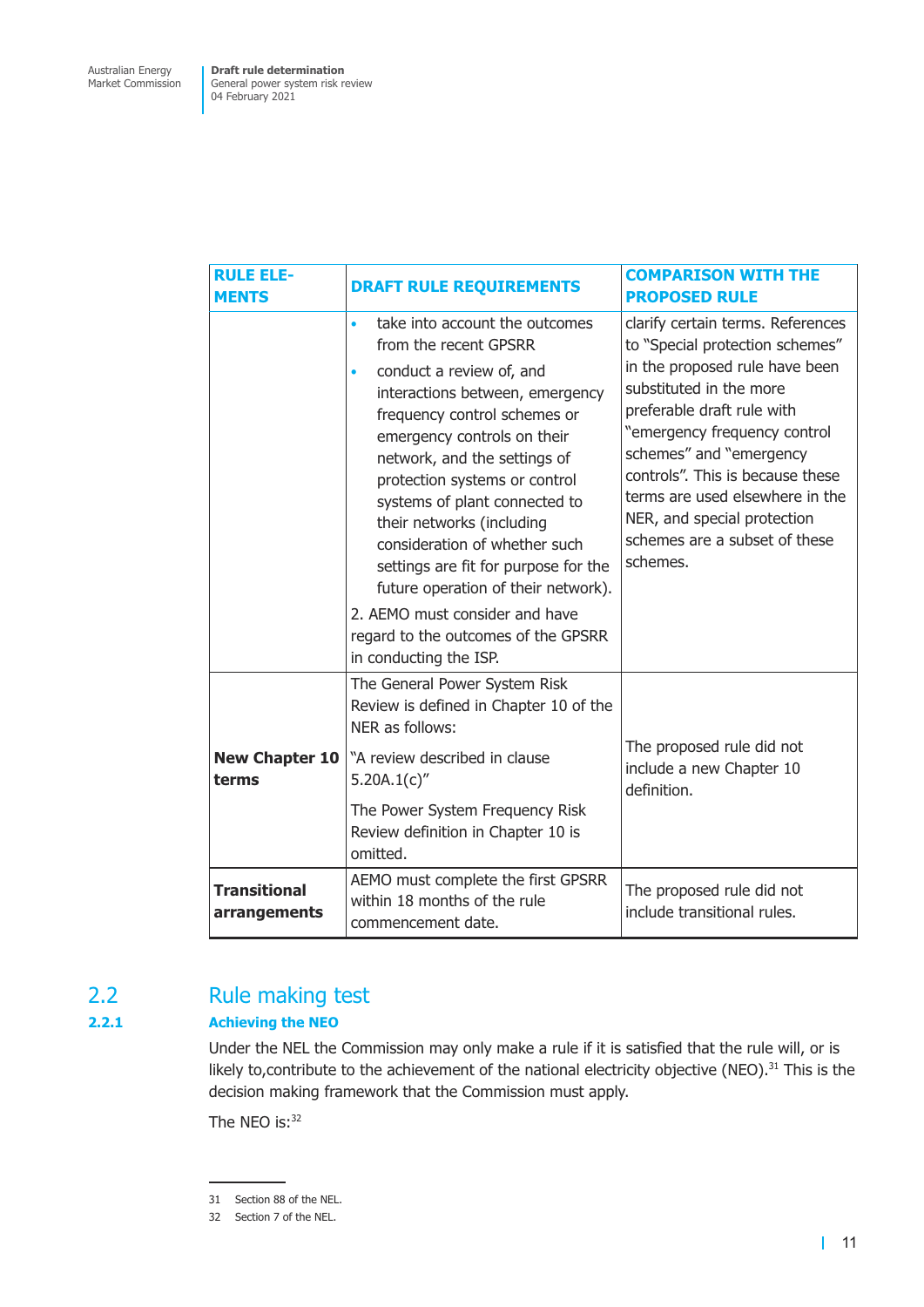> to promote efficient investment in, and efficient operation and use of, electricity services for the long term interests of consumers of electricity with respect to:

- (a) price, quality, safety, reliability and security of supply of electricity; and
- (b) the reliability, safety and security of the national electricity system.

The Commission considers that the relevant aspects of the NEO are the efficient operation and use of electricity services in the long-term interests of consumers of electricity with respect to the safety and security of the national electricity system because:

- the objective of the proposed GPSRR is to promptly identify and assess emerging risks to power system security from all possible sources, and
- the direct and indirect costs of a reduction in the security of supply due to a failure to promptly and effectively identify emerging risks can be significant and are ultimately paid for by consumers through higher prices for electricity.

#### **2.2.2 Making a more preferable rule**

Under s. 91A of the NEL, the Commission may make a rule that is different (including materially different) to a proposed rule (a more preferable rule) if it is satisfied that, having regard to the issue or issues raised in the rule change request, the more preferable rule will or is likely to better contribute to the achievement of the NEO.

In this instance, the Commission has made a more preferable rule. The Commission considers that the changes made to the rule as proposed will better contribute to the achievement of the NEO. The reasons are summarised in section 2.4 and detailed further in chapter 3.

Further information on the legal requirements for making this final rule determination is set out in Appendix C.

#### **2.2.3 Making a differential rule**

Under the Northern Territory legislation adopting the NEL, the Commission may make a differential rule if, having regard to any relevant MCE statement of policy principles, a different rule will, or is likely to,better contribute to the achievement of the NEO than a uniform rule. A differential rule is a rule that:

- varies in its term as between:
	- the national electricity system, and
	- one or more, or all, of the local electricity systems, or
- does not have effect with respect to one or more of those systems

but is not a jurisdictional derogation, participant derogation or rule that has effect with respect to an adoptive jurisdiction for the purpose of s. 91(8) of the NEL.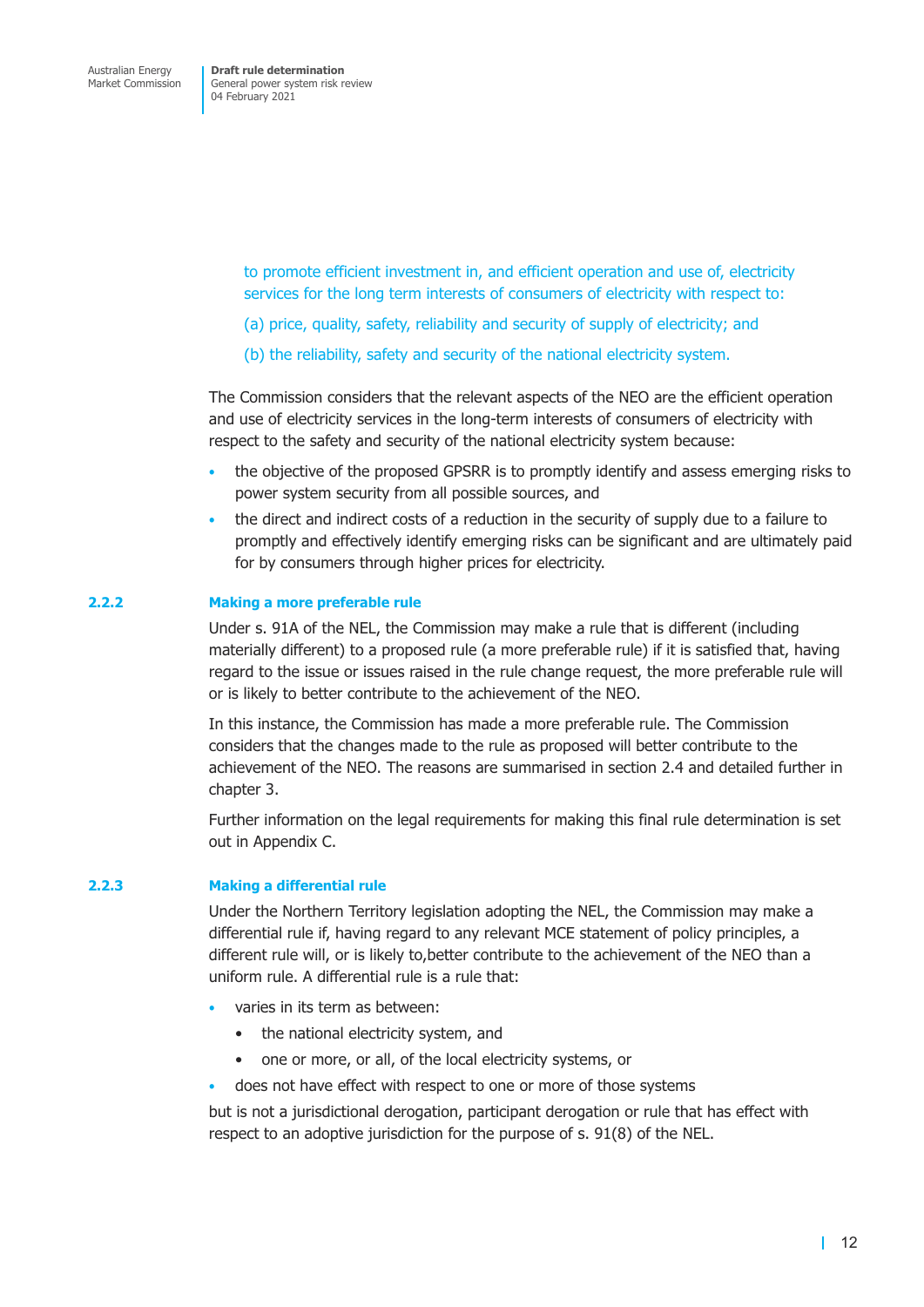<span id="page-19-0"></span>As the proposed rule related to parts of the NER that apply in the Norther Territory, the Commission has assessed the draft rule against additional elements required by the Northern Territory legislation.<sup>33</sup>

The Commission has determined not to make a differential rule. However, as some parts of Chapter 5 of the NER apply in the Northern Territory, some of the amendments made by this rule change will have application in the Northern Territory. The rules relating to the general power system review will not apply in the Northern Territory and therefore the changes to Chapter 10 made by this rule will also not apply. However, some of the changes to the NSP planning arrangements will apply, as modified. The Northern Territory modification regulations modify the application of certain provisions of the NER as it applies in the Northern Territory, and therefore, further changes may be required to those regulations as a result of this rule change. The Commission will liaise with the Northern Territory in this regard.

## 2.3 Assessment framework

In assessing the rule change request against the NEO the Commission has considered the following principles:

- **Effective risk identification and assessment:** The power system's transition to supply provided predominately by intermittent renewable generation and the closure of existing synchronous generation is changing the power system's risk and resilience profile. New risks are emerging as this process occurs. A risk assessment framework should aim to account for the full range of possible risks to power system security and safety. It should also constitute an integrated, transparent framework that allows recommendations to be developed for addressing all risks in a systematic manner.
- **Transparency and clear accountabilities:** A risk assessment framework should promote clear accountabilities and effective coordination among all parties responsible for managing the changing power system risk and resilience profile. Any new components of the risk assessment framework should be accounted for in the planning processes carried out by AEMO and NSPs. This may assist in the implementation of the lowest cost management processes overall.
- **Flexibility and efficiency:** There should be flexibility to prioritise certain risks over others when undertaking a risk assessment. Some risks may not be relevant in the region being considered or cease to be relevant, while others as yet unidentified will assume greater importance. This flexibility would allow AEMO and NSPs to make the most efficient use of resources in responding to the most pressing risks present in a particular region of the NEM. Further, given the pace of regulatory reform, it is important to ensure that the processes adopted for the risk review, including consultation process, are flexible

<sup>33</sup> From 1 July 2016, the NER, as amended from time to time, apply in the NT, subject to derogations set out in regulations made under the NT legislation adopting the NEL. Under those regulations, only certain parts of the NER have been adopted in the NT. (See the AEMC website for the NER that applies in the NT.) National Electricity(Northern Territory) (National Uniform Legislation) Act 2015.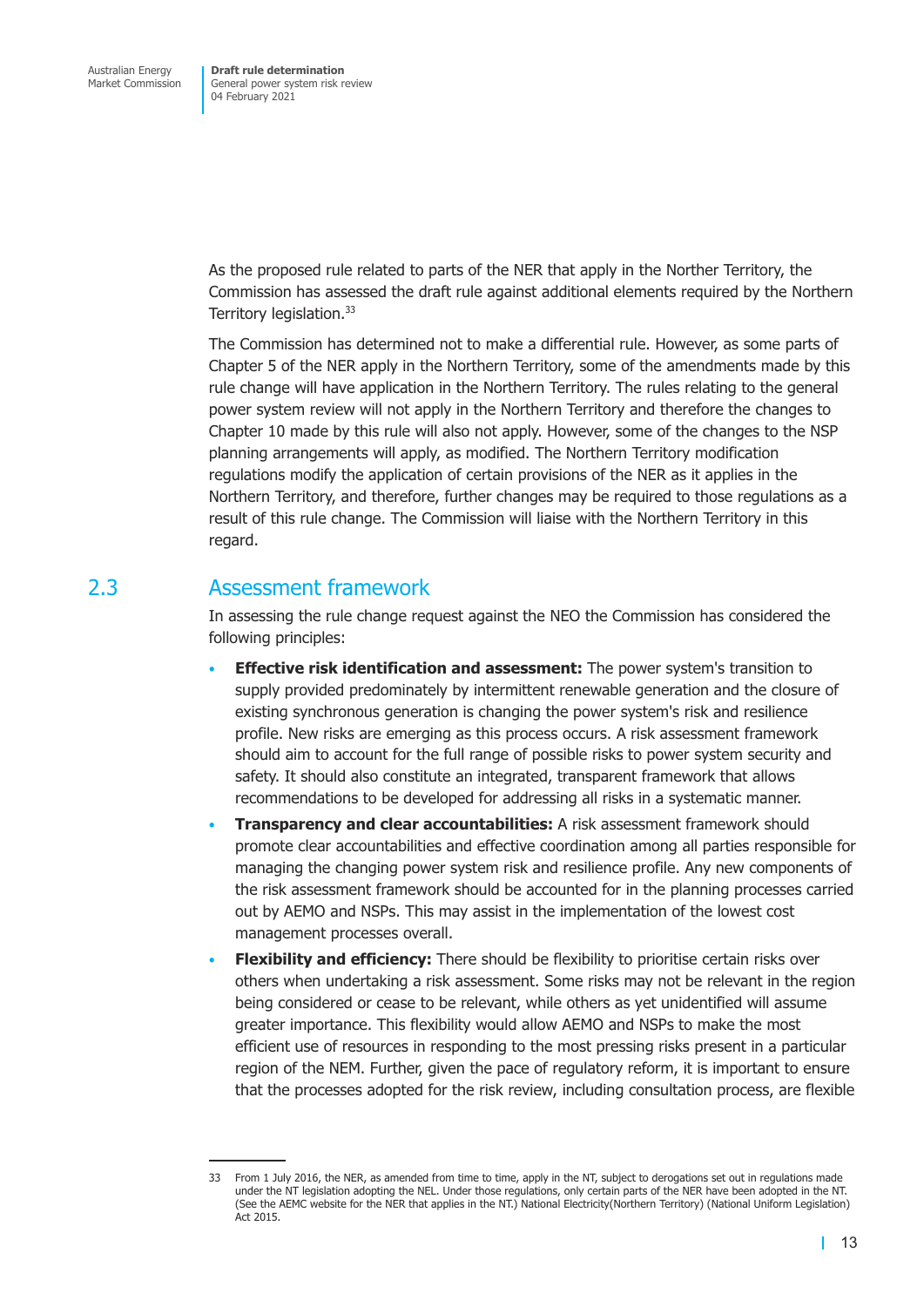> enough and do not impose unnecessary or extended procedural steps. Allowing a certain level of flexibility would promote efficiency and value in reporting.

# <span id="page-20-0"></span>2.4 Summary of reasons

The Commission has determined to make a more preferable draft rule on the basis that the more preferable rule is likely to better contribute to the achievement of the NEO than the proposed rule. In making its draft rule determination and more preferable draft rule, the Commission made some changes to the proposed rule submitted by the proponent.

These changes do not materially alter the intent of the Commission's recommendation from the BSE review report or to the policy position reflected in the rule change request. The more preferable draft rule is broadly consistent with the proposed rule in respect of the GPSRR scope, frequency and coordination and integration of planning arrangements.

This section summarises the Commission's reasons for making the more preferable draft rule including consideration of how it better contributes to the achievement of the NEO than the proposed rule.<sup>34</sup>

#### **Effective risk identification and assessment**

The Commission has determined that the more preferable draft rule is likely to promote better identification and assessment of emerging system risks through expanding the scope of the PSFRR into a GPSRR, streamlining the process for the GPSRR and making the review more frequent. This is because:

- 1. Individual system services are frequently capable of addressing more than one system need. A coordinated assessment of all system security risks, through the GPSRR, could assist in a more efficient deployment of system services to address system needs.
- 2. Including the ability to consider events and conditions on distribution networks in the GPSRR would provide better visibility of the performance of DER and inform AEMO's understanding of the effectiveness of emergency response mechanisms.
- 3. A streamlined, a more frequent review process would allow AEMO to sufficiently quickly identify emerging risks in order to effectively manage them.

The Commission considers that the more preferable draft rule is likely to achieve the NEO through promoting effective system security risk identification and assessment.

These risks would be identified in a more timely manner, although the Commission acknowledges that some additional costs may be incurred through the requirement for annual reviews.

#### **Transparency and clear accountabilities**

The Commission has determined that the more explicit links between NSP annual planning reviews, the ISP and GPSRR would promote transparency of planning processes and clear accountabilities of parties involved in the system security risk management. In the Commission's view, the more preferable draft rule is likely to:

<sup>34</sup> Further detail on the Commission's reasons for making the draft rule in each of these areas are presented in Chapter 3.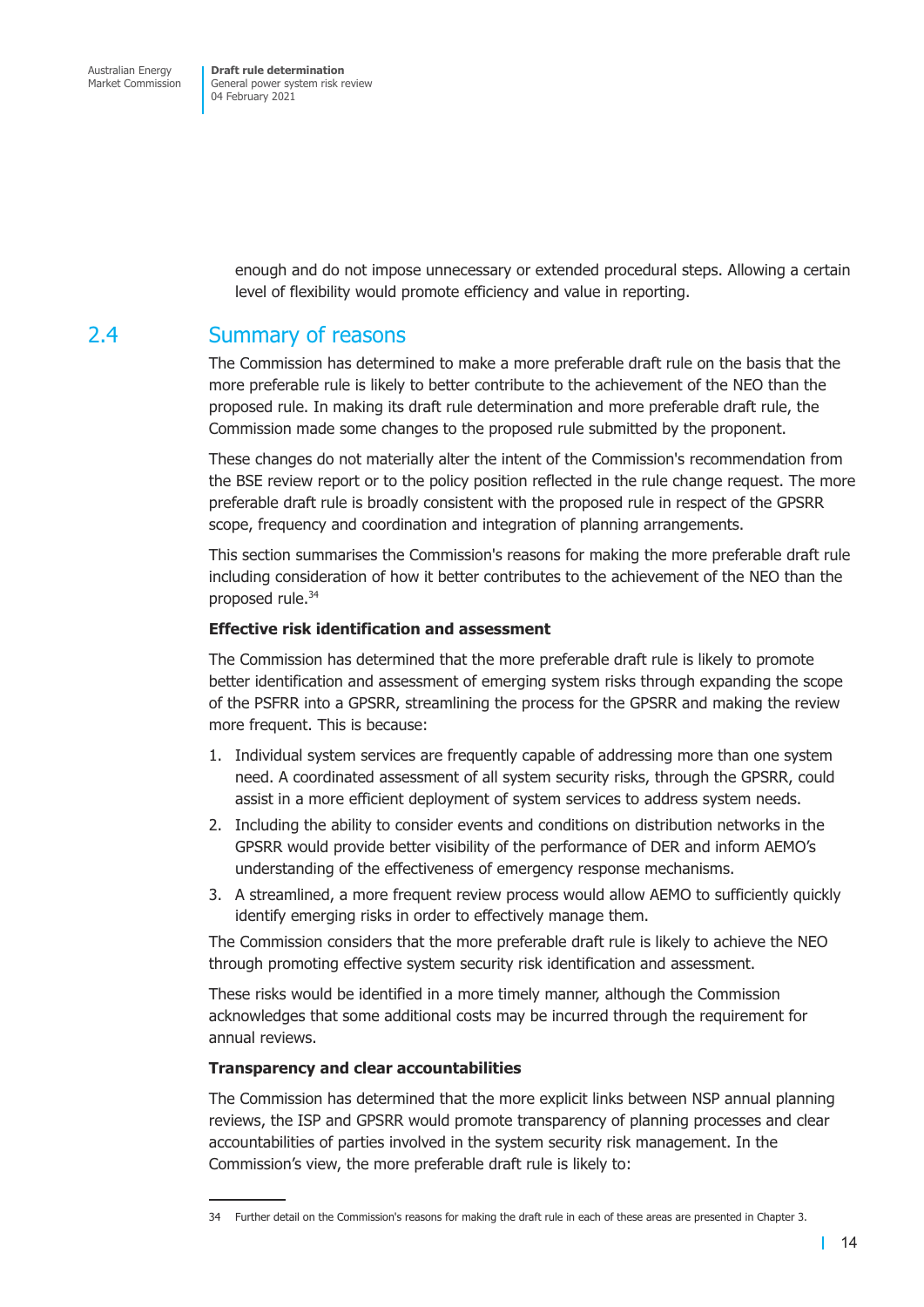- assist in the implementation of the lowest cost management processes overall
- allow AEMO to more fully consider risks arising from increasing DER
- provide for capturing the learnings from a GPSRR in broader NEM planning and reporting processes, and
- assist in the identification of regulatory changes required to manage risks that are not recognised under the existing risk management frameworks.

The Commission considers that the more preferable draft rule would contribute to the achievement of the NEO as it promotes coordination among parties responsible for system security and resilience and coordinated management of the identified risks.

#### **Flexibility and efficiency**

The more preferable draft rule would allow flexibility for AEMO to prioritise certain risks over others when undertaking the GPSRR. AEMO would not be required to identify or undertake a detailed assessment of all conceivable risks. Some risks may not be relevant in the region being considered or cease to be relevant, while others as yet unidentified will assume greater importance.

The Commission considers that such flexibility would:

- allow AEMO and NSPs to make the most efficient use of resources in responding to the most pressing risks present in a particular region of the NEM, and
- promote efficiency and value in reporting.

The Commission has determined that the more preferable rule would promote the NEO as it would allow for efficient allocation of resources. This would provide for the greatest possible value to come from the review and the investment of resources in conducting the review.

#### **More preferable draft rule**

The Commission has made a change to the COAG Energy Council's proposed rule by retaining the requirement for AEMO to consider non-credible contingency events for the risks associated with frequency variations (as is currently the case), and all events and conditions (including contingency events) for all other types of risks, that AEMO considers are likely to lead to cascading outages or major supply disruptions. The Commission considers that this change better:

- maintains the delineation between the existing protected event framework that is designed for management of frequency risks arising from non-credible contingency events, and the assessment of risks associated with all other events and conditions (including contingency events), and
- recognises the existing arrangements that allow AEMO to manage frequency risks associated with credible contingency events through the frequency control ancillary services (FCAS) markets.

The Commission has determined that the more preferable draft rule promotes the NEO as it aligns with other parts of the regulatory framework without making any unintended changes to them.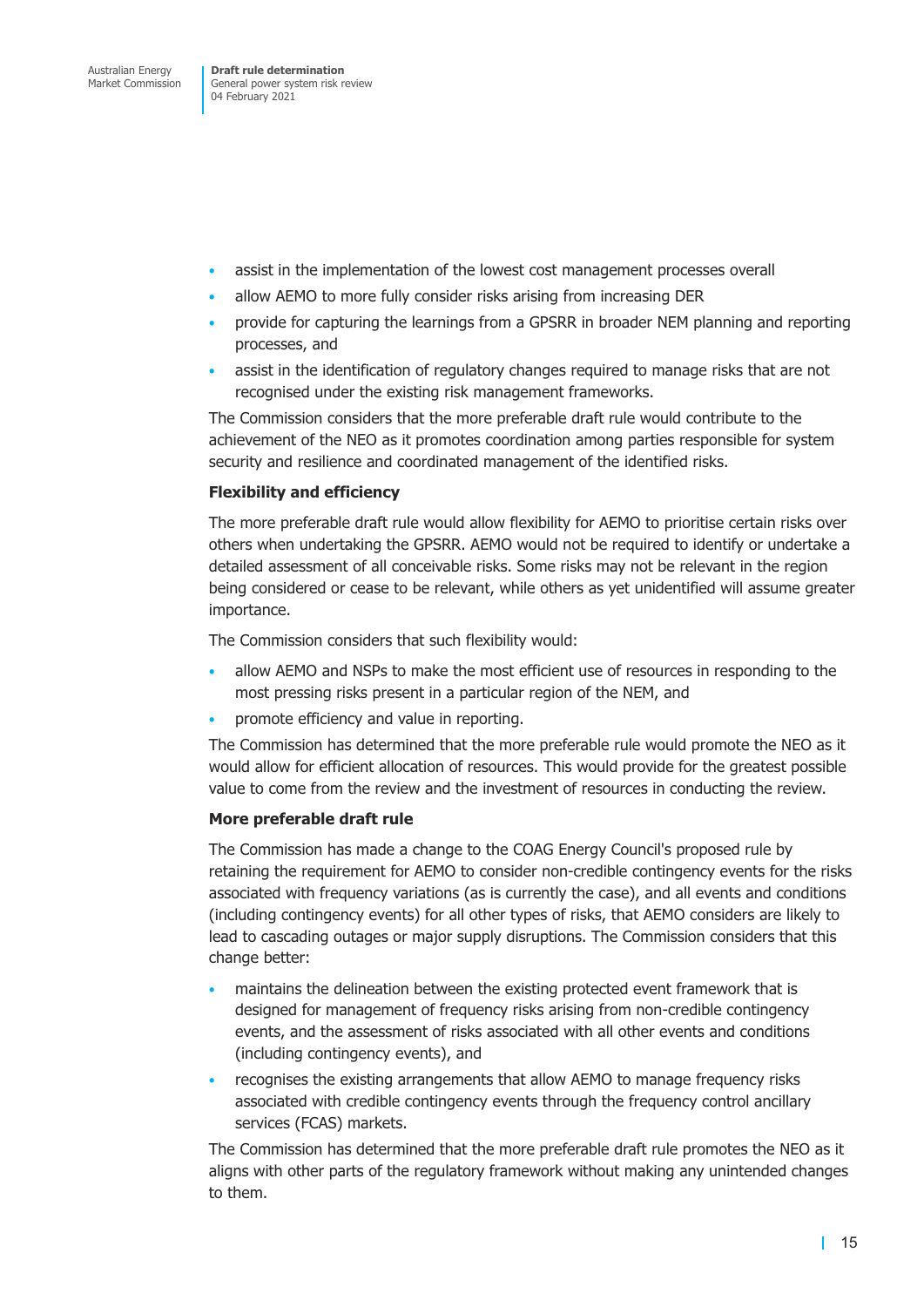# <span id="page-22-0"></span>2.5 Transitional arrangements

The proposed rule submitted by the COAG Energy Council does not include any proposed transitional arrangements for the first GPSRR.

The more preferable draft rule made by the Commission replaces the existing requirement to undertake the PSFRR with the requirement to do the GPSRR. The more preferable draft rule also sets out transitional arrangements for the first GPSRR requiring AEMO to complete the first GPSRR within 18 months of the date the rule is made. With the recent publication of a PSFRR final report,<sup>35</sup> this means that AEMO would not be required to undertake another PSFRR.

Given that the rule change significantly broadens the scope of the existing review, the Commission considers it appropriate to allow AEMO an 18 month period to develop methodologies and assumptions, consult with stakeholders and assess identified risks and options to manage them.

<sup>35</sup> AEMO, *Power System Frequency Risk Review*, Stage 2 Final Report, December 2020.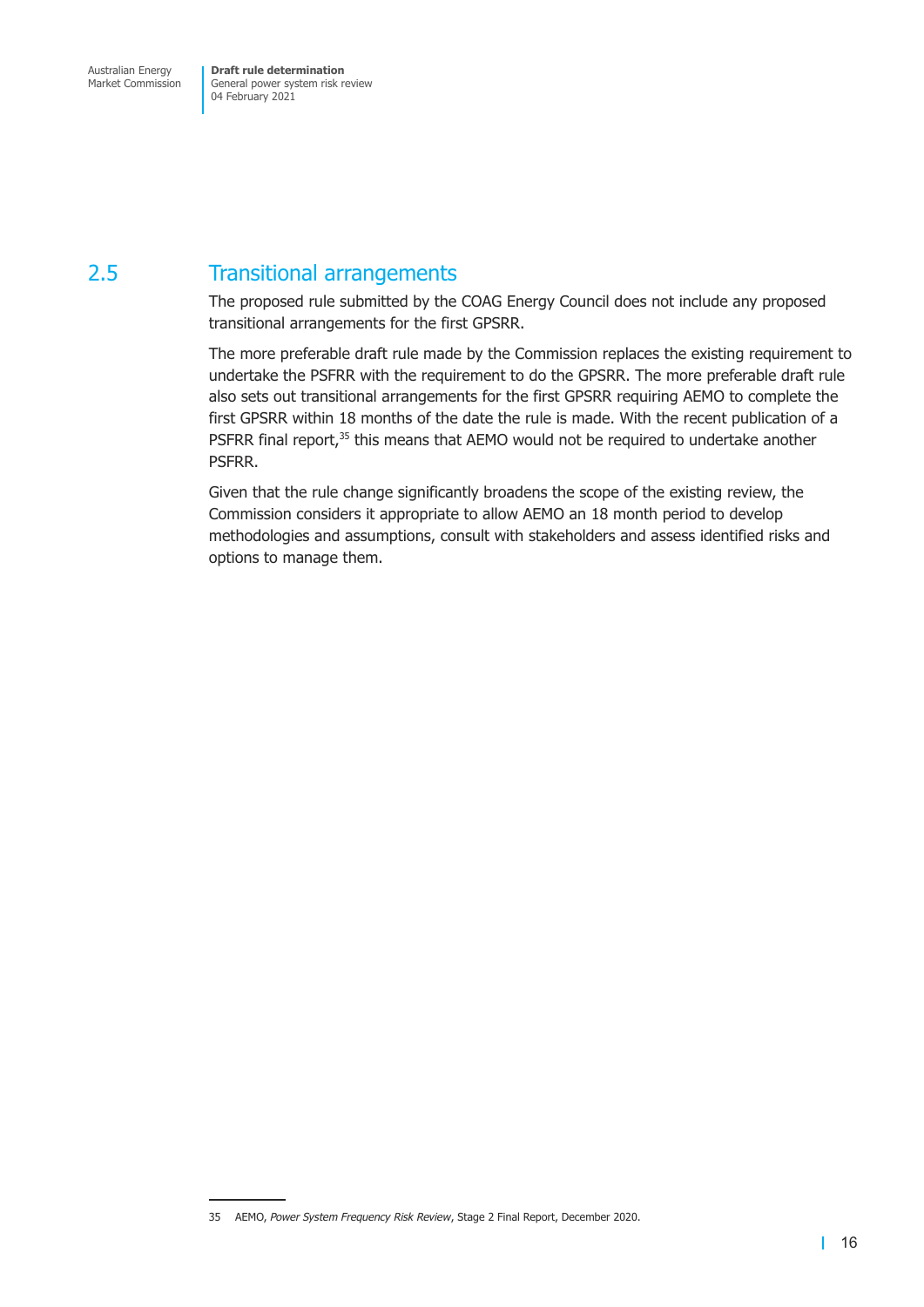# <span id="page-23-0"></span>3 COMMISSION CONSIDERATIONS

This chapter sets out the Commission's considerations and analysis in forming its draft determination. The Commission's considerations are divided into the following sections:

- scope of and requirements for the GPSRR
- the GPSRR process, and
- links to the existing planning processes.

## 3.1 Scope of and requirements for the GPSRR

#### BOX 2: DRAFT DETERMINATION ON THE INTRODUCTION OF THE GPSRR AND ITS SCOPE

The Commission's draft determination is to implement the General Power System Risk Review and require AEMO to consider and identify options for the future management of:

- non-credible contingency events the occurrence of which AEMO expects would be likely to involve uncontrolled increases or decreases in frequency, alone or combination, leading to cascading outages, or major supply disruptions;

- other events and conditions (including contingency events) the occurrence of which AEMO expects, alone or in combination, would be likely to lead to cascading outages, or major supply disruptions.

In addition to frequency-related risks, the GPSRR would specify five key risk areas which AEMO is required to consider when specifying the scope of the GPSRR in each jurisdiction in which it is conducted. These five additional key risk areas are:

- increases or decreases in voltage
- levels of inertia
- the availability of system strength services

- the operation or interaction of emergency frequency control schemes and emergency controls, and

- any other risks AEMO deems necessary, including risks arising on distribution network.

In conducting the GPSRR, AEMO may prioritise certain risks over others, or elect not to consider some of the risks. AEMO would be required to consult on its choice of risks and provide an explanation should certain risks not be considered. This consultation should occur following publication of an approach paper.

#### **3.1.1 Issue raised**

AEMO is currently required to publish a PSFRR focused on frequency risks only. In collaboration with TNSPs, AEMO must consider non-credible contingency events that involve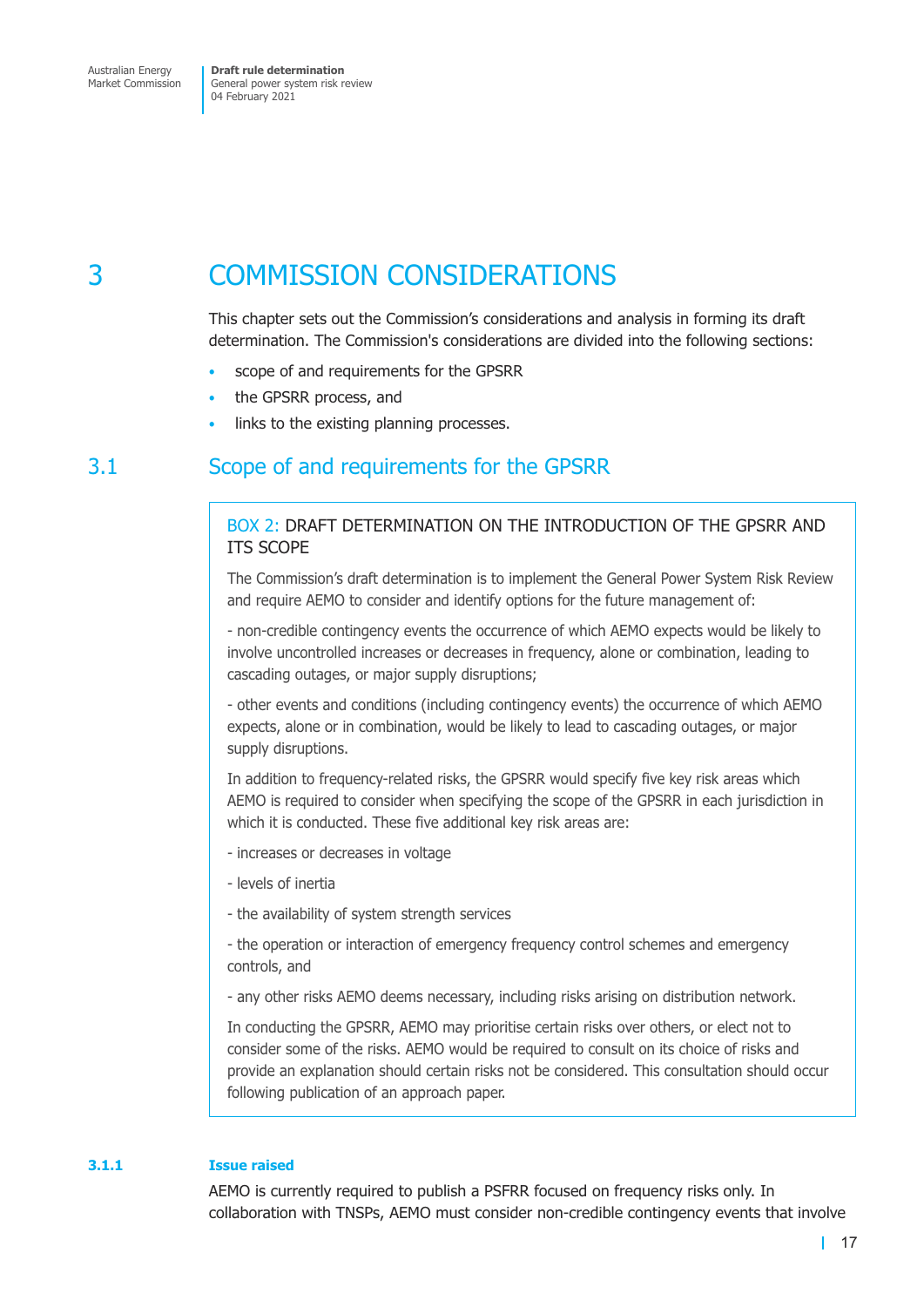uncontrolled increases or decreases in frequency, leading to cascading outages or major supply disruptions.<sup>36</sup> The current PSFRR does not consider any other non-credible contingency risks to power system security.

The COAG Energy Council considers that the set of system security risks is changing and are significantly different to those managed in the past. According to the Council, the changing generation mix is changing the power system risk and resilience profile which includes increasing levels of:37

- generation and load risk and uncertainty The changing generation mix is changing both the events and types of uncertainty regarding generation output. Unlike the failure of thermal generators, unexpected variation from variable generation is often not related to internal failure of the unit, but rather involves weather conditions, such as changes in sunlight intensity or wind speeds. These changes are generally distributed and can affect a significant number of units and systems in a surrounding area. This means that system security risks may arise from an external event, such as a storm front passing across a region, and require the aggregate impact across all the generating units in the affected area to be considered, rather than the loss of a specific unit.
- system response risk and uncertainty In addition to new types of generation and load uncertainty, the response of the power system itself to disturbances is also becoming more uncertain. This increase in uncertainty is due to factors including reduction in the level of inertia and fault level as synchronous units have retired, as well as a more complex demand side, due to an increased prevalence of DER. Other factors, such as increasing prevalence of network protection schemes, also increase the complexity and therefore the uncertainty, of power system response to a disturbance.

Given these changes, the COAG Energy Council is of the view that a risk assessment framework should account for the full range of risks to power system security. To achieve this, the COAG Energy Council proposes to require AEMO to consider six key risk areas and identify options for the future management of all events and conditions (including contingency events) which would likely lead to cascading outages, or major supply disruptions.<sup>38</sup> These key six areas are:<sup>39</sup>

- 1. power system frequency risks (as currently considered in the PSFRR)
- 2. power system voltage risks
- 3. risks arising from system strength
- 4. risks arising from levels of synchronous inertia
- 5. risks arising from the effect of DER penetration and the potential for DER to increase the probability of cascading outages or major supply disruptions, and
- 6. risks arising from interactions between settings on Emergency Frequency Control schemes and connected plant control and protection schemes.

<sup>36</sup> Clause 5.20A.1(a)(1) of the NER.

<sup>37</sup> COAG Energy Council, rule change request, p. 3.

<sup>38</sup> Ibid, p.1.

<sup>39</sup> Ibid, p. 1-2.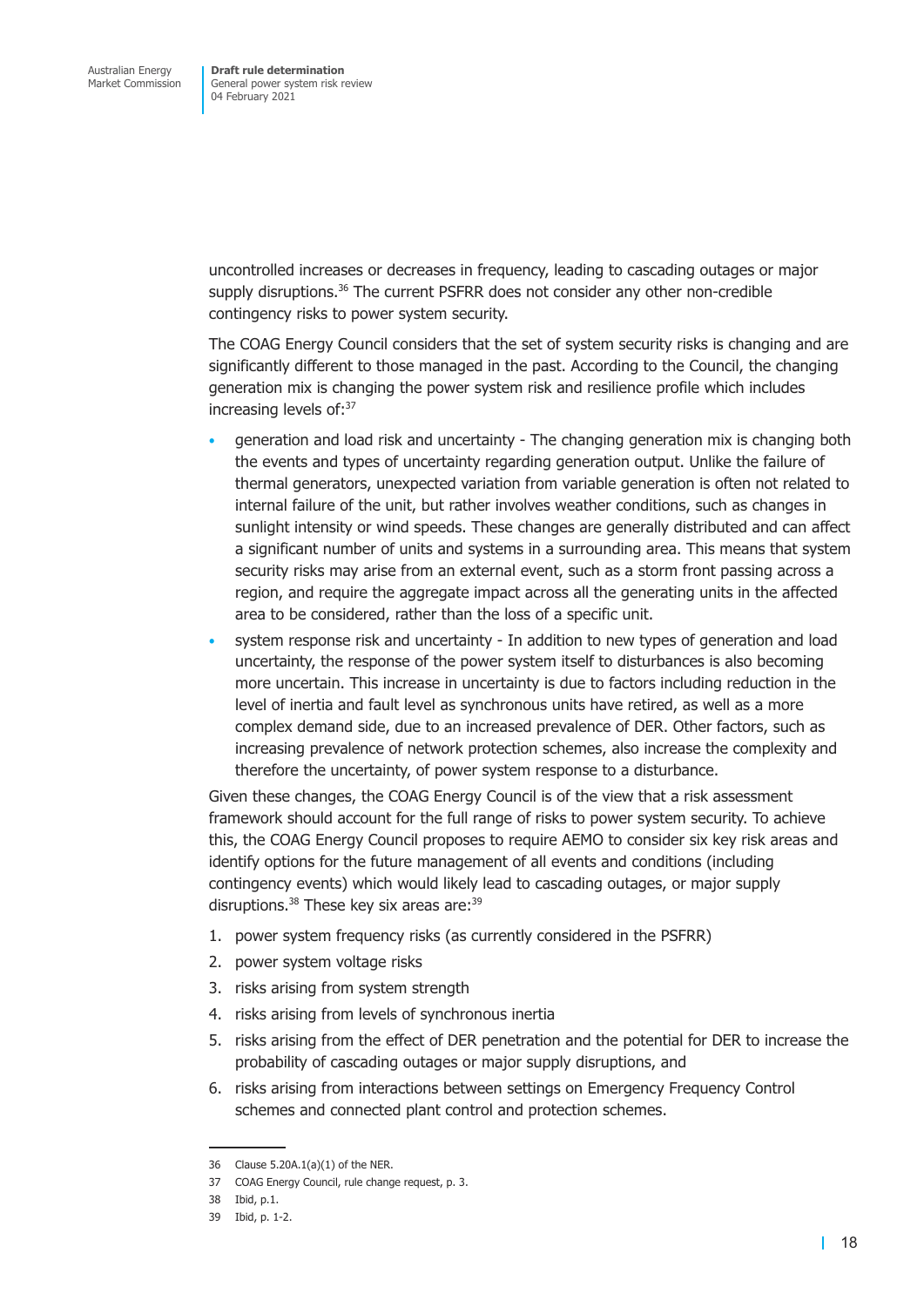The COAG Energy Council proposes to provide AEMO with flexibility to prioritise certain risks over others or elect not to consider some of the six key risks. In establishing priorities, AEMO would be required to consult with both TNSPs and DNSPs.<sup>40</sup>

#### **3.1.2 Stakeholder views**

Generally, through the AEMC's BSE review, stakeholders supported expanding the scope of the risk review process beyond frequency to include voltage, inertia, fault level and other factors that create risks to power system security and resilience. $41$ 

In particular, the Australian Energy Council supported the expansion, considering the PSFRR already a "beneficial process"; $42$  Stanwell Corporation considered the PSFRR should be broadened and "embedded within AEMO's operational processes";<sup>43</sup> and Ergon Energy and Energex suggested "the risk review should include all relevant elements".<sup>44</sup>

While supporting the proposal, AEMO considered it important for there to be flexibility to prioritise different sources of risk between reviews, promoting efficiency and value in reporting, and to balance the impacts of operational and institutional changes (such as rule changes) that may alter reporting processes.45

Stakeholders strongly supported including DNSPs and risks associated with DER in the GPSRR.<sup>46</sup> SA Power Networks noted concerns over the management of reverse energy flows from high DER penetration and the implications for under frequency load shedding schemes.<sup>47</sup> Ergon Energy and Energex particularly noted the importance of risks to be considered by DNSPs, including "generation at risk, load shedding required to facilitate frequency or other contingency management activities, and voltage constraints in a particular area."48

#### **3.1.3 Commission's analysis and determination**

The Commission considers that the introduction of a GPSRR will allow for the effective recognition of emerging risks, and faster development of solutions to address these risks.

In coming to this conclusion, the Commission has taken stakeholder views into account including their general support for the concept of a GPSRR. In particular, stakeholders supported the proposals to:

- expand the range of system security risks considered by the review, and
- include DNSP and DER related issues within the review.

<sup>40</sup> Ibid, p. 2.

<sup>41</sup> Submissions to the AEMC's Mechanisms to enhance resilience in the power system (Review of the black system event in South Australia) discussion paper: AEMO, p. 15; PIAC, p. 6; AEC, p. 3; Ergon and Energex, p. 7.

<sup>42</sup> AEC, submission to the AEMC's BSE review discussion paper, p. 3.

<sup>43</sup> Stanwell, submission to the AEMC's BSE review discussion paper, p. 2.

<sup>44</sup> Ergon and Energex, submission to the AEMC's BSE review discussion paper, p. 7.

<sup>45</sup> AEMO, submission to the AEMC's BSE review discussion paper, p. 15.

<sup>46</sup> Submissions to the AEMC's BSE review discussion paper: TasNetworks, p. 6; SAPN, p. 2; Ergon and Energex, p. 7; PIAC, p. 6

<sup>47</sup> SAPN, submission to the AEMC's BSE review discussion paper, p. 2.

<sup>48</sup> Ergon and Energex, submission to the AEMC's BSE review discussion paper, p. 7.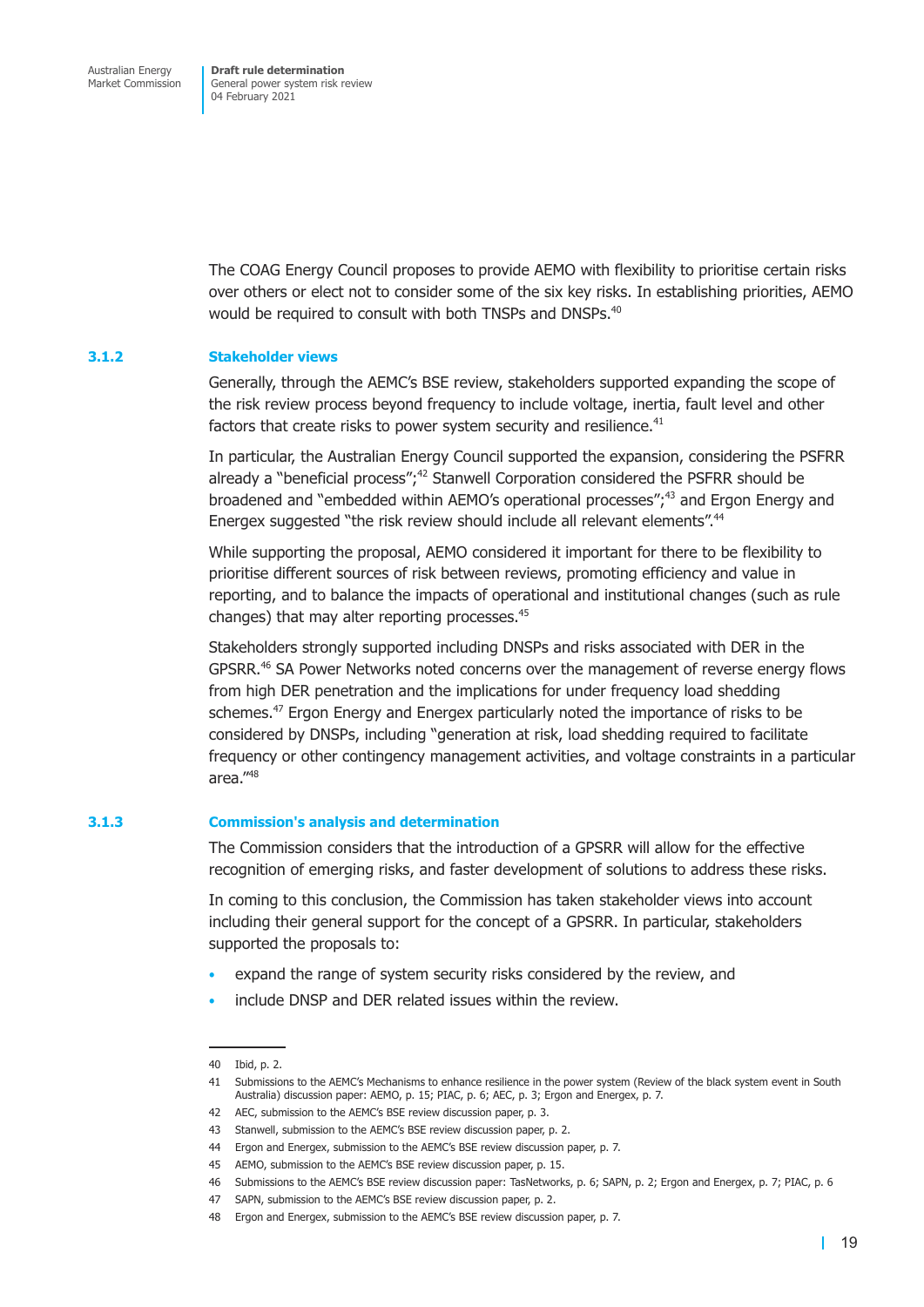The stakeholder concerns expressed in submissions to the BSE discussion paper were also addressed in the final BSE report and the rule change request submitted by the COAG Energy Council by expanding the range of system security risks to be considered but with flexibility for AEMO to prioritise and consider new risks.

#### **Better coordination of system risks and services**

The Commission considers any framework that seeks to describe system security arrangements should aim to account for as many risks to power system security as possible. The PSFRR specifically considers non-credible contingency events associated with frequency risks. However, this may not capture all possible risks in the NEM.

The NER outlines, and AEMO operationalises, system security services and mechanisms that respond to meet the system needs of the NEM to survive and recover from different types of disturbances. These may be grouped into three broad categories of frequency management, voltage management and system restoration. AEMO is also required to consider the minimum inertia<sup>49</sup> and minimum fault level<sup>50</sup> requirements of the power system and declare shortfalls where these are identified.

While the system needs outlined above are detailed separately, individual system services are frequently capable of addressing more than one system need. There are overlaps and interplays between the benefits system services may provide for system security, while a deficiency in one system service may lead to issues in several system need categories. A coordinated assessment of all system security risks, through the GPSRR, could therefore assist in a more efficient deployment of system services to address system needs.

The Commission considers that the risk assessment framework would benefit from the Rules being amended to expand the scope of the current PSFRR to require AEMO to undertake the GPSRR that considers a broader range of risks, in addition to frequency risks. Therefore, the Commission has determined to implement the GPSRR into the regulatory framework.

Further, the Commission agrees with the COAG Energy Council that there would be a benefit from evaluating risks arising from contingency events in addition to non-credible contingency events.<sup>51</sup> The Commission is of the view that emerging risks that are not identified cannot be effectively managed. The GPSRR should focus on creating a comprehensive stock-take of all security related risks existing in the NEM. This would provide AEMO with some flexibility to explore all kinds of risks in the NEM and flag to stakeholders what the options would be to address them.

The Commission recognises that currently the risk management framework may not cover all risks that potentially could be identified by AEMO through the GPSRR. For example, in the BSE review, the AEMC found that the existing system security framework may be ill-suited to

<sup>49</sup> Clause 5.20B.2 of the NER.

<sup>50</sup> Clause 5.20C.1 of the NER.

<sup>51</sup> With the exception of frequency risks, where there are already robust mechanisms in place to identify and manage risks associated with credible contingency events. This is discussed in detail on p. 29.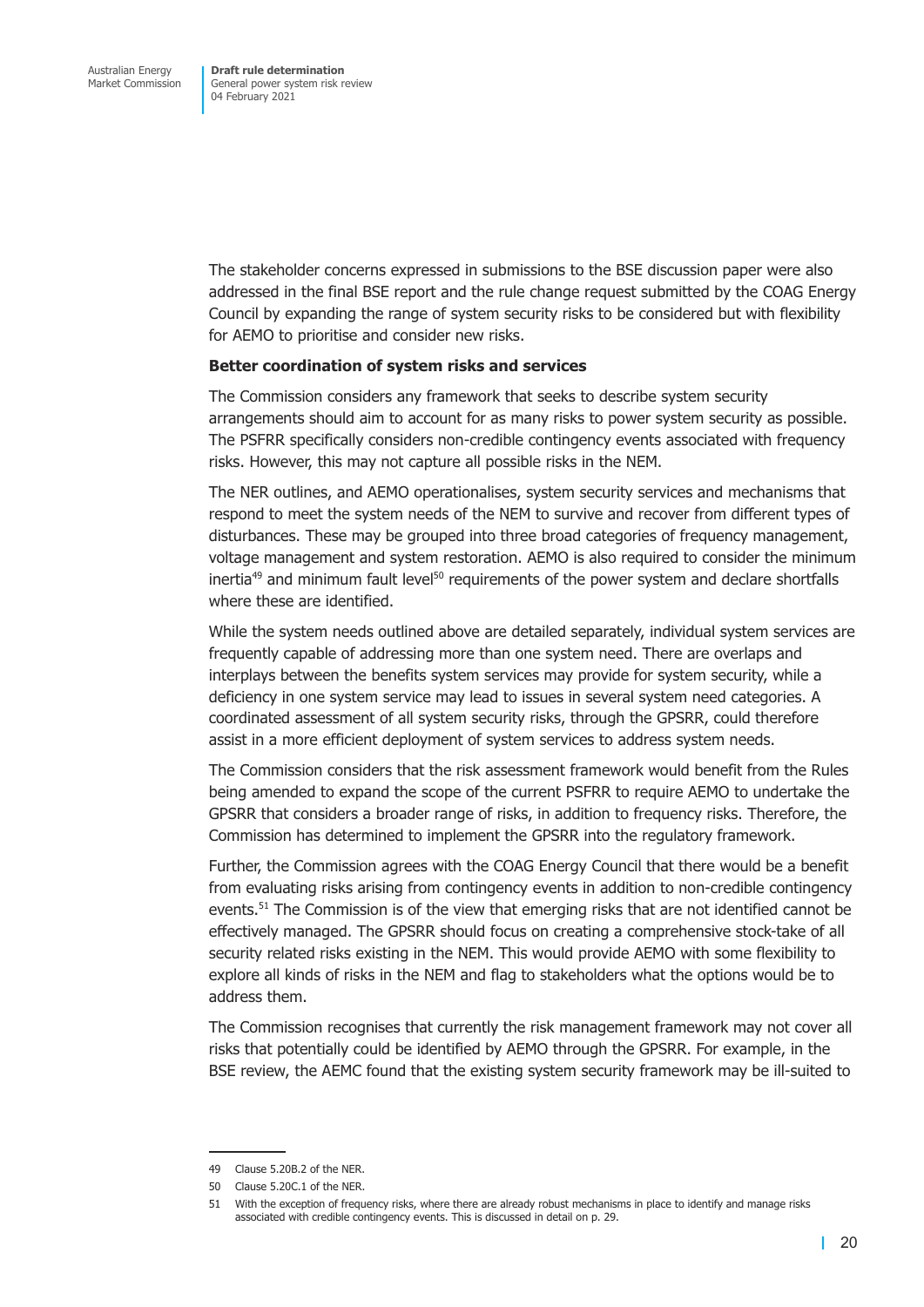manage indistinct events. $52$  To address this identified issue, the Commission is currently progressing the *Enhancing operational resilience in relation to indistinct events* rule change.53 Among other things, the rule change considers providing AEMO with more tools to prepare for and manage indistinct events.

Further, the Commission considers that the GPSRR could be a suitable tool for AEMO to identify and flag to stakeholders what kind of risks (if there are any) could not be addressed through the existing risk management frameworks and what regulatory changes are required to manage those risks.

#### **Consideration of risks associated with DER**

AEMO has identified that high DER penetration, in particular small rooftop PV, may have increasing implications for the secure operation of the system.<sup>54</sup> The Commission considers that the existing PSFRR may not fully consider the impact of DER on system security outcomes.

Existing arrangements for the PSFRR require AEMO to put in place arrangements to consult with and take into account the views of TNSPs in conducting the PSFRR.<sup>55</sup> While consultation with DNSPs is not precluded by existing rule arrangements, the omission of a requirement to explicitly consult with DNSPs may mean that risks associated with increasing levels of DER penetration are not fully considered.

The draft rule requires AEMO to collaborate with both TNSPs and DNSPs in developing the GPSRR. This includes a requirement for consideration of risks related to increased DER, both in terms of how DER might exacerbate events that have occurred on the transmission system, and whether increased DER could itself potentially trigger events on the transmission system. This would provide better visibility of the performance of DER during contingency events.

Further, given that as part of the PSFRR AEMO is already required to consider the effective functioning of under-frequency load shedding schemes and over frequency generator shedding schemes, including consideration of DER in the GPSRR would better inform AEMO's understanding of emergency response mechanisms' effectiveness. The Commission is interested in the views of DNSPs regarding the draft rule and how it seeks to incorporate their input into the GPSRR process in a collaborative manner.

#### **Differences between the proposed rule and more preferable draft rule**

The Commission has made a change to the proposed rule to clarify the scope of the GPSRR and ensure that the draft rule is consistent with the existing frameworks.

The draft rule requires AEMO to review:

<sup>52</sup> For more information see: [https://www.aemc.gov.au/sites/default/files/documents/aemc\\_-\\_sa\\_black\\_system\\_review\\_](https://www.aemc.gov.au/sites/default/files/documents/aemc_-_sa_black_system_review_-_final_report.pdf) final\_report.pdf

<sup>53</sup> For more information, see: [https://www.aemc.gov.au/sites/default/files/2020-12/Information%20sheet%20-](https://www.aemc.gov.au/sites/default/files/2020-12/Information%20sheet%20-%20Enhancing%20operational%20resilience%20in%20relation%20to%20indistinct%20events%20-%20ERC0304%20-%20Consultation%20Paper.pdf) [%20Enhancing%20operational%20resilience%20in%20relation%20to%20indistinct%20events%20-%20ERC0304%20-%20Cons](https://www.aemc.gov.au/sites/default/files/2020-12/Information%20sheet%20-%20Enhancing%20operational%20resilience%20in%20relation%20to%20indistinct%20events%20-%20ERC0304%20-%20Consultation%20Paper.pdf) [ultation%20Paper.pdf](https://www.aemc.gov.au/sites/default/files/2020-12/Information%20sheet%20-%20Enhancing%20operational%20resilience%20in%20relation%20to%20indistinct%20events%20-%20ERC0304%20-%20Consultation%20Paper.pdf)

<sup>54</sup> AEMO's Technical Integration of Distributed Energy Resources 2019, p. 4.

<sup>55</sup> Clause 5.20A.2(b) of the NER.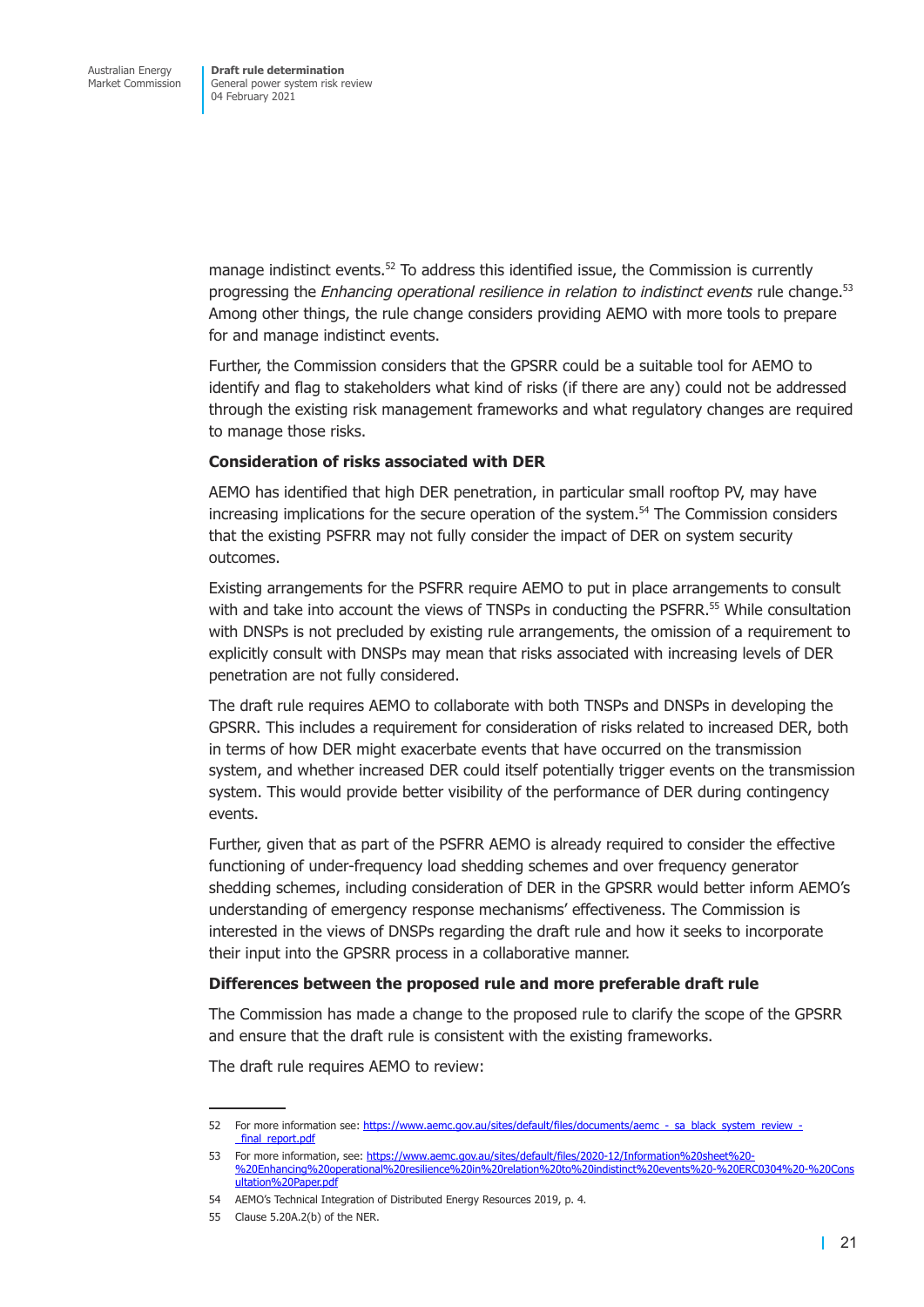- non-credible contingency events for the risks associated with frequency increases or decreases (as currently is the case), and
- events and conditions (including contingency events) for all other risks.<sup>56</sup>

The more preferable draft rule better promotes the NEO because:

1. The existing PSFRR is an important component of the protected event framework that is designed for management of frequency risks arising from non-credible contingency events. Through the PSFRR, AEMO identifies non-credible contingency events which it considers it may be economically efficient to manage using certain ex-ante measures.<sup>57</sup> AEMO then submits a request to the Reliability Panel to have the event declared to be a "protected event".58

The Commission considers it is important to ensure that no changes are made to the protected event framework through this rule change process. The clarity should be maintained in the Rules that the GPSRR would become an important component of the protected event framework, substituting for the PSFRR.

The Commission considers there should be a clear delineation in the Rules between two roles of the GPSRR: as a component of the protected event framework and as a comprehensive stock-take review of all security related risks existing in the NEM.

2. Under the current rules, AEMO is required to maintain the power system frequency within the operational frequency tolerance band when reasonably possible disturbances occur and must return the frequency to the normal operating frequency band within a specified time period. These reasonable disturbances are credible contingency events which AEMO manages through the procurement of contingency raise and lower FCAS. These services increase or decrease the frequency in response to these frequency variations.

Given this existing mechanism, the Commission does not see a rationale in requiring AEMO to review risks associated with credible contingency events for frequency variations and identifying options to address those risks.

<sup>56</sup> Other risks include increases or decreases in voltage, levels of inertia, the availability of system strength services, and the operation and interaction of emergency frequency control schemes and emergency controls.

<sup>57</sup> The measures may include a new or modified Emergency Frequency Control Scheme.

<sup>58</sup> For more information, see section 1.2.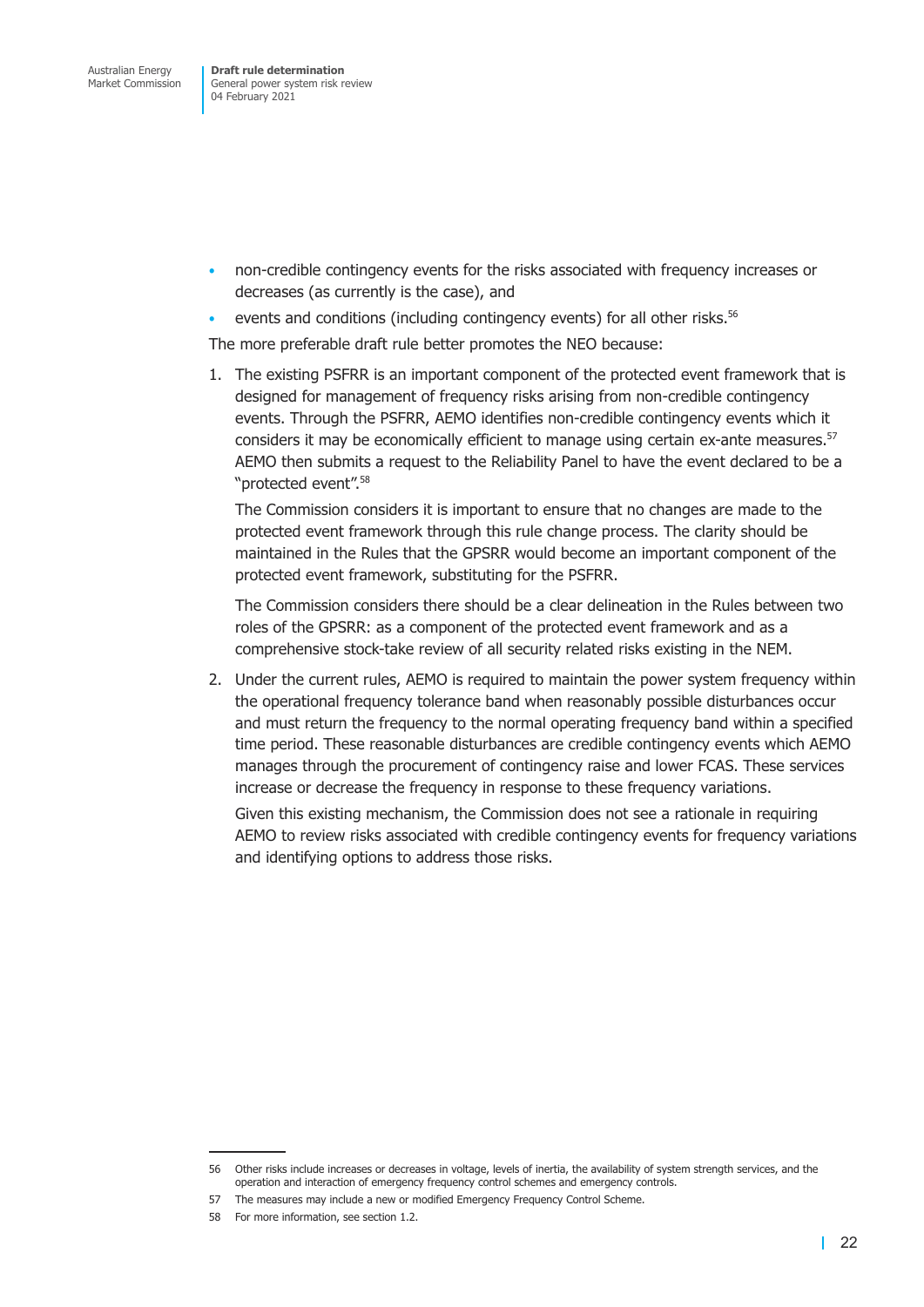# <span id="page-29-0"></span>3.2 The GPSRR process

#### BOX 3: DRAFT DETERMINATION ON THE PROCESS FOR THE GPSRR

The Commission draft determination is for the GPSRR to be conducted annually with AEMO required to consult with, and take into account, the views of relevant TNSPs and DNSPs in conducting the review.

A single final report would be published at the conclusion of the GPSRR and an approach paper published at the commencement of the review. AEMO is to publicly consult for a period of at least 10 days following publication of the GPSRR approach paper.

#### **3.2.1 Issue raised**

AEMO is currently required to publish the PSFRR at least every two years. The NER also specify that a PSFRR is conducted according to a two stage draft and final report process.<sup>59</sup> Over this two stage process, AEMO must hold full consultations with TNSPs to assess system risks. Following the publication of a draft report, AEMO must invite written submissions from stakeholders on its report, only after which it can submit recommendations to the Reliability Panel for new or modified Emergency Frequency Control Schemes, or the declaration of a protected event.

In its rule change request, the COAG Energy Council considers that the existing PSFRR process occurs too infrequently and it takes too long to effectively identify emerging risks in a rapidly changing power system. Therefore, the COAG Energy Council proposes:

- that AEMO should conduct the GPSRR on an annual basis, and
- for the process to be streamlined via introduction of a single stage expedited process to support faster identification of risks, and development of solutions to identify those risks.

#### **3.2.2 Stakeholder views**

Through the AEMC's BSE review, there were a range of views regarding the frequency of the proposed review. Stanwell considered annual publication to be insufficient, instead favouring publication "at least quarterly to account for seasonal weather forecasts".<sup>60</sup> AEMO, Ergon Energy and Energex, and TasNetworks were concerned about the burden of time and effort required in identifying a broad scope of risks, and the feasibility of doing this in a 12-month time frame.<sup>61</sup> Ergon Energy and Energex considered an annual publication would require "new processes for extensive forecasts and analysis in addition to existing DNSP functions.<sup>62</sup> AEMO suggested that the division of responsibilities between TNSPs, DNSPs and AEMO be clearly set out to facilitate an annual review cycle.<sup>63</sup>

<sup>59</sup> Clause 5.20A.3 of the NER.

<sup>60</sup> Stanwell, submission to the AEMC's BSE review discussion paper, p. 2.

<sup>61</sup> Submissions to the AEMC's BSE review discussion paper: TasNetworks, p. 6; AEMO, p. 15; Ergon Energy and Energex, p. 7.

<sup>62</sup> Ergon Energy and Energex, submission to the AEMC's BSE review discussion paper, p. 7.

<sup>63</sup> AEMO, submission to the AEMC's BSE review discussion paper, p. 15.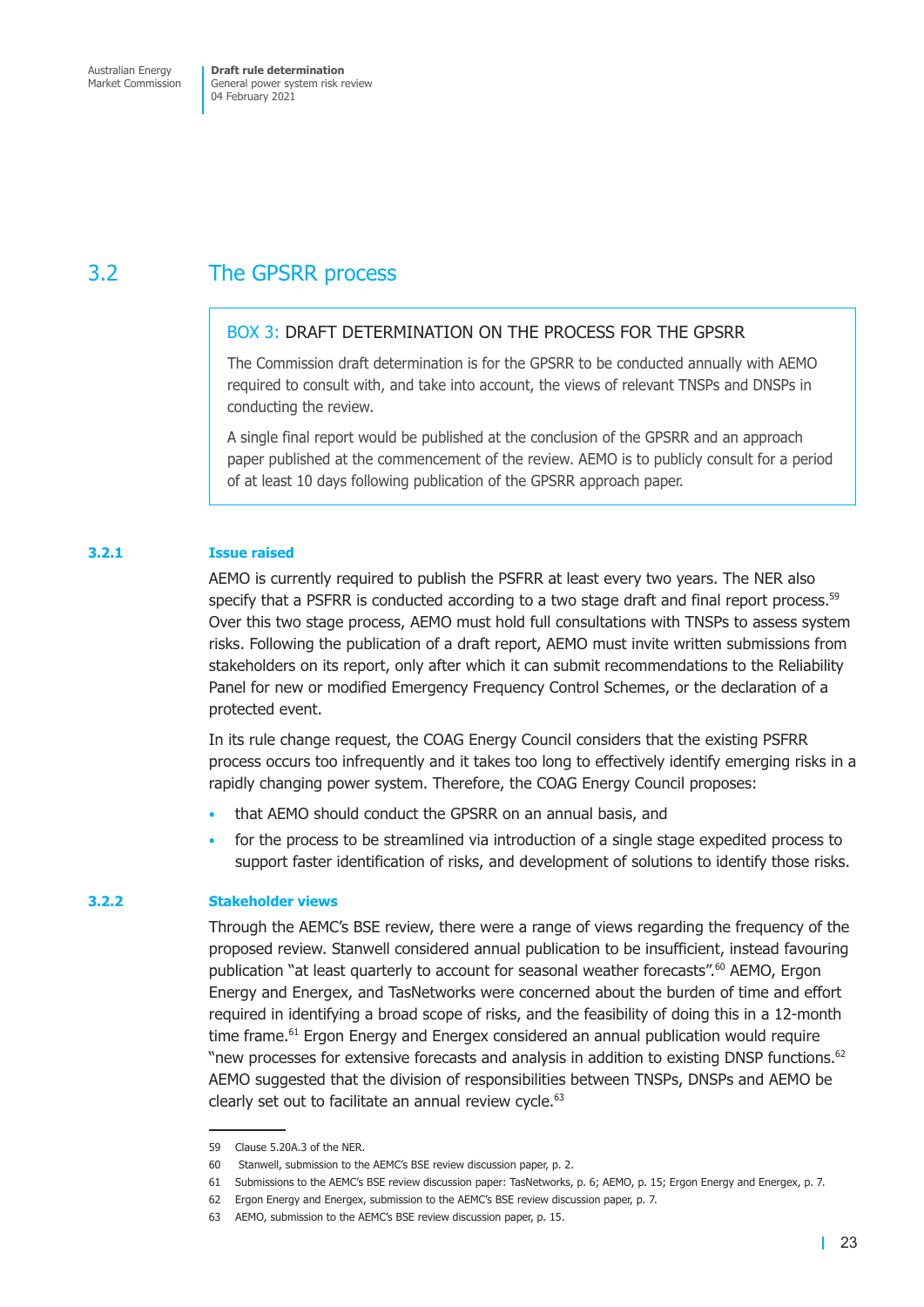PIAC was concerned that the number of DNSPs may make the process complex and potentially unmanageable. PIAC recommended exploring alternative mechanisms that would not make the process cumbersome or unmanageable, while still gathering "insight and data on DER from DNSPs without requiring all DNSPs in the NEM to be involved".<sup>64</sup>

#### **3.2.3 Commission's analysis and determination**

Through the PSFRR, AEMO can recommend the declaration of a protected event, if AEMO considers it economic to operate the power system in a way that limits the consequences of certain high impact non-credible contingency events. The Commission considers that the current process for identification, declaration and management of a protected event is transparent and systematic, but also prone to potentially unnecessary delays that may detract from AEMO's ability to respond flexibly to power system security risks in a way that may be more optimal.

The Commission has identified potentially unnecessary delays existing in the current process. In particular, the Commission considers that processes could be sped up for AEMO to undertake the PSFRR process to identify a system need.

#### **Frequency of the review**

The requirement to conduct the PSFRR at least every two years was imposed as part of the 2017 EFCS rule change and, at that time, was considered appropriate because it mirrored AEMO's practice of reviewing the existing under frequency load shedding schemes settings every two years.

Over a two-stage draft-final process, AEMO must hold full consultations with TNSPs to assess system risks and, in the event of recommending new or modifications to existing emergency frequency control schemes, full consultations with affected DNSPs also. Following the publication of a draft report, AEMO must invite written submissions from stakeholders on its report, only after which it can submit recommendations to the Reliability Panel for new or modified emergency frequency control schemes, or the declaration of a protected event.

This ex-ante process provides a transparent and systematic framework to identify anticipated power system security risks well in advance of their occurrence. However, the process also makes delivery of the solutions to address these identified risks contingent on completion of a lengthy review process. The Commission considers changes included in a GPSRR could help alleviate these concerns.

After completion of its review process, AEMO can submit a request to the Reliability Panel for an event to be declared a protected event, if it considers it economically efficient to manage one or more non-credible contingency events using existing ex-ante measures.<sup>65</sup>

Although comprehensive, stakeholders have argued that the existing process is overly lengthy. Given the pace of change in the power system, and the speed at which new risks

<sup>64</sup> PIAC, submission to the AEMC's BSE review discussion paper, p. 6.

<sup>65</sup> AEMC 2017, Emergency frequency control schemes, Rule Determination, 30 March 2017, p. ii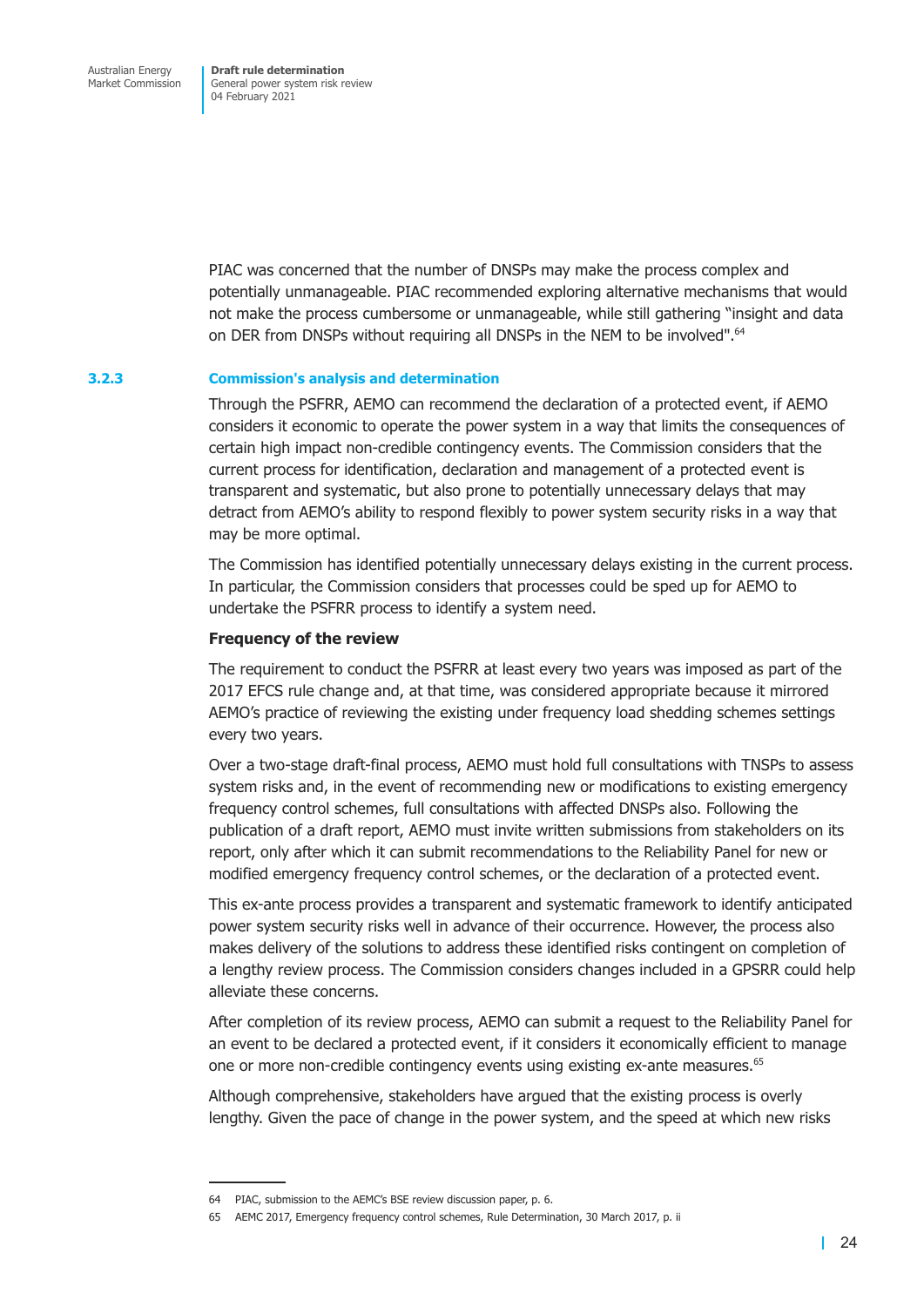can emerge, this may result in inefficient outcomes and create risks to the secure operation of the power system.

The Commission has therefore determined that an annual review cycle is required to identify emerging risks sufficiently quickly to allow for their effective management. While the Commission notes stakeholder concerns regarding the resource requirements involved in an annual GPSRR, the speed and scope of current, and expected, changes in the power system makes a biennial review not frequent enough. Further, as discussed above, AEMO will also have scope to prioritise and focus its resources on the consideration of those specific risks it considers material in the jurisdiction being considered.

#### **Process for the review**

To address stakeholder concerns regarding resource implications, the Commission has also introduced other measures in the draft rule to streamline the review process. The existing NER arrangements for the PSFRR require a two-stage process. This involves publication and consultation on a draft report prior to publication of a final report. To streamline the review, the Commission recommends removing the requirement to publish and consult on a draft report. Removing the draft report requirement should streamline and reduce the administrative complexity of the review process. The proposed streamlined review process would instead require publication of:

- an approach paper at the commencement of the review process, and
- a single final report at the review's conclusion.

An approach paper would enhance transparency for all stakeholders and improve the process of interacting with TNSPs and DNSPs in conducting the review. The approach paper would assist the efficiency of the review process by promoting a common understanding of the process amongst stakeholders. The approach paper would require AEMO to set out:

- the system security risks it proposes to prioritise in each region of the NEM
- the proposed methods for assessing the prioritised risks, and
- its approach to collaborating with TNSPs and DNSPs during the review process.

Following publication of the approach paper, stakeholders would have a minimum 10-day period to comment on AEMO's priorities and methods. A 10-day consultation period is consistent with current arrangements for consultation on the draft PSFRR report. AEMO may extend the consultation period if it chooses.

#### **Differences between the proposed rule and more preferable draft rule**

The Commission is of the view that the consultation process should:

- allow stakeholders an adequate opportunity to have their views heard and considered, and
- not require market bodies or participants to waste time and resources on unnecessary or extended procedural steps.

The Commission has determined to make a number of changes to the proposed rule in relation to the consultation process AEMO must adhere to. The changes are to: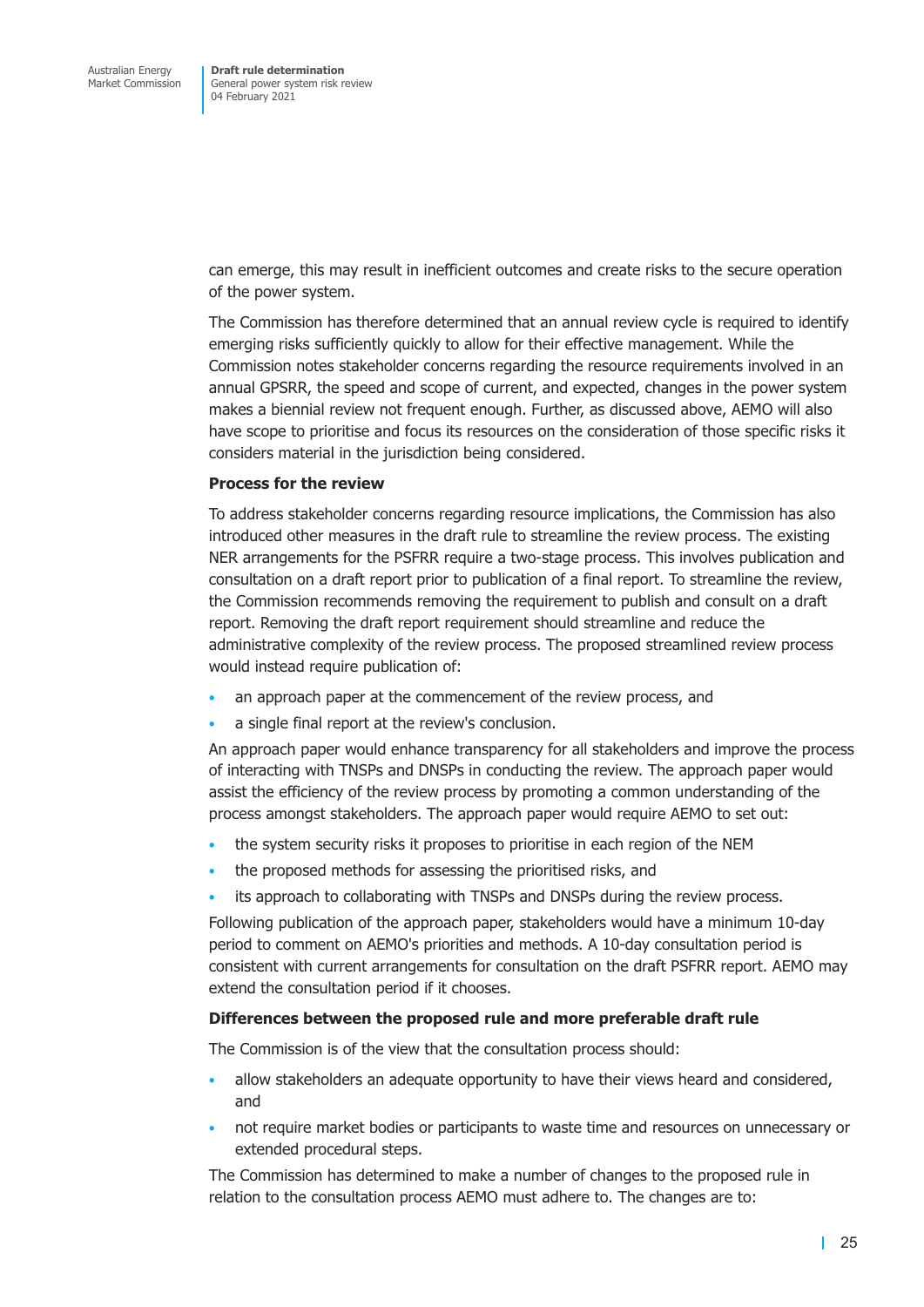<span id="page-32-0"></span>Australian Energy Market Commission **Draft rule determination** General power system risk review 04 February 2021

- require AEMO to consult with relevant NSPs in relation to a risk identified, not all NSPs this change was made with a view to ensuring that the consultation process would not become cumbersome or unmanageable given the number of NSPs in the NEM
- remove the requirement to comment on AEMO's priorities and methods only in a written form – the Commission considers that there should be flexibility for stakeholders to share their comments with AEMO via different methods, including meetings and others

# 3.3 Links to the existing planning process

#### BOX 4: DRAFT DETERMINATION ON THE LINKS TO THE EXISTING PLANNING **PROCESSES**

The Commission draft determination is for the draft rule to require:

- NSPs to take into account the outcomes from the recent GPSRR in their Annual Planning Reviews

- NSPs to consider, in their annual planning reviews, whether any emergency frequency control schemes or emergency controls and settings of protection systems or control systems of plant connected to its network are fit for purpose for the future operation of their network; and whether there is a risk of any adverse interactions of those schemes, controls and settings

- AEMO to consider and have regard to the outcomes of the GPSRR in conducting the ISP.

#### **3.3.1 Issue raised**

In its rule change request, the COAG Energy Council considers that the existing PSFRR is not sufficiently integrated into the broader planning arrangements undertaken by AEMO and NSPs.<sup>66</sup> Therefore, the Council proposes to:<sup>67</sup>

- require NSPs to take into account the outcomes from the recent GPSRR in their annual planning reviews
- require AEMO to consider and have regard to the outcomes of the GPSRR in conducting the ISP
- require NSPs to consider, in their annual planning reviews, whether any special protection schemes and settings of protection systems or control systems of plant connected to its network are fit for purpose for the future operation of its network; and whether there is a risk of any adverse interactions of those settings.

<sup>66</sup> COAG Energy Council, rule change request, p. 4.

<sup>67</sup> Ibid, p. 2.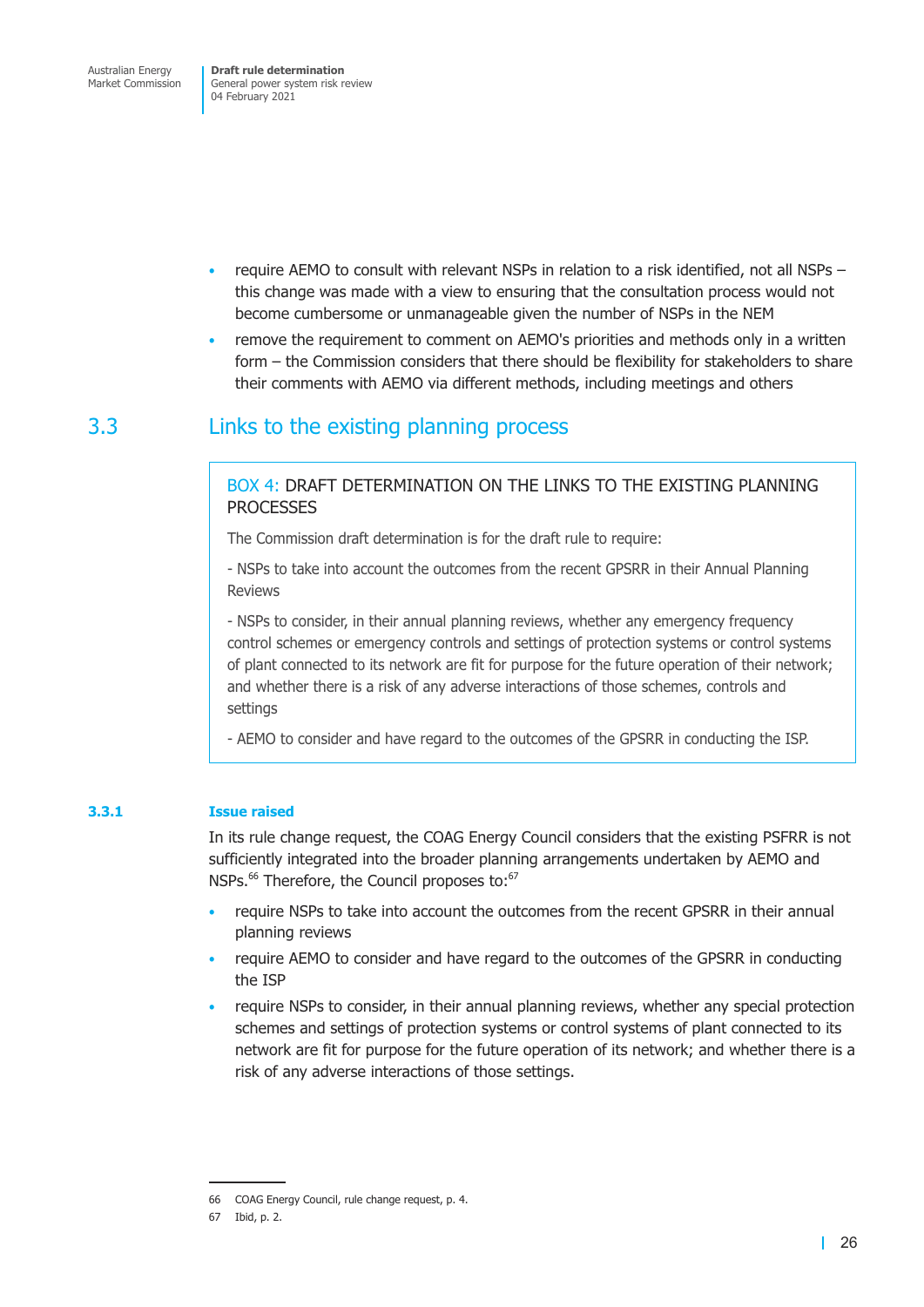The COAG Energy Council is of the view that these requirements would assist the coordination of all parties responsible for managing the changing power system risk and resilience profile through its inclusion of AEMO, TNSPs, and DNSPs.<sup>68</sup>

#### **3.3.2 Stakeholder views**

Through the BSE review, stakeholders noted the importance of integrating the review into existing planning processes. AEMO considered that clear linkages should be drawn in the rules between the GPSRR and planning processes, including the ISP where appropriate. AEMO considered such linkages would enable AEMO to assess the impact of the occurrence of the risk under different development paths and facilitate stakeholder consultations to discern optimal options.<sup>69</sup> Ergon Energy and Energex also suggested drawing an explicit link between the GPSRR and ISP.<sup>70</sup>

In addition to the ISP and NSP planning processes, the AER also flagged a need for the GPSRR to consider the potential risks arising from protection scheme interactions. The AER specifically identified the importance of considering risks arising from the settings of the protection and control systems owned by NSPs including special protection schemes, along with any potential interactions with neighbouring NSPs. The AER suggest this could be undertaken annually through the NSP annual planning reports (APRs). $71$ 

#### **3.3.3 Commission's analysis and determination**

#### **Links to other planning processes**

Stakeholders supported the discussion paper's proposal to effectively integrate the GPSRR with AEMO and NSP planning processes. The Commission agrees with the COAG Energy Council and stakeholders that explicit links between NSP annual planning reviews, the ISP and GPSRR, would support the integration of system security risks into planning more generally. Therefore, the Commission determines to require:

- NSPs, in their annual planning reviews, to consider findings from the most recent GPSRR, and
- AEMO to consider findings from the most recent GPSRR in its ISP.

#### **Including risks from protection scheme interactions**

The Commission agrees with the COAG Energy Council and AER that unexpected outcomes from, and adverse interactions between, emergency frequency control schemes and emergency controls, plant control and protection settings represent a material risk that

<sup>68</sup> Ibid, p. 4.

<sup>69</sup> AEMO, submission to the AEMC's BSE review discussion paper, p. 16.

<sup>70</sup> Ergon Energy and Energex, submission to the AEMC's BSE review discussion paper, p. 7.

<sup>71</sup> AER, submission to the AEMC's BSE review discussion paper, p. 2.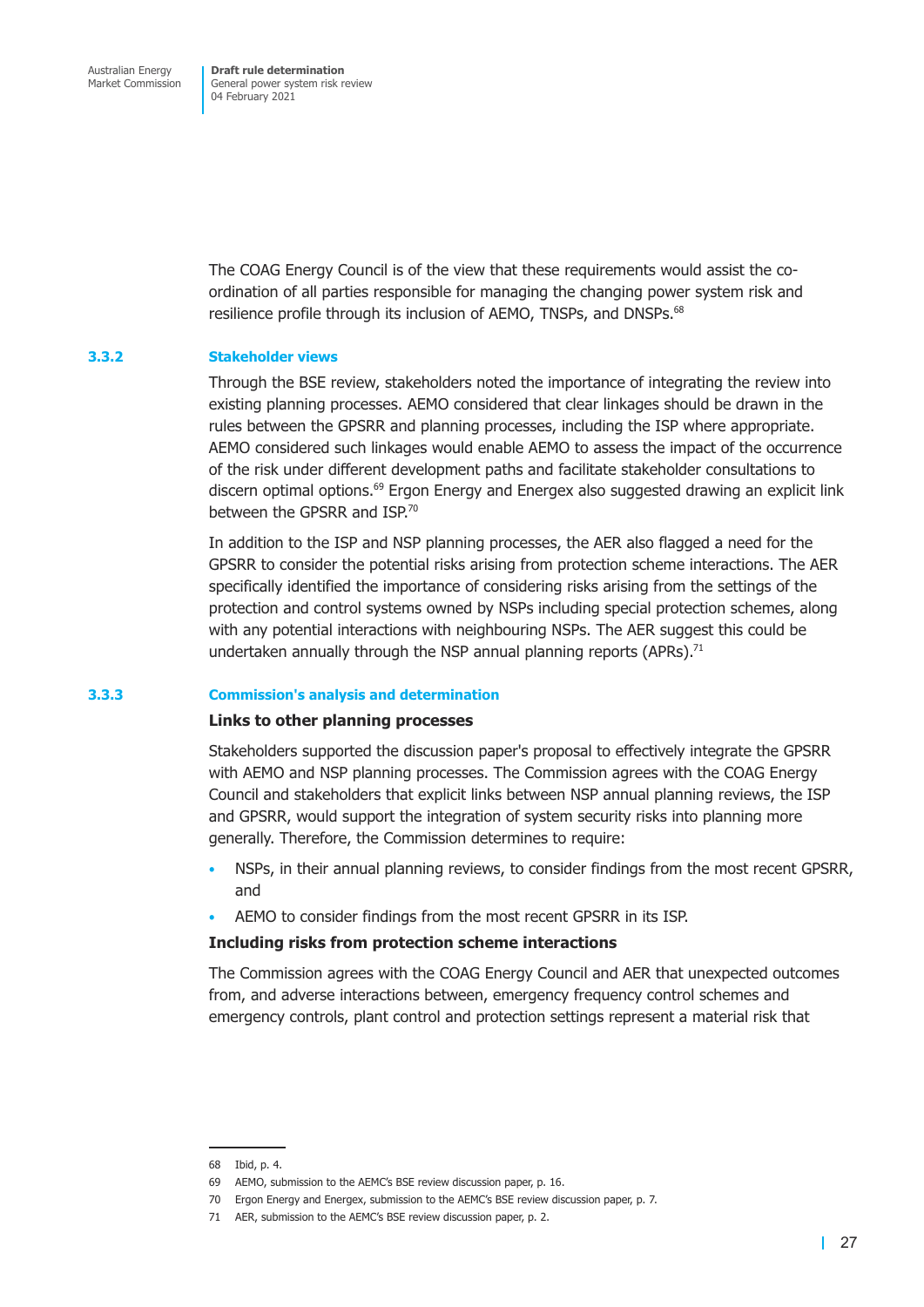should be systematically assessed as part of a GPSRR. The events of 25 August 2018 are an example of the risks inherent in the use of special protection schemes.<sup>72</sup>

The Commission therefore has determined to impose a requirement on:

- AEMO to holistically consider the risks associated with adverse operation or interaction of emergency frequency control schemes and emergency controls, including as identified by NSPs in their APRs
- both TNSPs<sup>73</sup> and DNSPs<sup>74</sup> to conduct a review of, and interactions between: emergency frequency control schemes and emergency controls on their network; and the settings of protection systems or control systems of plant connected to their network (including consideration of whether such settings are fit for purpose for the future operation of their network), and
- both TNSPs and DNSPs<sup>75</sup> to conduct joint planning in assessing the interactions between emergency frequency control schemes or emergency controls, and the settings of protection systems or control systems of plant connected to their respective networks.

#### **Differences between the proposed rule and more preferable draft rule**

The Commission has determined to clarify the wording in the proposed rule by substituting "special protection schemes" in the proposed rule drafting by "emergency frequency control schemes" and "emergency controls" in the more preferable draft rule. The Commission has done this change with the view to maintain the NER consistency and clarity as "emergency frequency control schemes" and "emergency controls" are the terms used elsewhere in the NER.

<sup>72</sup> On Saturday 25 August 2018, a single lightning strike caused the simultaneous "double back" flashover across two insulators of the QLD – NSW interconnector (QNI). After two seconds QNI tripped, separating the Queensland region from the rest of the NEM. This led to the loss of the interconnector between South Australia and Victoria (Heywood) and the separation of the South Australia region from the rest of the NEM. This in turn resulted in under-frequency load shedding in the New South Wales, Victoria, and Tasmania regions. The event demonstrated the present challenges of controlling frequency in the NEM and keeping the power system in a secure state, particularly following non-credible contingency events.

<sup>73</sup> As part of their transmission annual planning review obligations under clause 5.12.1 of the NER.

<sup>74</sup> As part of their distribution annual planning review obligations under clause 5.13.1 of the NER.

<sup>75</sup> As part of their joint planning obligations under clause 5.14.1(d).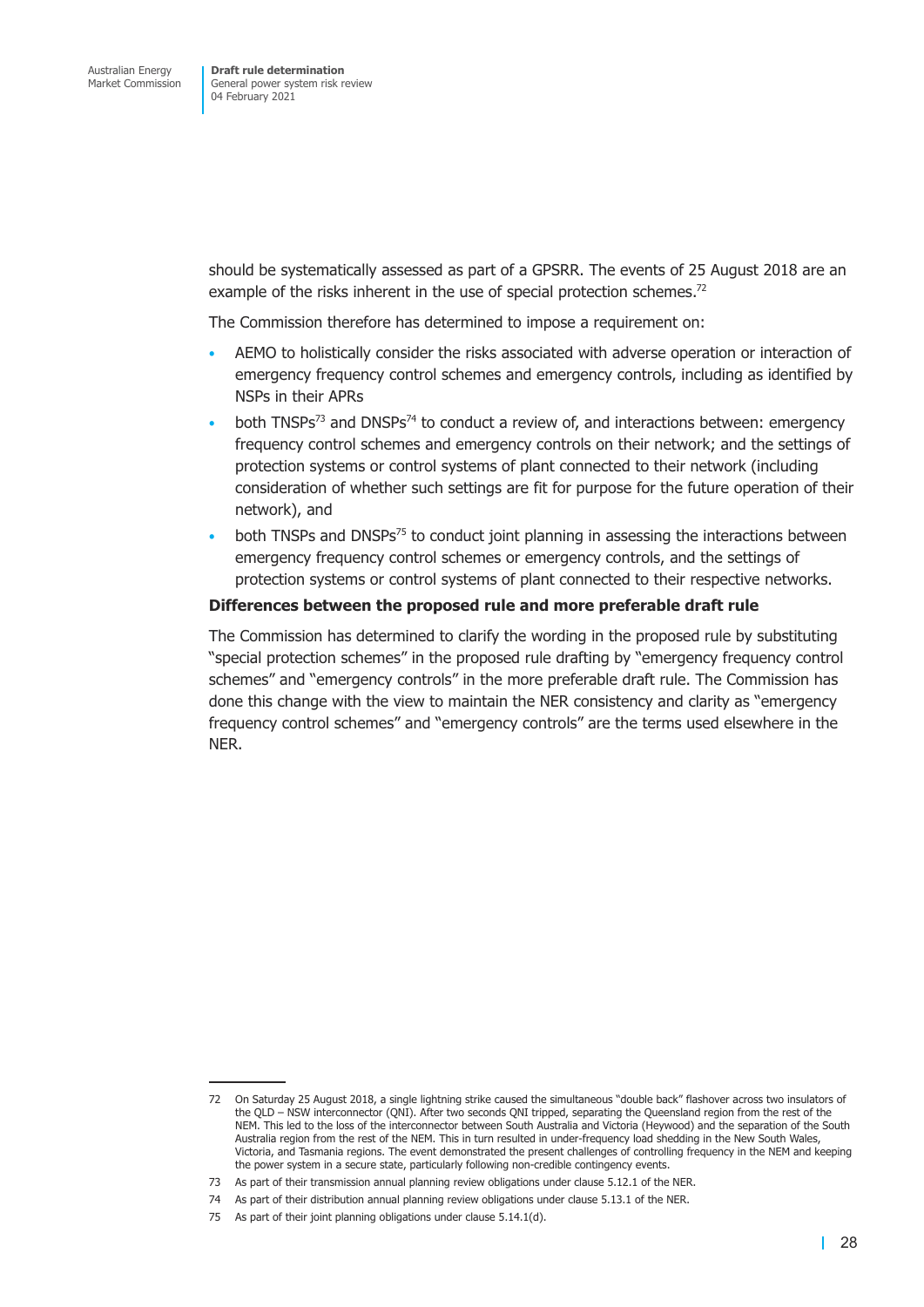# <span id="page-35-0"></span>ABBREVIATIONS

| AEMC         | Australian Energy Market Commission         |
|--------------|---------------------------------------------|
| AEMO         | Australian Energy Market Operator           |
| AER          | Australian Energy Regulator                 |
| Commission   | See AEMC                                    |
| <b>DER</b>   | Distributed Energy Resources                |
| <b>DNSP</b>  | Distribution Network Service Provider       |
| <b>EFCS</b>  | <b>Emergency Frequency Control Schemes</b>  |
| <b>FCAS</b>  | Frequency Control Ancillary Services        |
| ISP          | Integrated System Plan                      |
| NEL          | National Electricity Law                    |
| <b>NEO</b>   | National electricity objective              |
| NER.         | <b>National Electricity Rules</b>           |
| <b>NFRC</b>  | National Federation Reform Council          |
| NSP          | Network Service Provider                    |
| <b>PSFRR</b> | Power System Frequency Risk Review          |
| RIT-D        | Regulatory Investment Test for Distribution |
| RIT-T        | Regulatory Investment Test for Transmission |
| <b>TNSP</b>  | Transmission Network Service Provider       |
| Rules        | See NER                                     |
|              |                                             |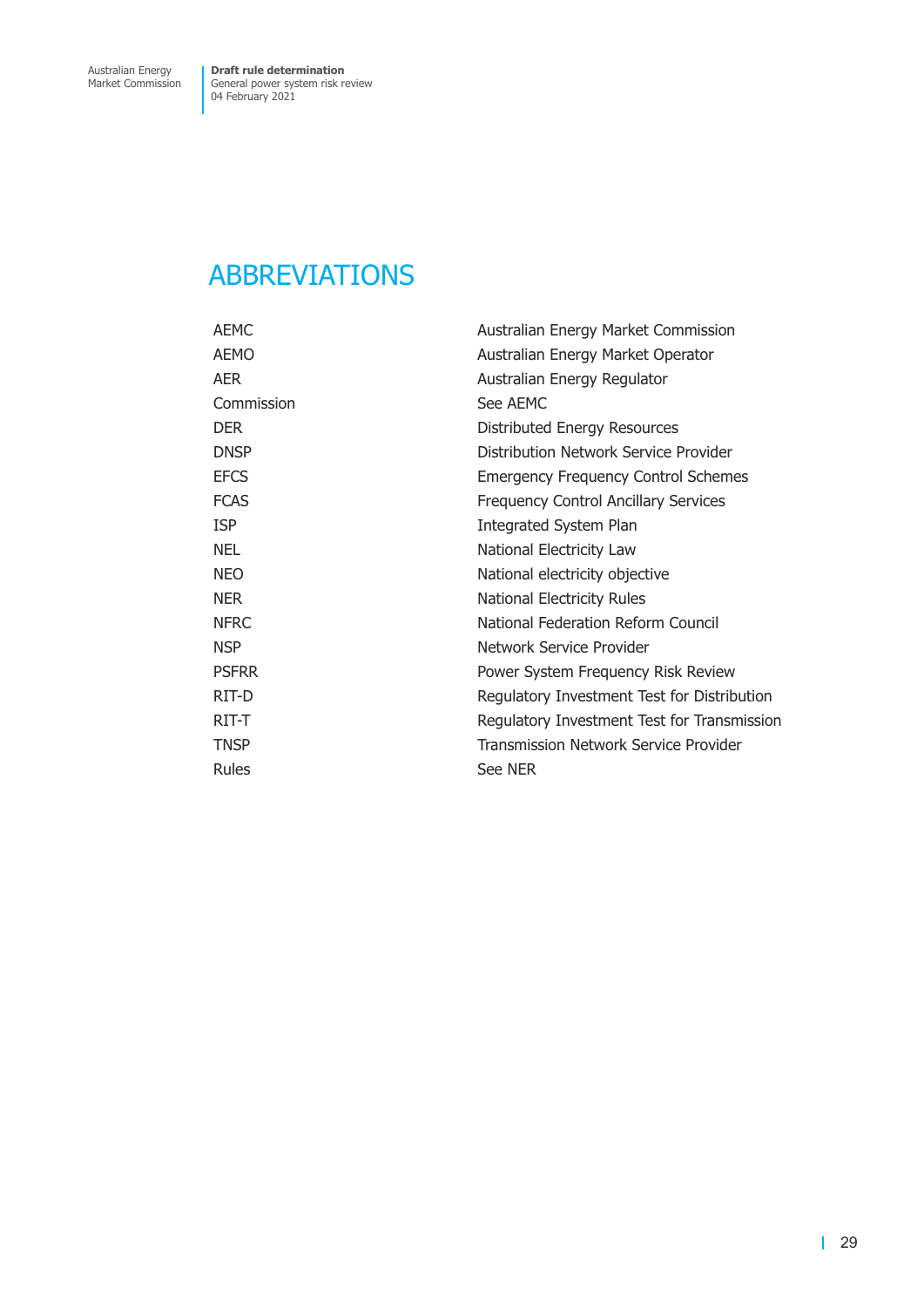<span id="page-36-0"></span>Australian Energy Market Commission **Draft rule determination** General power system risk review 04 February 2021

# A EXISTING ARRANGEMENTS FOR REVIEWING AND MANAGING FREQUENCY RISKS ARISING FROM NON-CREDIBLE CONTINGENCY EVENTS

The PSFRR is an integrated, transparent framework for the consideration and management of frequency risks that AEMO expects would be likely to involve uncontrolled increases or decreases in frequency leading to cascading outages or major supply disruptions associated with non-credible contingencies. The purpose of the existing PSFRR is to determine whether:

- in order to limit the consequences of some non-credible contingency events, there is a need to introduce, modify or adapt automatic schemes to shed load or generation, or
- it would be economic for AEMO to operate the power system in a way that limits the consequences of certain high consequence non-credible contingency events, should they occur. This process can lead to the declaration of a protected event by the Reliability Panel.76

The PSFRR outlines a different process for AEMO to follow for each of the purposes mentioned above. For the former, once a need to introduce, modify or adapt such an Emergency Frequency Control Scheme is identified:

- the assessment, design, implementation and monitoring of the scheme will largely proceed through the existing framework for NSP planning and investment decisionmaking in the NER, and
- the Regulatory Investment Test for Transmission (RIT-T) or Distribution (RIT-D) will be used to assess the economic case for the change.

For the latter purpose, if AEMO identifies through the PSFRR one or more non-credible contingency events which it considers it may be economically efficient to manage:

- AEMO can submit a request to the Reliability Panel to have the event declared to be a protected event
- ex-ante measures may be used to manage an event either alone or in combination with a new or modified Emergency Frequency Control Scheme
- the Reliability Panel undertakes an economic assessment of the request by weighing the costs of the options for managing the event against the benefits of avoiding the consequences of the non-credible contingency event should it occur. Where the benefits of managing the event outweigh the costs of doing so, the Reliability Panel would declare the event a protected event, and
- where the efficient management option includes a new or modified Emergency Frequency Control Scheme, the Reliability Panel would set a "protected event Emergency Frequency Control Scheme standard", which is a set of target capabilities for the scheme.

<sup>76</sup> AEMC, Emergency frequency control schemes, rule determination, 30 March 2017 p. ii. For the definition of a protected event, see box 1.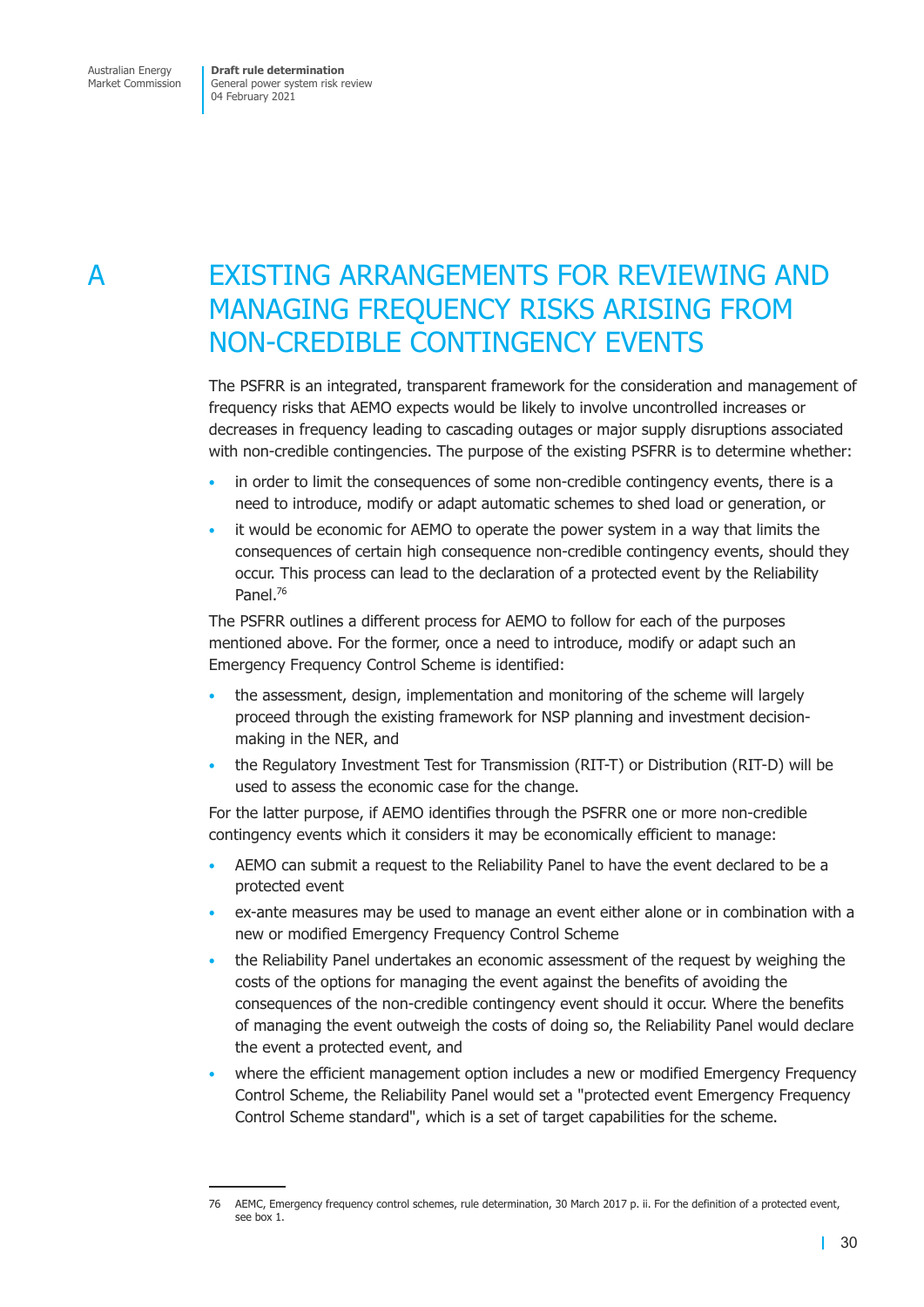<span id="page-37-0"></span>Importantly, NSPs would be exempt from having to undertake a RIT-T or RIT-D for investments made as a part of a declared protected event. This is because the Reliability Panel would have already undertaken a cost benefit analysis of the operation recommended by AEMO in the PSFRR. This process is detailed graphically in Figure A.1.

#### **Figure A.1: Process flow of the PSFRR**

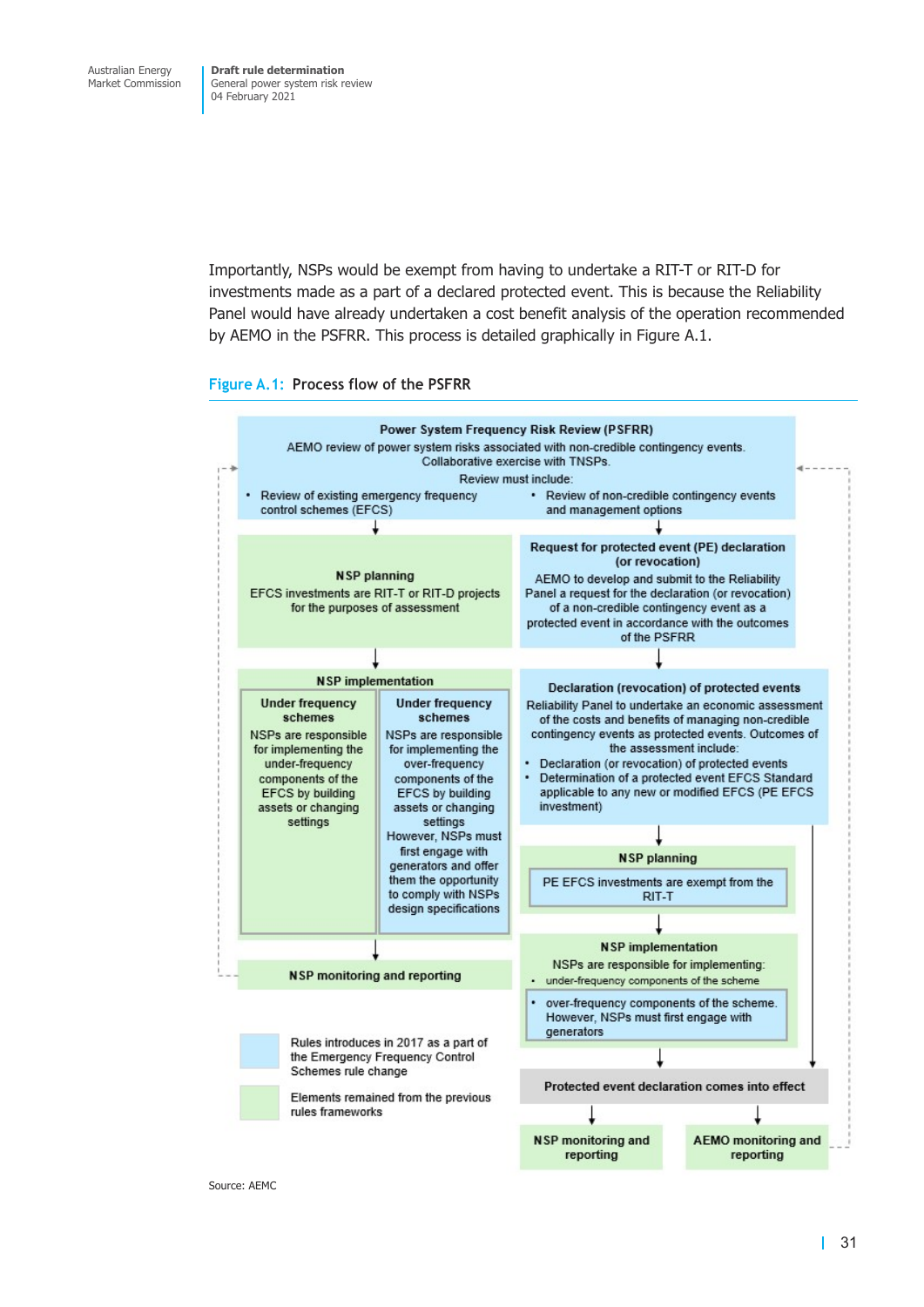<span id="page-38-0"></span>B RELATED COMMISSION WORK

This rule change is part of a wider Commission work program on system security, which includes those rule changes seeking to action the recommendations made by the Commission in its BSE review report. Three rule change requests were submitted by the COAG Energy Council<sup>77</sup>:

- Implementing a general power system risk review rule change request (subject of this draft determination)
- Enhancing operational resilience in relation to indistinct events
- Prioritising arrangements for system security during market suspension.

The latter two are discussed below.

# B.1 Enhancing operational resilience in relation to indistinct events

On 26 May 2020, the AEMC received a rule change request from the COAG Energy Council to amend the NER to introduce a framework to manage indistinct events.<sup>78</sup>

Indistinct events are events that can impact multiple generators or transmission lines in an unpredictable and uncertain manner. Indistinct events may include major storms, widespread fires and cyber attacks, which may trigger unpredictable responses in an increasingly complex power system.

In the BSE review report, the AEMC found that the existing system security framework may be ill-suited to managing indistinct events and recommended introducing a framework for protected operation, as a new operational tool for AEMO to enhance the resilience of the power system to indistinct events.<sup>79</sup>

The proposed rule would:

- introduce the new definition of an 'indistinct event'
- clarify that standing risks from indistinct events can be managed as a type of protected event
- enhance the protected event approval process to manage standing indistinct events
- implement a new operational tool, protected operation, allowing AEMO to more effectively manage condition-dependent indistinct events
- set out two types of protected operation:
	- pre-defined protected operation, and
	- ad-hoc protected operation

<sup>77</sup> On 29 May 2020, it was announced that the Council of Australian Government (COAG) will cease and a new National Federation Reform Council (NFRC) will be formed, with National Cabinet at the centre of the NFRC.

<sup>78</sup> For more information, see the project page: [https://www.aemc.gov.au/rule-changes/enhancing-operational-resilience-relation](https://www.aemc.gov.au/rule-changes/enhancing-operational-resilience-relation-indistinct-events#:~:text=Rule%20Change%3A%20Open&text=Indistinct%20events%20are%20events%20that,an%20increasingly%20complex%20power%20system.)[indistinct-events#:~:text=Rule%20Change%3A%20Open&text=Indistinct%20events%20are%20events%20that,an%20increasin](https://www.aemc.gov.au/rule-changes/enhancing-operational-resilience-relation-indistinct-events#:~:text=Rule%20Change%3A%20Open&text=Indistinct%20events%20are%20events%20that,an%20increasingly%20complex%20power%20system.) [gly%20complex%20power%20system.](https://www.aemc.gov.au/rule-changes/enhancing-operational-resilience-relation-indistinct-events#:~:text=Rule%20Change%3A%20Open&text=Indistinct%20events%20are%20events%20that,an%20increasingly%20complex%20power%20system.)

<sup>79</sup> Mechanisms to Enhance Resilience in the Power System – Review of the South Australian Black System Event, final report, December 2019, p. i.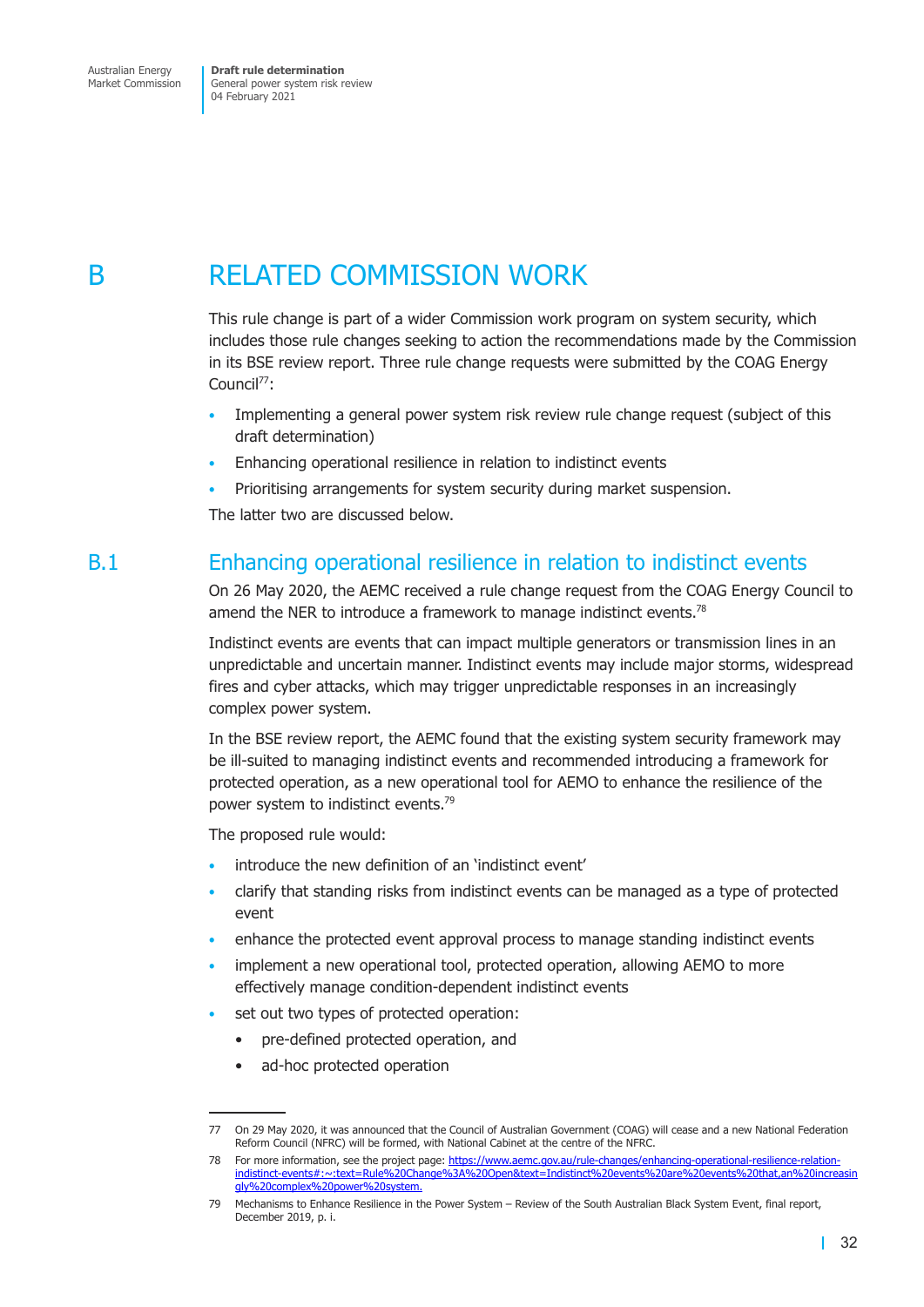<span id="page-39-0"></span>• specify governance arrangements for protected operation.

On 17 December 2020, the Commission published a consultation paper for this rule change request, with the submissions due on 11 February 2021.

The draft and final rule determinations are due on 22 April 2021 and 15 July 2021, respectively.

# B.2 Prioritising arrangements for system security during market suspension

On the 26 May 2020, the AEMC received a rule change request from COAG Energy Council that seeks to clarify the applicability of the NER during periods of market suspension.<sup>80</sup>

Existing arrangements provide for AEMO to suspend the operation of the spot market in a region. However, the rules do not explicitly set out the applicability of other provisions of the NER during a period of market suspension, and the extent to which AEMO must comply with these elements.

Additionally, current rule arrangements do not explicitly provide AEMO with flexibility to prioritise core system security requirements during a period of market suspension. This rule change request seeks to provide AEMO with such flexibility.

This rule change request proposes to amend the NER by:<sup>81</sup>

- clarifying the applicability of market rules during a period of market suspension thereby reducing uncertainty for AEMO and market participants
- providing AEMO with flexibility to prioritise system security obligations if compliance with a rule provision (particularly an obligation of a more administrative nature) would place a material risk on their ability to maintain power system security during a period of spot market suspension, and
- specifying transparency arrangements applying to any prioritisation of system security over other NER obligations by AEMO during a period of market suspension.

On 17 December 2020, the AEMC released a consultation paper to seek feedback on the issues and solution identified by the COAG Energy Council in its rule change request, with submissions due on 4 February 2021.

The draft and final rule determinations are due on 15 April 2021 and 8 July 2021, respectively.

<sup>80</sup> For more information, see the project page: [https://www.aemc.gov.au/rule-changes/prioritising-arrangements-system-security](https://www.aemc.gov.au/rule-changes/prioritising-arrangements-system-security-during-market-suspension)[during-market-suspension](https://www.aemc.gov.au/rule-changes/prioritising-arrangements-system-security-during-market-suspension)

<sup>81</sup> COAG Energy Council, Rule Change Request – Market Suspension, May 2020.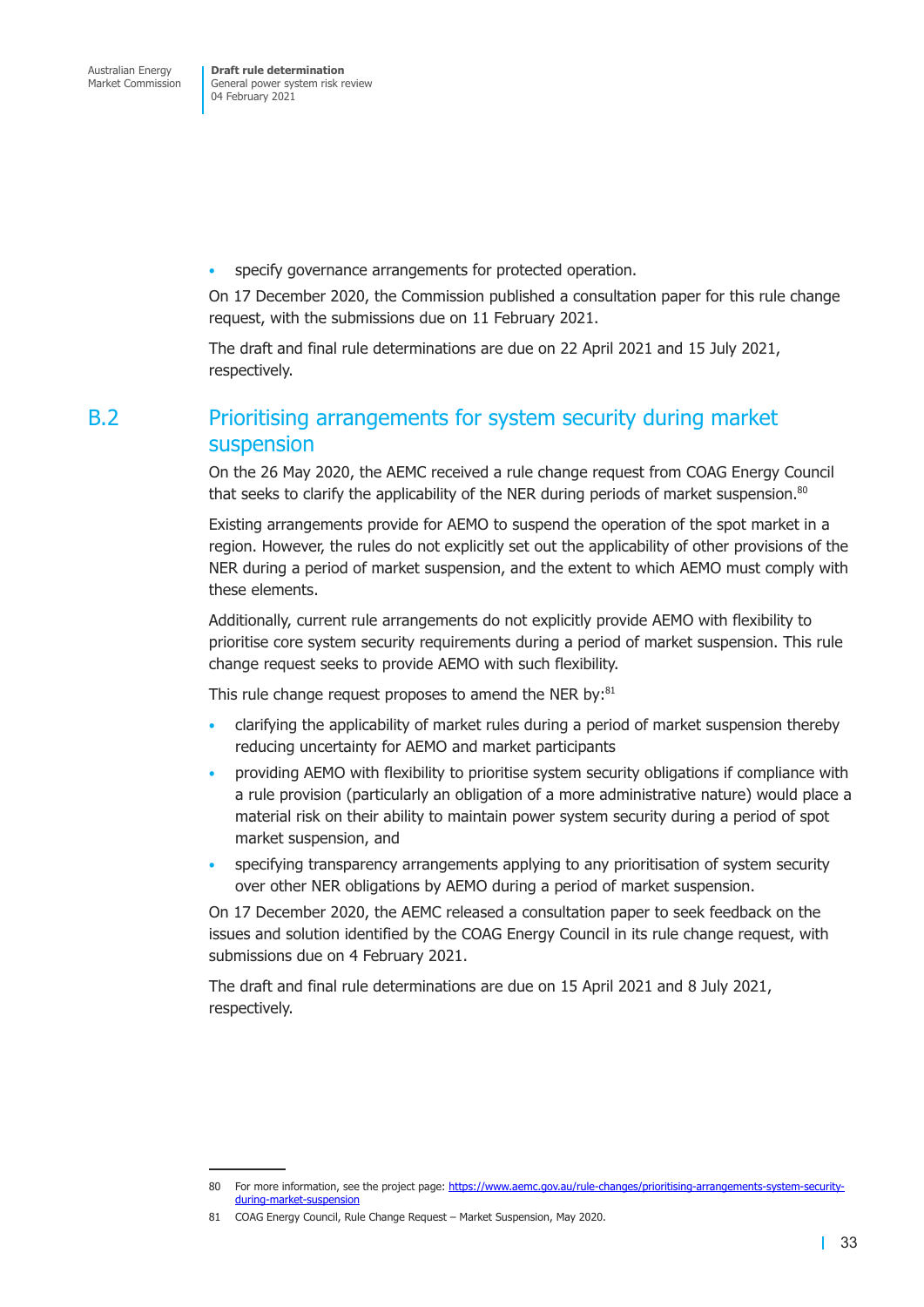<span id="page-40-0"></span>Australian Energy Market Commission

**Draft rule determination** General power system risk review 04 February 2021

# LEGAL REQUIREMENTS UNDER THE NEL

This appendix sets out the relevant legal requirements under the NEL for the AEMC to make this draft rule determination.

# C.1 Draft rule determination

In accordance with s. 99 of the NEL the Commission has made this draft rule determination in relation to the rule proposed by the COAG Energy Council.

The Commission's reasons for making this draft rule determination are set out in section 2.4.

A copy of the more preferable draft rule is attached to and published with this draft rule determination. Its key features are described in section 2.1.

## C.2 Power to make the rule

The Commission is satisfied that the more preferable draft rule falls within the subject matter about which the Commission may make rules. The more preferable draft rule falls within s. 34 of the NEL as it relates to the operation of the national electricity market, the operation of the national electricity system for the purposes of safety, security and reliability of that system, the activities of persons participating in the national electricity market or involved in the operation of the national electricity system.

## C.3 Commission's considerations

In assessing the rule change request the Commission considered:

- it's powers under the NEL to make the rule
- the rule change request
- submissions received in response to the August 2019 discussion paper for the Mechanisms to enhance resilience in the power system – review of South Australia black system event<sup>82</sup>
- the Commission's analysis as to the ways in which the draft rule will or is likely to, contribute to the NEO.

There is no relevant Ministerial Council on Energy (MCE) statement of policy principles for this rule change request.<sup>83</sup>

The Commission may only make a rule that has effect with respect to an adoptive jurisdiction if satisfied that the proposed rule is compatible with the proper performance of Australian

<sup>82</sup> For more information, see: https://www.aemc.gov.au/markets-reviews-advice/review-of-the-system-black-event-in-south-australi

<sup>83</sup> Under s. 33 of the NEL the AEMC must have regard to any relevant MCE statement of policy principles in making a rule. The MCE is referenced in the AEMC's governing legislation and is a legally enduring body comprising the Federal, State and Territory Ministers responsible for energy. On 1 July 2011, the MCE was amalgamated with the Ministerial Council on Mineral and Petroleum Resources. The amalgamated council is now called the COAG Energy Council.